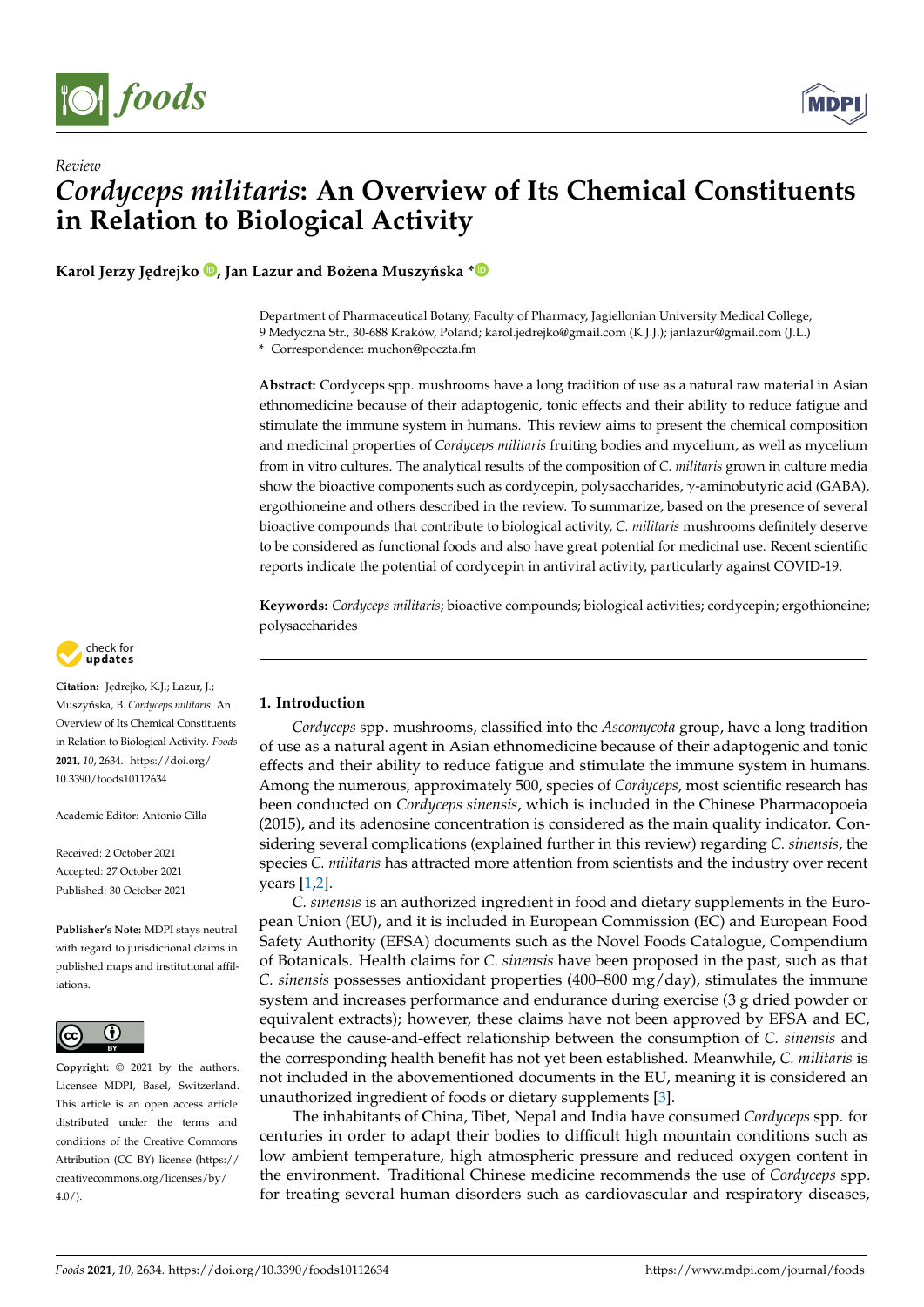disorders of the liver and kidney, cancers, diabetes, infectious and parasitic diseases and sexual dysfunctions [\[1,](#page-17-0)[2\]](#page-17-1).

A unique aspect of *Cordyceps* spp. is its existence as an entomopathogenic fungus in the natural environment. These species are endemic to the Himalayas at locations 2000 m above sea level. *C. sinensis* is a parasitic fungus that attacks the larvae of moths *Thitarodes* spp. and *Lepidoptera* spp. These larvae reside approximately 15 cm underground, where they become "infected" with *C. sinensis*, which gradually uses the entire interior part of the larvae and then produces fruiting bodies on their shells so that these are visible above the soil surface. The indigenous people collect *C. sinensis* with the larva in the season from May to June, dry it, pulverize it and then prepare an extract with hot water. After that, the preparation can be consumed as a hot water beverage [\[2\]](#page-17-1).

Because of the limited resources of *C. sinensis*, endemic occurrence, unique growth pattern and biology of its life cycle in the ecosystem, the long-term process of symbiosis between the fungus and the larva (from autumn to spring) is time-consuming, and the harvesting process of this species from its natural site results in a very high price. Obtaining this species from the natural environment has become insufficient to meet the growing demand for raw materials for the production of dietary supplements, nutraceuticals and functional foods, especially in Asia, the United States and Europe [\[2,](#page-17-1)[4,](#page-17-3)[5\]](#page-17-4).

Since historical times, *C. sinensis* has been used as an ingredient of food and medicine and is therefore more recognizable by consumers. The aforementioned difficulties in obtaining *C. sinensis* from culture media, the growing demand for this species and its high prices due to limited natural resources have led to the search for alternative sources. The solution to this issue is a related species, namely *C. militaris* (L.) Fr., which can be grown and obtained in vitro. Importantly, it was observed that under in vitro culture conditions, *C. sinensis* mycelium cannot synthesize cordycepin (or can synthesize only in a negligible amount) and has a lower content of amino acids and D-mannitol than those in fruiting bodies of this species obtained from natural sites [\[6\]](#page-17-5).

*C. militaris* is an alternative to *C. sinensis* because the qualitative and quantitative composition of bioactive substances from in vitro-cultivated *C. militaris* does not differ from the content of these substances in *C. sinensis* fruiting bodies. Therefore, the aim of this work was to review the composition of *C. militaris*. The analysis of the composition of *C. militaris* from the culture media showed that the concentration of cordycepin and polysaccharides is higher than that in *C. sinensis* from the natural environment [\[7](#page-17-6)[,8\]](#page-17-7). Both species show a similar profile of 17 amino acids, with the predominance of L-arginine and L-proline in *C. militaris* from the culture media [\[2](#page-17-1)[,5\]](#page-17-4).

## **2. Materials and Methods**

Keywords used for data collection were: *Cordyceps militaris*, bioactive compounds, biological activities and cordycepin. The following databases were examined: US National Library of Medicine (PubMed), Medical Literature Analysis and Retrieval System Online (MEDLINE), EMBASE, Scopus and Google Scholar. The search terms were applied as keywords in the titles, abstracts and body of the journal articles in academic databases, including Cochrane Library, Frontiers, Jagiellonian University Repository, PLoS ONE, MDPI, Wiley Online Library, SAGE Journals, ScienceDirect, Springer Link and Taylor and Francis. The selection criteria for studies to be considered in the review include that the study is written in English (unless, for relevance to the review, it was available in a different language), the study is published in a peer-reviewed journal and the study is published between 1991 and 2021 (unless its historical value and, therefore, older scientific works were also used).

# **3. Bioactive Compounds from** *C. militaris*

Based on the results of the scientific research, it is possible to obtain information on bioactive compounds from the group of nucleosides and polysaccharides contained in *C. militaris*. Nucleosides—cordycepin and adenosine—have been confirmed to be present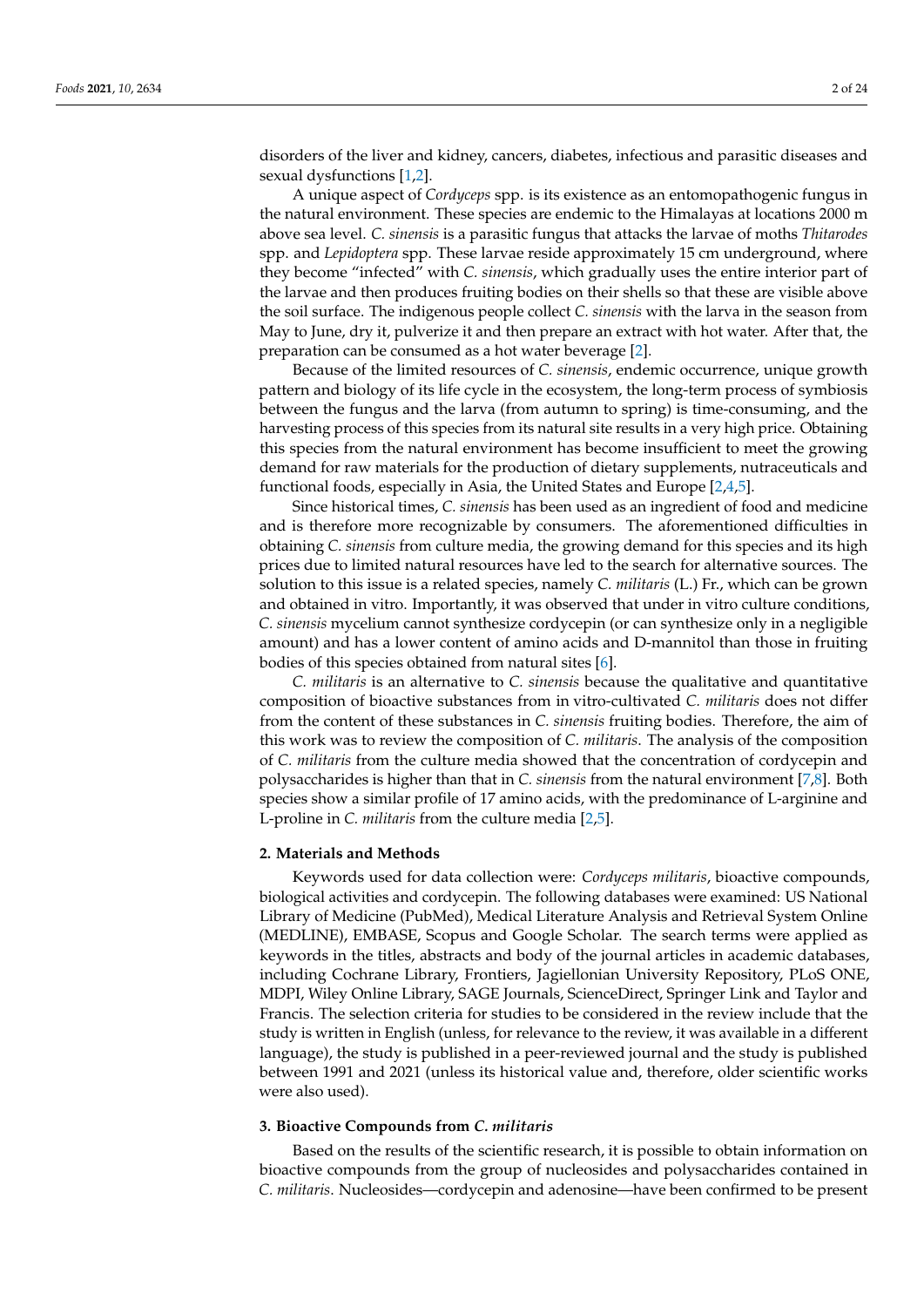in *C. militaris*, and the content of these ingredients in *C. militaris* is higher than those in *C. sinensis*. The analytical results showed the presence of the following biologically active substances in *C. militaris*: γ-aminobutyric acid (GABA) and ergothioneine; glycolipids (cerebrosides), glycoproteins (lectins), D-mannitol (referred as cordycepic acid), xanthophylls including carotenoids (lutein and zeaxanthin), sterols (ergosterol), statins (lovastatin), phenolic compounds (including phenolic acids and flavonoids), vitamins and biominerals/bioelements (magnesium, potassium, selenium, and sulfur) [\[7–](#page-17-6)[9\]](#page-17-8).

Previous studies have shown that the concentration and distribution of bioactive compounds is not uniform in the fruiting bodies. The outer parts of *C. militaris* fruiting bodies have the highest concentration of nucleosides, polysaccharides, carotenoids and selenium organic compounds. The comparison of the content of bioactive ingredients in the mycelium and fruiting bodies of *C. militaris* is presented in Table [1.](#page-2-0) The optimal drying temperature for *C. militaris* is 60 ◦C. A higher temperature causes a loss of the content of cordycepin and phenolic compounds [\[10\]](#page-17-9).

<span id="page-2-0"></span>**Table 1.** Content of bioactive compounds and nutrients present in the mycelium and fruiting bodies of *C. militaris*.

|                              | Content              |                                  |                                                                                                                                                                                                                                                                                                                                                                                                                                                                                                        |
|------------------------------|----------------------|----------------------------------|--------------------------------------------------------------------------------------------------------------------------------------------------------------------------------------------------------------------------------------------------------------------------------------------------------------------------------------------------------------------------------------------------------------------------------------------------------------------------------------------------------|
| <b>Bioactive</b><br>Compound | Mycelium             | <b>Fruiting Bodies</b>           | References                                                                                                                                                                                                                                                                                                                                                                                                                                                                                             |
| Cordycepin                   | $1.82$ mg/g          | $1.10$ mg/g                      | $[9]$                                                                                                                                                                                                                                                                                                                                                                                                                                                                                                  |
| Cordycepin                   | $1.74$ mg/g          | $5.28$ mg/g<br>(Water extrct)    | $[7]$                                                                                                                                                                                                                                                                                                                                                                                                                                                                                                  |
| Cordycepin                   |                      | $8.37$ mg/g<br>(Ethanol extract) | $[7]$                                                                                                                                                                                                                                                                                                                                                                                                                                                                                                  |
| D-mannitol                   | $5.2 \text{ mg/kg}$  | $4.7 \,\mathrm{mg/kg}$           | [9]                                                                                                                                                                                                                                                                                                                                                                                                                                                                                                    |
| Ergothioneine                | 130.6 mg/kg          | 782.3 mg/kg                      | [9]                                                                                                                                                                                                                                                                                                                                                                                                                                                                                                    |
| Ergothioneine                | 123.4-785.1 mg/kg    | $409.8 \,\mathrm{\upmu g/g}$     | [7, 8]                                                                                                                                                                                                                                                                                                                                                                                                                                                                                                 |
| <b>GABA</b><br>Lovastatin    | 68.6-180.1 mg/kg     | 756.30 µg/g                      | [7, 8]                                                                                                                                                                                                                                                                                                                                                                                                                                                                                                 |
|                              | 37.7-57.3 mg/kg      | $2.76 \,\mu g/g$                 | $[7,8]$                                                                                                                                                                                                                                                                                                                                                                                                                                                                                                |
| <b>Vitamins</b>              |                      |                                  |                                                                                                                                                                                                                                                                                                                                                                                                                                                                                                        |
| Vit. A                       | $100 \text{ mg/kg}$  | $96 \,\mathrm{mg/kg}$            | $[9]$                                                                                                                                                                                                                                                                                                                                                                                                                                                                                                  |
| Vit. E (tocopherols)         | $1.3 \text{ mg/kg}$  | $3.6 \,\mathrm{mg/kg}$           | [9]                                                                                                                                                                                                                                                                                                                                                                                                                                                                                                    |
| Vit. B2 (riboflavin)         | $0.32$ mg/kg         | $0.16$ mg/kg                     | [9]                                                                                                                                                                                                                                                                                                                                                                                                                                                                                                    |
| Vit. B3 (niacin)             | $15.2 \text{ mg/kg}$ | $4.9 \text{ mg/kg}$              | [9]                                                                                                                                                                                                                                                                                                                                                                                                                                                                                                    |
| Vit. C                       | Not detected         | $<$ 2 mg/kg                      | [9]                                                                                                                                                                                                                                                                                                                                                                                                                                                                                                    |
| <b>Bioelements</b>           |                      |                                  |                                                                                                                                                                                                                                                                                                                                                                                                                                                                                                        |
| Magnesium                    | 3414 mg/kg           | 4227 mg/kg                       | $[9]$                                                                                                                                                                                                                                                                                                                                                                                                                                                                                                  |
| Sulfur                       | 2558 mg/kg           | 5088 mg/kg                       | [9]                                                                                                                                                                                                                                                                                                                                                                                                                                                                                                    |
| Potassium                    | 12,183 mg/kg         | 15,938 mg/kg                     | $[9]$                                                                                                                                                                                                                                                                                                                                                                                                                                                                                                  |
| Selenium                     | $<$ 0.5 mg/kg        | $0.4$ mg/kg                      | $[9]$                                                                                                                                                                                                                                                                                                                                                                                                                                                                                                  |
| Iron                         | $9$ mg/kg            | $31 \,\mathrm{mg/kg}$            | $[9]$                                                                                                                                                                                                                                                                                                                                                                                                                                                                                                  |
| Calcium                      | $11 \text{ mg/kg}$   | 797 mg/kg                        | [9]                                                                                                                                                                                                                                                                                                                                                                                                                                                                                                    |
| Zinc                         | $10 \text{ mg/kg}$   | Not detected                     | [9]                                                                                                                                                                                                                                                                                                                                                                                                                                                                                                    |
| <b>Nutrients</b>             |                      |                                  |                                                                                                                                                                                                                                                                                                                                                                                                                                                                                                        |
| Protein                      | 39.5%                | 59.8%                            | $[9]$                                                                                                                                                                                                                                                                                                                                                                                                                                                                                                  |
| Protein                      | Not analyzed         | 29.7%                            | $[7]$                                                                                                                                                                                                                                                                                                                                                                                                                                                                                                  |
| Fat                          | $2.2\%$              | 8.8%                             | [9]                                                                                                                                                                                                                                                                                                                                                                                                                                                                                                    |
| Fat                          | Not analyzed         | 2.9%                             | $[7]$                                                                                                                                                                                                                                                                                                                                                                                                                                                                                                  |
| Carbohydrate                 | 39.6%                | 29.1%                            | [9]                                                                                                                                                                                                                                                                                                                                                                                                                                                                                                    |
| Carbohydrate                 | Not analyzed         | 54.3%                            | $[7] \centering% \includegraphics[width=1\textwidth]{images/TransY.pdf} \caption{The first two different values of $d=3$ and $d=4$ (left) and $d=5$ (right) and $d=6$ (right) and $d=6$ (right) and $d=6$ (right) and $d=6$ (right) and $d=6$ (right) and $d=6$ (right) and $d=6$ (right) and $d=6$ (right) and $d=6$ (right) and $d=6$ (right) and $d=6$ (right) and $d=6$ (right) and $d=6$ (right) and $d=6$ (right) and $d=6$ (right) and $d=6$ (right) and $d=6$ (right) and $d=6$ (right) and $$ |

# *3.1. Nucleosides*

Cordycepin (3'-deoxyadenosine) is a water-insoluble organic compound and a structural analog of the nucleoside adenosine (Figure [1\)](#page-3-0).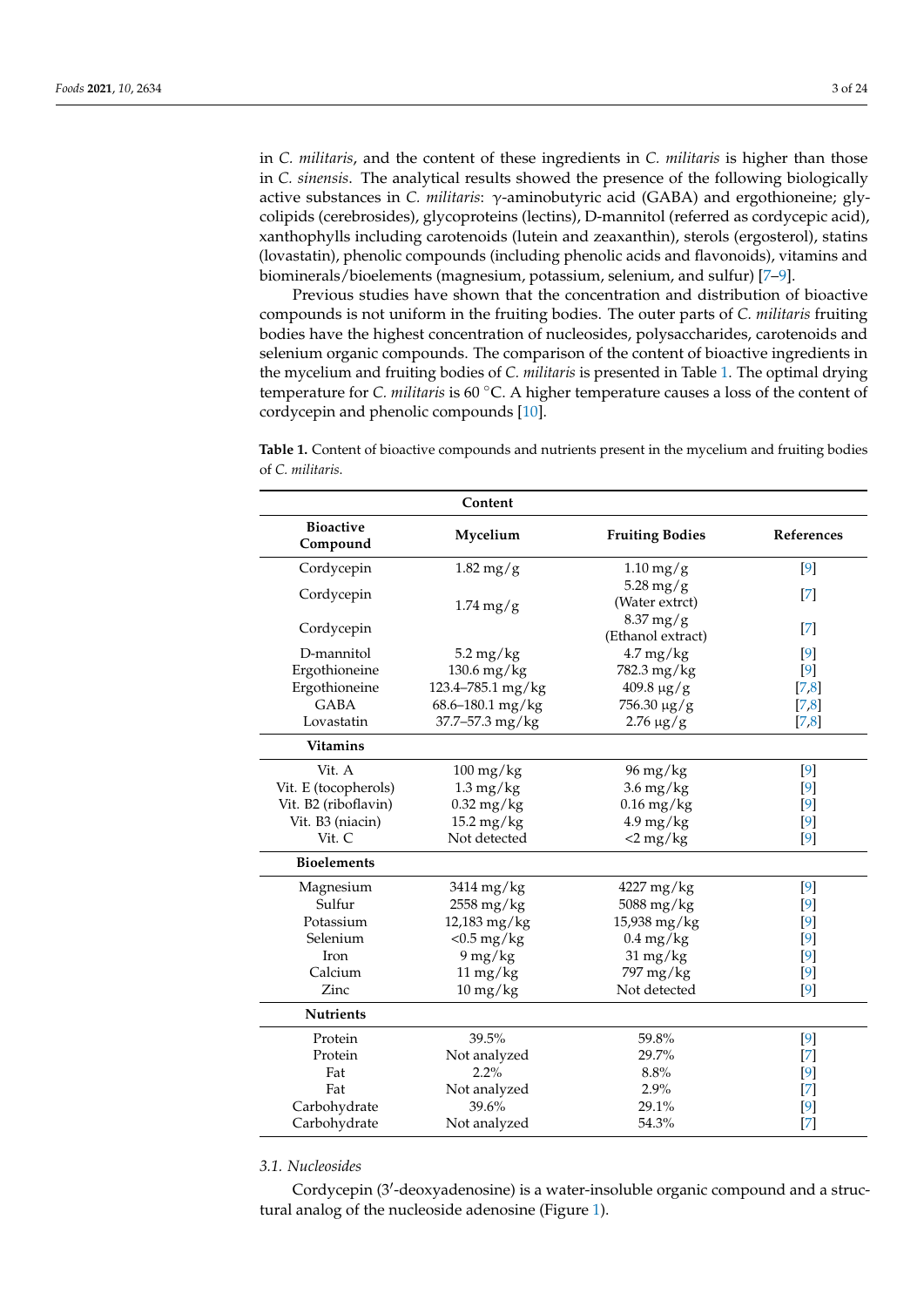<span id="page-3-0"></span>

**Figure 1.** Chemical structure of cordycepin. **Figure 1.** Chemical structure of cordycepin.

Cordycepin was isolated from *C. militaris* in 1950. On the basis of in vitro and in vivo Cordycepin was isolated from *C. militaris* in 1950. On the basis of in vitro and in vivo studies performed to date, this compound has been confirmed to exhibit the following studies performed to date, this compound has been confirmed to exhibit the following activities: immunostimulating, anti-inflammatory, antiviral, antitumor, ergogenic, hypolipidemic, hypoglycemic and regulation of steroidogenesis and spermatogenesis. Few studies have demonstrated the antioxidant activity of cordycepin. The antioxidant activity has been explained in scientific studies based on the mechanisms of biological activity of polysaccharide fractions contained in fruiting bodies of *C. militaris*. Experiments conducted on rodents demonstrated that the immunostimulatory activity of cordycepin results from its ability to induce cellular and humoral immune response. The studies revealed an increase in the concentration of interleukins IL-4, IL-10 and IL-12, and Th1 and Th2 cytokines, a decrease in the concentration of IL-2 and transforming growth factor-β (TGF-β) and an increase in the level of T lymphocytes (CD4 and CD8). One of the mechanisms of action of cordycepin is supplementing "produced" energy in the form of adenosine-5'-triphosphate (ATP) molecules. Cordycepin can also increase the concentration of nitric oxide (NO) [\[11](#page-17-10)[,12\]](#page-17-11).

Cordycepin (3ʹ-deoxyadenosine) is a water-insoluble organic compound and a struc-

# 3.2. Carbohydrates

D-Mannitol is one of the most important products of *C. militaris* metabolism and is classified as a polyhydric alcohol (polyol). D-Mannitol from *C. militaris* is commonly referred to as cordycepic acid. It is used by *C. militaris* as a carbohydrate reserve and as a<br>transportance of the common dain the commonly time and control of metals is nothing the transporter of other compounds in the osmoregulation and control of metabolic pathways.<br>Democratic labores consideration them it as a base of in this planetic consulting the old D-mannitol shows osmotic activity, thus it can be used in clinical practice as a diuretic and  $\frac{1}{\sqrt{2}}$ anti-edematous drug [\[7,](#page-17-6)[13\]](#page-17-12).

In addition to D-mannitol, *C. militaris* contains saccharides with more complex struct In decident to *B* manifedry *B manifedry criminals* condains securitates with note complex structures—polysaccharides. Depending on the site of polysaccharide biosynthesis in the hyphae of *C. militaris*, these may occur as secondary intracellular (IPS) or extracellular (EPS) of *C. millima, by these thay* been as secondary induced and (if b) or characterian (if b) metabolites. Polysaccharides isolated from the mycelium of *C. militaris* have a different phae of *C. militaris*, these may occur as secondary intracellular (IPS) or extracellular (EPS) chemical structure. The chemical structure is determined by the type of monosaccharides that form the polysaccharides, their linear sequence, spatial configuration, location of glycosidic bonds and degree of branching (cross-linking) of the chain [\[14\]](#page-17-13).

 $\frac{1}{2}$  Significant differences have been observed in the chemical structure as well as the qualitative and quantitative composition of monosaccharides obtained from the fraction of <sup>1</sup> polysaccharides present in *C. militaris* growing in the natural environment, and cultivated under laboratory conditions. Mannose, glucose and galactose are the most important monosaccharides which form saccharide polymers. In subsequent scientific studies on the polysaccharides of *C. militaris*, the following other monosaccharides were detected: arabinose, rhamnose and xylose [\[14\]](#page-17-13).

In the CPSN Fr II polysaccharide obtained from the culture broth of *C. militaris*, the percentage content of monosaccharides is as follows: mannose (65.12%), galactose (28.72%) and glucose (6.12%) [\[15\]](#page-17-14). The WCBP50 polysaccharide structurally contains  $\alpha$ -D-glucose,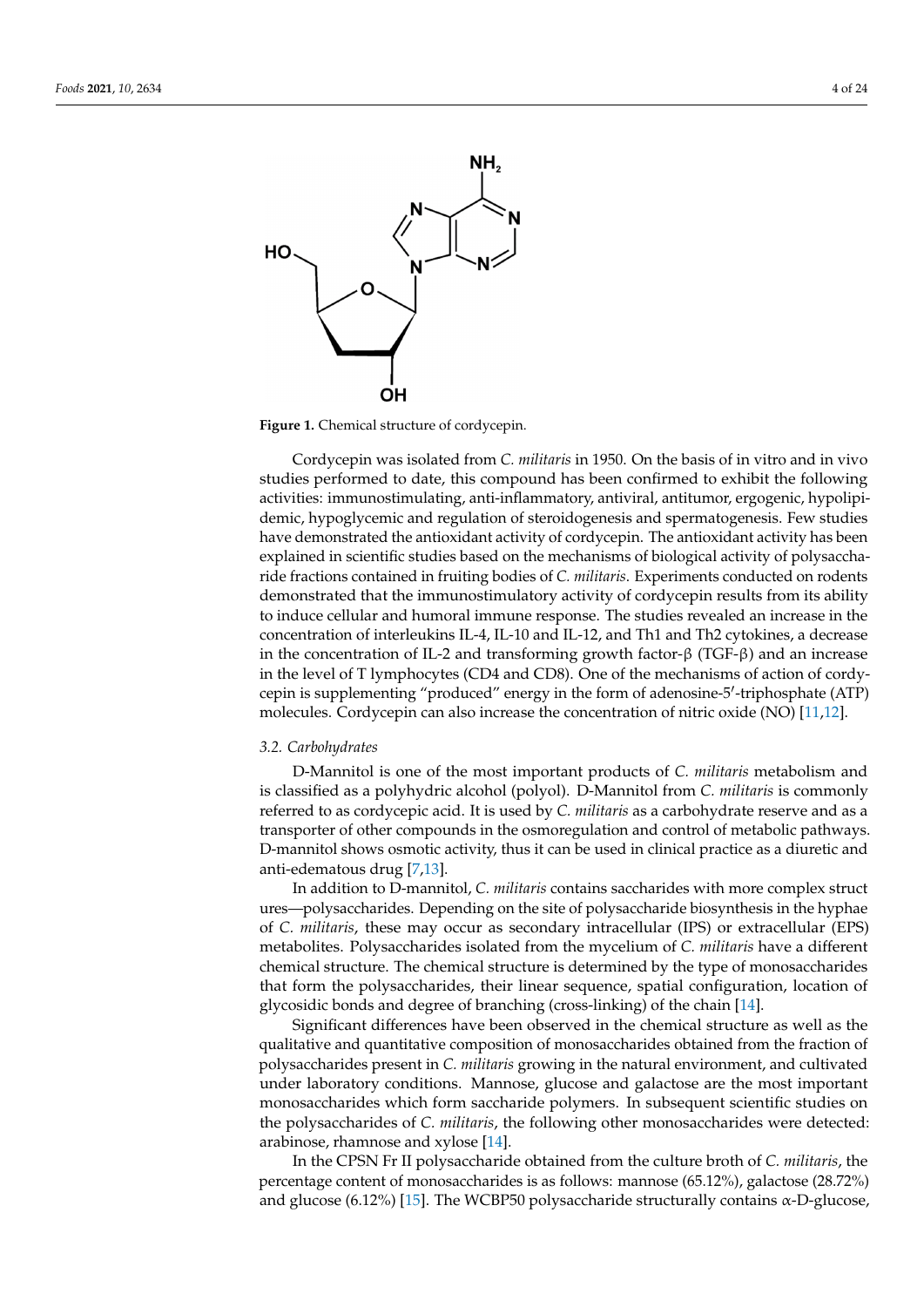α-D-mannose and α-D-arabinose units linked by an α-glycosidic bond [\[16\]](#page-17-15). CMN1 is a 37.8 kDa polysaccharide isolated from *C. militaris* mycelium. CMN1 is composed of the subunits of D-galactose, D-mannose, L-arabinose and L-rhamnose linked by a glycosidic bond (1  $\rightarrow$  2) and (1  $\rightarrow$  3). The branching of the side substituents is in the (1  $\rightarrow$  4) and (1  $\rightarrow$ 6) positions [\[17\]](#page-17-16).

The basis of the structure of LCMPs-II is  $(1 \rightarrow 4)$ - $\alpha$ -D-glucose with side substituents  $(1 \rightarrow 3)$  of rhamnose, xylose and glucose [\[18\]](#page-18-0). In subsequent studies, the SeCSP-I polysaccharide fortified with selenium was obtained, and the structure of this polysaccharide was shown as  $(1 \rightarrow 4)$  galactose,  $(1 \rightarrow 3)$  and  $(1 \rightarrow 6)$  mannose and  $(1 \rightarrow 4)$  glucose [\[19\]](#page-18-1). Subsequent studies showed that the CMP-W1 polysaccharide consists of 55.4% D-mannose, 19.5% D-glucose and 25.1% D-galactose. The types of glycosidic bonds identified in the chain are  $(1 \rightarrow 3)$ ,  $(1 \rightarrow 4)$  and  $(1 \rightarrow 6)$  glycosidic bonds [\[20\]](#page-18-2).

The CMP-1 polysaccharide has a low molecular weight of 4.4 kDa and consists of the following combined units:  $(1 \rightarrow 4)$  α-D-glucose,  $(1 \rightarrow 6)$  β-D-glucose and  $(1 \rightarrow 4)$ β-D-glucose, and the side branches contain (1  $\rightarrow$  3) α-L-rhamnose [\[21\]](#page-18-3). The new structure CMPB90-1 isolated from *C. militaris* was found to be composed of α-D-glucose linked by  $(1 \rightarrow 6)$  and  $(1 \rightarrow 3)$  side branches containing  $(1 \rightarrow 4)$  β-D-mannose [\[22\]](#page-18-4).

To summarize, the differences in the obtained results for the chemical structure of polysaccharides are due to the source of *C. militaris*, the cultivation methods and conditions and the extraction method. The molecular weight, spatial conformation, type of glycosidic bonds and the degree of branching (cross-linking) of polysaccharides influence the biological activity of *C. militaris* polysaccharides [\[14\]](#page-17-13).

In vitro and/or in vivo experiments showed that the polysaccharides contained in *C. militaris* exhibit immunostimulatory, antitumor, anti-inflammatory, antioxidant, hypoglycemic, hypolipidemic, and hepatoprotective activities. These studies proved the immunostimulatory activity of the polysaccharide fractions isolated from *C. militaris*, and the tested polysaccharides were shown to induce an immune response in vitro after stimulating the activity of macrophages to produce NO, IL-1β, interferon (IFN -γ), tumor necrosis factor (TNF- $\alpha$ ), T and B lymphocytes and natural killer (NK) cells as well as increased phagocytosis by macrophages [\[14\]](#page-17-13).

The experiments confirmed that the polysaccharides exerted antitumor activity through growth inhibition and induction of apoptosis of tumor cells. Inhibition of carcinogenesis involved inhibition of cyclin-dependent kinase and arrest of the tumor cell cycle in the G0/G1 and G2/M phases [\[14\]](#page-17-13).

### *3.3. Amino Acids*

The total content of amino acids in fruiting bodies of *C. militaris* is 57.39 mg/g dry weight. In addition to protein amino acids, the fruiting bodies contain non-protein amino acids, such as GABA and ergothioneine [\[9\]](#page-17-8).

GABA is a non-protein amino acid biosynthesized in the human body from glutamic acid (glutamate). GABA is an inhibitory neurotransmitter in the central nervous system and affects various parts of the nervous system, including the cerebellum, hippocampus, hypothalamus, striatum and spinal cord. GABA interferes with the activity of GABAergic receptors subtype A, B and C. It regulates sleep, memory and learning processes and emotional processes such as anxiety and stress. GABA also shows myorelaxant and anticonvulsant activities [\[23\]](#page-18-5).

Previous scientific research has shown discrepancies in the results on the pharmacokinetic and pharmacodynamic parameters of GABA after oral administration in humans. Some studies indicate the low bioavailability of GABA after oral administration. Other complications related to GABA include difficulty in penetrating the blood–brain barrier and short biological half-life [\[24\]](#page-18-6).

Some scientific publications have confirmed the bioavailability and effectiveness of oral GABA supplementation in humans [\[25,](#page-18-7)[26\]](#page-18-8).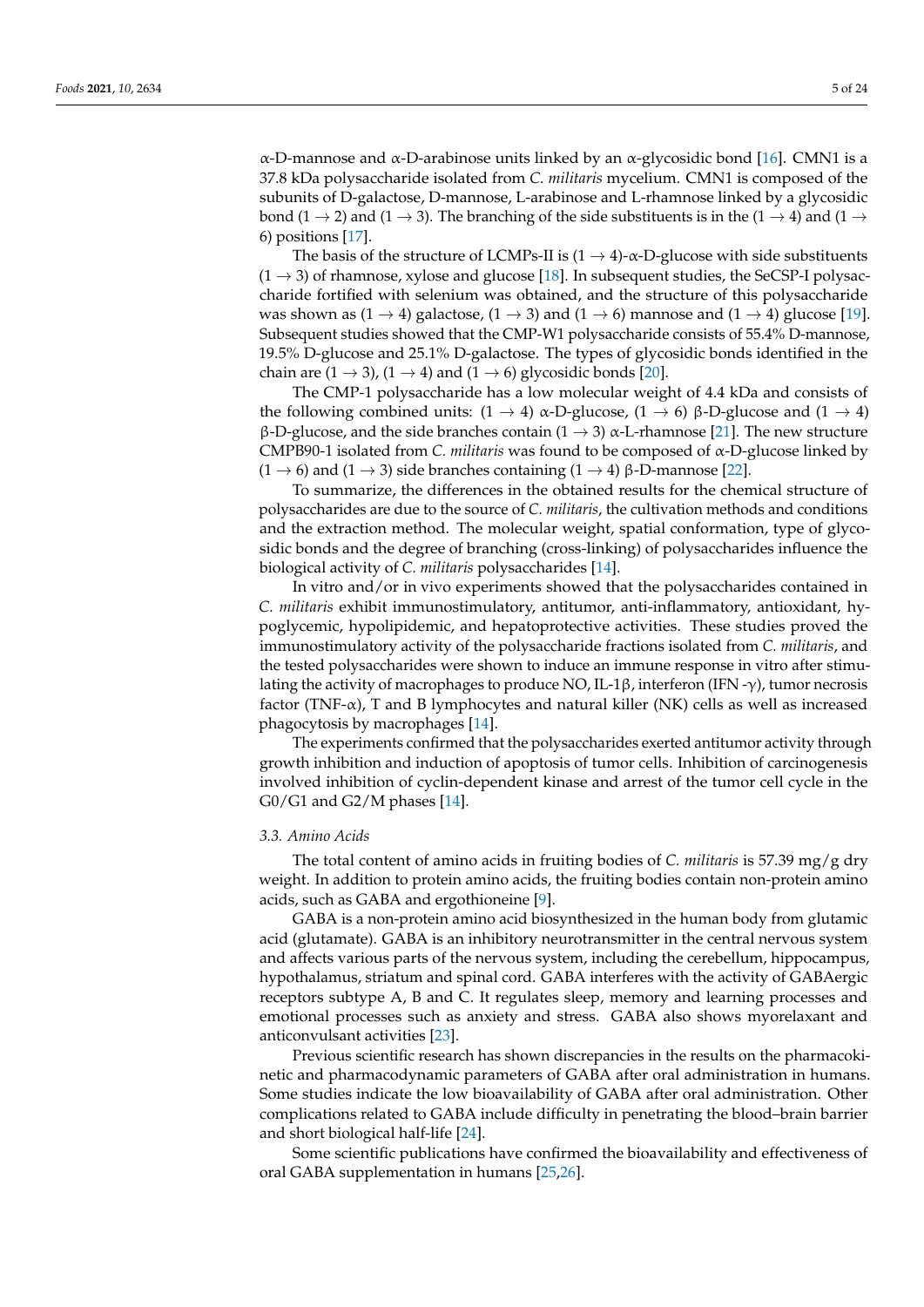In studies on mycelium and fruiting bodies of *C. militaris*, the concentration of GABA was determined, respectively, at 68.6–180.1 mg/kg and 756.30 µg/g dry weight [\[7,](#page-17-6)[8\]](#page-17-7). was determined, respectively, at 68.6–180.1 mg/kg and 756.30 μg/g dry weight [7,8].  $\mathbf{r}$  supplementation in the supplementation in the supplementation in  $\mathbf{r}$ . In studies on mycelium and fruiting bodies of *C. militaris*, the concentration of GABA

Ergothioneine (2-thiol-L-histidine-betaine) is a water-soluble sulfur analog of the Ergothioneine (2-thiol-L-histidine-betaine) is a water-soluble sulfur analog of the amino acid L-histidine with an attached fragment of the betaine molecule (Figure [2\)](#page-5-0). amino acid L-histidine with an attached fragment of the betaine molecule (Figure 2).

<span id="page-5-0"></span>

and short biological half-life [24].

**Figure 2.** Chemical structure of ergothioneine. **Figure 2.** Chemical structure of ergothioneine.

Ergothioneine is a non-protein amino acid produced by certain bacteria, plants, and Ergothioneine is a non-protein amino acid produced by certain bacteria, plants, and fungi, but it is not produced by mammals and therefore must be provided through the fungi, but it is not produced by mammals and therefore must be provided through the diet [27]. diet [\[27\]](#page-18-9).

A valuable source of ergothioneine are various species of fungi, in which the concentration of this substance ranges from 0.2 mg/g to 2.6 mg/g dry weight. The content of ergothioneine in *Agaricus bisporus* is approximately 0.55 mg/g dry weight. The concentration of ergothioneine has been confirmed in the following species: *Lentinula edodes* 1.98 mg/g dry weight; *Pleurotus osteratus* (oyster), 2.59 mg/g dry weight, and *Grifola fron-*(shiitake), 1.98 mg/g dry weight; *Pleurotus osteratus* (oyster), 2.59 mg/g dry weight, and *dosa* (maitake), 1.13 mg/g dry weight [27–29]. *Grifola frondosa* (maitake), 1.13 mg/g dry weight [\[27–](#page-18-9)[29\]](#page-18-10).

The concentration of ergothioneine in the fruiting bodies of *C. militaris* was determined mined to be 782.3 mg/kg dry weight, whereas in mycelium it achieves range 130.6 mg/kg to be 782.3 mg/kg dry weight, whereas in mycelium it achieves range 130.6 mg/kg dry weight [\[9\]](#page-17-8). In another study, it was estimated to be 409.8  $\mu$ g/g dry weight in the fruiting ing bodies of *C. militaris* [8]. bodies of *C. militaris* [\[8\]](#page-17-7).

The human body is unable to biosynthesize ergothioneine. A specific transporter nitine/organic cation transporter 1 (OCTN1) for this substance has been identified, and a carnitine/organic cation transporter 1 (OCTN1) for this substance has been identified, and a high concentration of ergothioneine has been confirmed in some tissues and cells, including erythrocytes, spleen, liver, and eyes. The antioxidant, cytoprotective, and radioprotective activities of ergothioneine have been demonstrated in in vitro and in vivo experiments on animal models [\[30\]](#page-18-11).

In healthy volunteers aged 21–35 years, supplementation with ergothioneine (at the  $\frac{1}{2}$ dose of 5 mg/day and 25 mg/day) was found to correlate with a slight reduction in the dose of 5 mg/day and 25 mg/day) was found to correlate with a slight reduction in the level of oxidative stress markers. Presumably, the antioxidant activity of ergothioneine may be more important in situations predisposing to the generation of oxygen free radicals,<br>may be more important in situations predisposing to the generation [21] level of oxidative stress markers. Presumably, the antioxidant activity of ergothioneine e.g., diseases with inflammatory processes or physical exercise [\[31\]](#page-18-12).

cals, e.g., diseases with inflammatory processes or physical exercise [31]. The concentration of ergothioneine in the human body decreases with age [\[32\]](#page-18-13). Er-The concentration of ergothioneine in the human body decreases with age [32]. Er-gothioneine concentration significantly decreases in the elderly people after 60 years of age, gotherne concentration significantly decreases in the electric people after  $\frac{1}{2}$ age, which may correlate with the development of neurodegenerative diseases [33]. which may correlate with the development of neurodegenerative diseases [\[33\]](#page-18-14).

#### *3.4. Carotenoids*

The presence of carotenoids, including xanthophyll derivatives, has been confirmed in fruiting bodies of various species of fungi, including *C. militaris*. Carotenoids are responsible for an intense yellow-orange color of *C. militaris* fruiting bodies. The main xanthophylls present in the fruiting bodies of *C. militaris* are β-carotene, lycopene, lutein and zeaxanthin [\[34,](#page-18-15)[35\]](#page-18-16). Lutein and zeaxanthin are also found in the macula of the human eye, which is a cluster of cones responsible for color (daytime) vision [\[36\]](#page-18-17). In addition to research on the protective effect of lutein and zeaxanthin on eye structures, previous scientific reports have indicated that supplementation with carotenoid pigments improves cognitive functions, reduces the level of cortisol and stress symptoms in young and adult people, and induces antioxidant effects [\[36–](#page-18-17)[38\]](#page-18-18).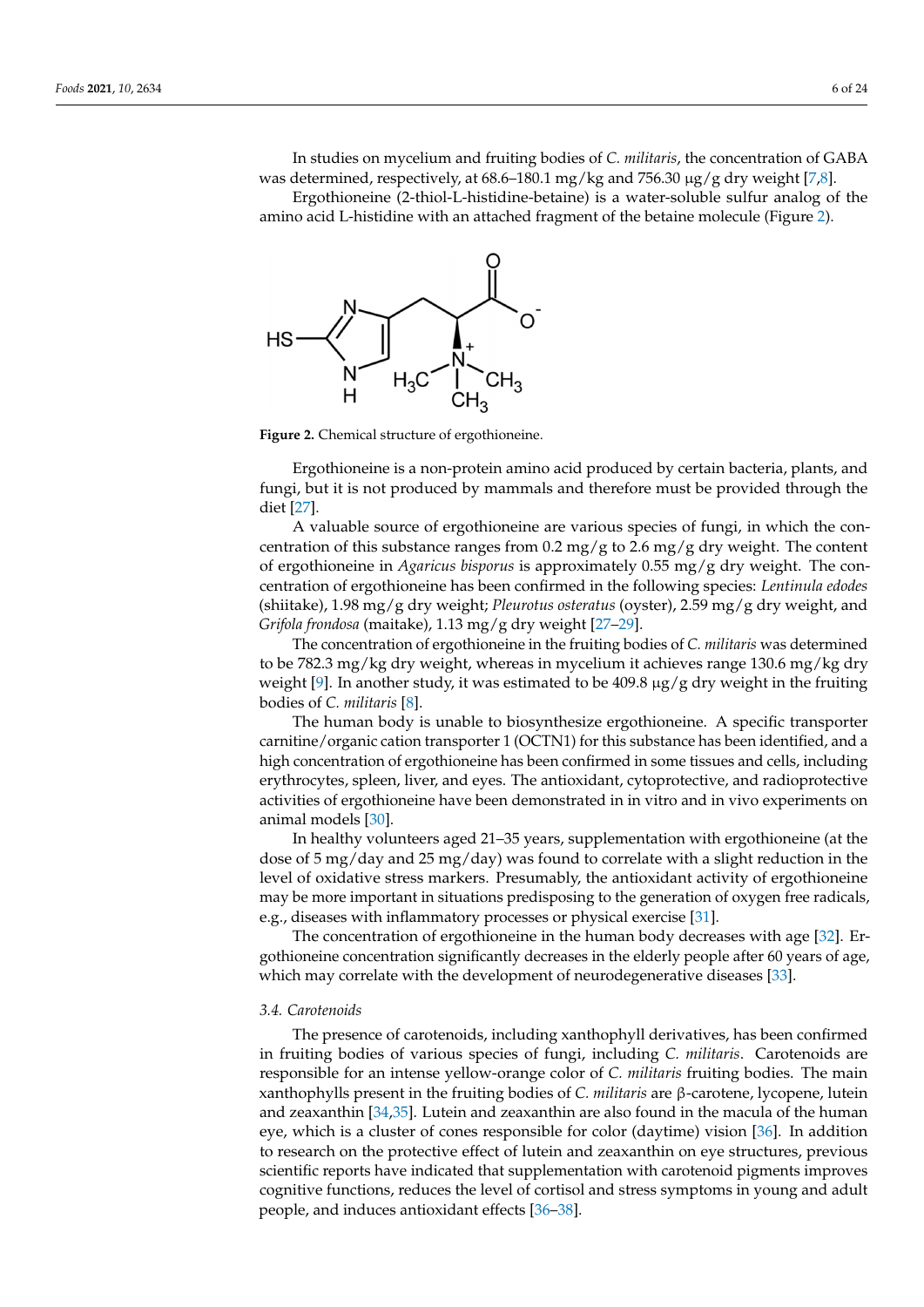It has been proved that a diet rich in carotenoids, such as the consumption of tomato juice (high concentration of lycopene) and carrot juice (high concentration of β-carotene), correlates with a positive effect on immune functions in healthy males who previously showed a low level of carotenoids in their diet [\[39\]](#page-18-19). There are discrepancies in the effects of β-carotene on human health. Some reviews indicate a benefit of β-carotene supplementation in the area of cancer diseases [\[40\]](#page-18-20), whereas in some scientific reviews contradictory information can be found in that supplementation of β-carotene does not have a significant effect in the prevention of cancer, and conversely, in some types of cancer, such as lung or stomach cancer, it may increase the risk of cancer. It should be noted that the increased risk of lung or stomach cancer was found in the case of supplementation with high doses of β-carotene, in the range of 20–30 mg per day [\[41\]](#page-18-21).

It was confirmed that lycopene supplementation has a positive effect on the functions of the vascular endothelium in patients with cardiovascular disease (CVD). However, no significant impact on endothelium function in healthy volunteers [\[42\]](#page-18-22). The correlation between the supply of lycopene and the prevention of the metabolic syndrome was confirmed [\[43\]](#page-18-23). In vitro and in vivo studies have shown that lycopene inhibits the progression and induces apoptosis of prostate cancer cells. Lycopene is an auxiliary agent supporting basic chemotherapy and hormone therapy in patients with prostate cancer [\[44\]](#page-19-0).

The concentration of  $\beta$ -carotene and lycopene in the extract of fruiting bodies of *C. militaris* was determined. The content of β-carotene and lycopene was 0.328 mg/g and  $0.277 \text{ mg/g}$ , respectively [\[45\]](#page-19-1). Choi et al. [\[46\]](#page-19-2) noted that in the aqueous extract of *C. militaris*, the concentration of β-carotene was determined at 24.51 µg/g, whereas lycopene was  $3.42 \mu g/g$ .

For comparison, the concentration of β-carotene in *A. bisporus* (Turkey) is 0.04 mg/g, whereas in *Pleurotus ostreatus* (India) it is 0.03 mg/g [\[35\]](#page-18-16). Content of β-carotene has been demonstrated in the species *Tricholoma acerbum* at 75.48 µg/g, whereas lycopene is at  $39.65 \,\mu g/g$  [\[47\]](#page-19-3).

In fruiting bodies of *C. militaris*, the presence a novel class of carotenoids was confirmed such as cordyxanthins. Four cordyxanthins have been identified in fruiting bodies of *C. militaris*, which are marked numerically as cordyxanthin I–IV. Concentration of cordyxanthin I, cordyxanthin II, cordyxanthin III and cordyxanthin IV was, respectively, 0.289 mg/g, 0.235 mg/g, 0.401 mg/g, 0.175 mg/g. Unlike lutein, zeaxanthin, β-carotene and lycopene, cordyxanthins show better solubility in water, which results from differences in the chemical structure—they contain less lipophilic methyl groups and more hydroxyl substituents. Among the marked cordyxanthins, cortixanthin II deserves attention because unlike most carotenoids, it does not present in two, six-membered carbon rings, but one six-membered and the second five-membered carbon structure [\[34\]](#page-18-15).

# *3.5. Statins*

The fruiting bodies of *C. militaris* are a valuable source of lovastatin that belongs to a group of compounds called statins, which are commonly used as cholesterol-lowering drugs [\[7](#page-17-6)[,8\]](#page-17-7). Lovastatin is a naturally occurring compound that selectively blocks the synthesis of endogenous cholesterol. It was first isolated from *Aspergillus terreus* in 1978 and introduced as a medicinal compound by Merck in 1987. Lovastatin contains a six-part lactone ring with a hydroxyl group and partially hydrogenated naphthalene with a hydroxyl substituent esterified with a 2-methylbutyric acid residue (Figure [3\)](#page-7-0). Lovastatin is a precursor converted from a lactone form to a hydroxy acid during enzymatic reactions, which competitively blocks 3-hydroxymethylglutaryl-coenzyme A (HMG-CoA). Consequently, the conversion of HMG-CoA to mevalonate, which is a key step in cholesterol synthesis, is blocked. Drugs from the statin group also show pleiotropic effects, which include protection of the vascular endothelium. Lovastatin is an approved drug at the dose of 20 mg and is indicated in the primary treatment of hypercholesterolemia in patients and in reducing the development of coronary atherosclerosis in patients with coronary artery disease [\[48](#page-19-4)[,49\]](#page-19-5).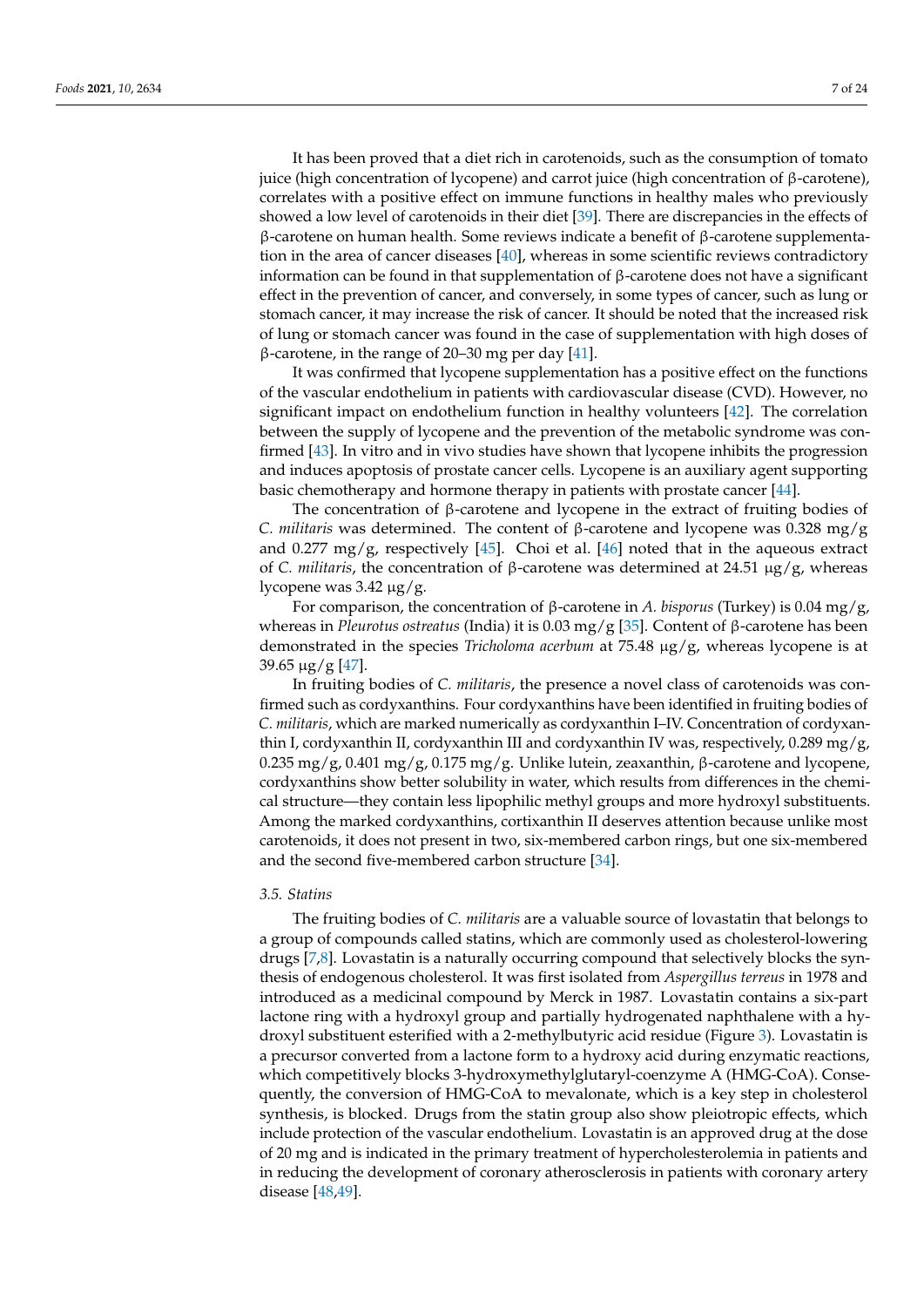<span id="page-7-0"></span>

**Figure 3.** Chemical structure of lovastatin. **Figure 3.** Chemical structure of lovastatin.

The concentration of lovastatin in mycelium of *C. militaris* is defined in the range The concentration of lovastatin in mycelium of *C. militaris* is defined in the range from from 37.7 mg/kg to 57.3 mg/kg dry weight. In this respect, *C. militaris* has a lower content 37.7 mg/kg to 57.3 mg/kg dry weight. In this respect, *C. militaris* has a lower content of lovastatin than that determined in *C. sinensis* at 1365.3 mg/kg [8]. For comparison, in of lovastatin than that determined in *C. sinensis* at 1365.3 mg/kg [\[8\]](#page-17-7). For comparison, in fruiting bodies of *C. militaris* the concentration of lovastatin is 2.76 μg/g. However, one of fruiting bodies of *C. militaris* the concentration of lovastatin is 2.76 µg/g. However, one of the highest contents of lovastatin was confirmed in fruiting bodies of *Hericium erinaceus* the highest contents of lovastatin was confirmed in fruiting bodies of *Hericium erinaceus* 14.38 μg/g and *Ganoderma lucidum* 11.54 μg/g [7]. 14.38 µg/g and *Ganoderma lucidum* 11.54 µg/g [\[7\]](#page-17-6).

ducing the development of coronary atherosclerosis in patients with coronary artery dis-

# *3.6. Phenolic Compounds 3.6. Phenolic Compounds*

An important group of phenolic compounds present in mushrooms are phenolic acids and flavonoids. Their potential is associated with a strong antioxidant effect and the acids and flavonoids. Their potential is associated with a strong antioxidant effect and the ability to protect important structures such as proteins, enzymes, lipids or nucleic acids ability to protect important structures such as proteins, enzymes, lipids or nucleic acids against oxidative damage. The strongest antioxidant properties are exhibited by phenolic acids such as vanillic and caffeic acids. p-Hydroxybenzoic, gallic and protocatechuic acids acids such as vanillic and caffeic acids. p-Hydroxybenzoic, gallic and protocatechuic acids found in edible mushrooms not only show antioxidant activity but also exert antibacterial, found in equal only show  $\mathbf{h}$  and  $\mathbf{h}$  and  $\mathbf{h}$  and  $\mathbf{h}$  and  $\mathbf{h}$  also exert and  $\mathbf{h}$  and  $\mathbf{h}$  and  $\mathbf{h}$  and  $\mathbf{h}$  and  $\mathbf{h}$  and antifungal, antiviral and anti-inflammatory effects as demonstrated by in vitro and in vivo<br>studies l501 against oxidative damage. The strongest antioxidant properties are exhibited by phenolic studies [\[50\]](#page-19-6).

studies [50]. The total content of phenolic acids and organic acids in *A. bisporus* is 23.43 µg/g, with The total content of phenolic acids and organic acids in *A. bisporus* is 23.43 μg/g, with the concentration of gallic acid reaching only 0.83 µg/g. The total amount of phenolic acids and organic acids in *P. ostreatus* was determined to be 10.41 μg/g. The concentration of gallic acid and protocatechuic acid was determined at 1.38 μg/g and 2.07 μg/g, respectively [\[51\]](#page-19-7). The concentration of phenolic acids in fruiting bodies of *C. militaris* was also analyzed. The concentration of p-hydroxybenzoic acid is 0.02 mg/100 g dry weight and cinnamic acid  $0.11 \text{ mg}/100$ g dry weight were determined [\[52\]](#page-19-8).

The concentration of flavonoids was determined in the extract of fruiting bodies of C. *militaris* in the amount of 1.56 mg/g [\[45\]](#page-19-1). The concentration of flavonoids was calculated as rutin equivalent (RE). The content of flavonoids in fruiting bodies and mycelium was determined, respectively, as 5.54 mg RE/g and 2.26 mg RE/g [\[53\]](#page-19-9). In the aqueous extract of *C. militaris*, the concentration of flavonoids was 275.52 mg/g, whereas polyphenols were 19.79 mg/g [\[46\]](#page-19-2). The concentration of flavonoids is higher in the extract than in fresh fruiting bodies of *C. militaris*. The total content of flavonoids was 6.6 mg RE/100 g and 4.5 mg RE/100 g respectively in the extract and fresh fruiting bodies of *C. militaris* [\[54\]](#page-19-10).

### *3.7. Other Bioactive Compounds in C. militaris Fruiting Bodies*

Lectins, detected in fruiting bodies of *C. militaris* on the basis of their chemical structure, are protein molecules with attached saccharide fragments (glycoproteins). Lectins have been demonstrated to possess mitogenic activity. These bind to sugar residues on the surface of cells to initiate the process of cell clumping—the agglutination of cells [\[55,](#page-19-11)[56\]](#page-19-12). Another group of compounds found in this species are beauveriolides, characterized by a complex chemical structure—cyclodepsipeptides. Beauveriolides exhibited antiatheroscle-rotic activity and the ability to reduce β-amyloid concentration [\[57\]](#page-19-13). Militarinones are a less known group of chemical compounds classified as alkaloids. Structurally, these are pyridine derivatives or tetramic acids (pyrrolidine-2,4-dione) and have been shown to possess antimicrobial and cytotoxic activities [\[57\]](#page-19-13).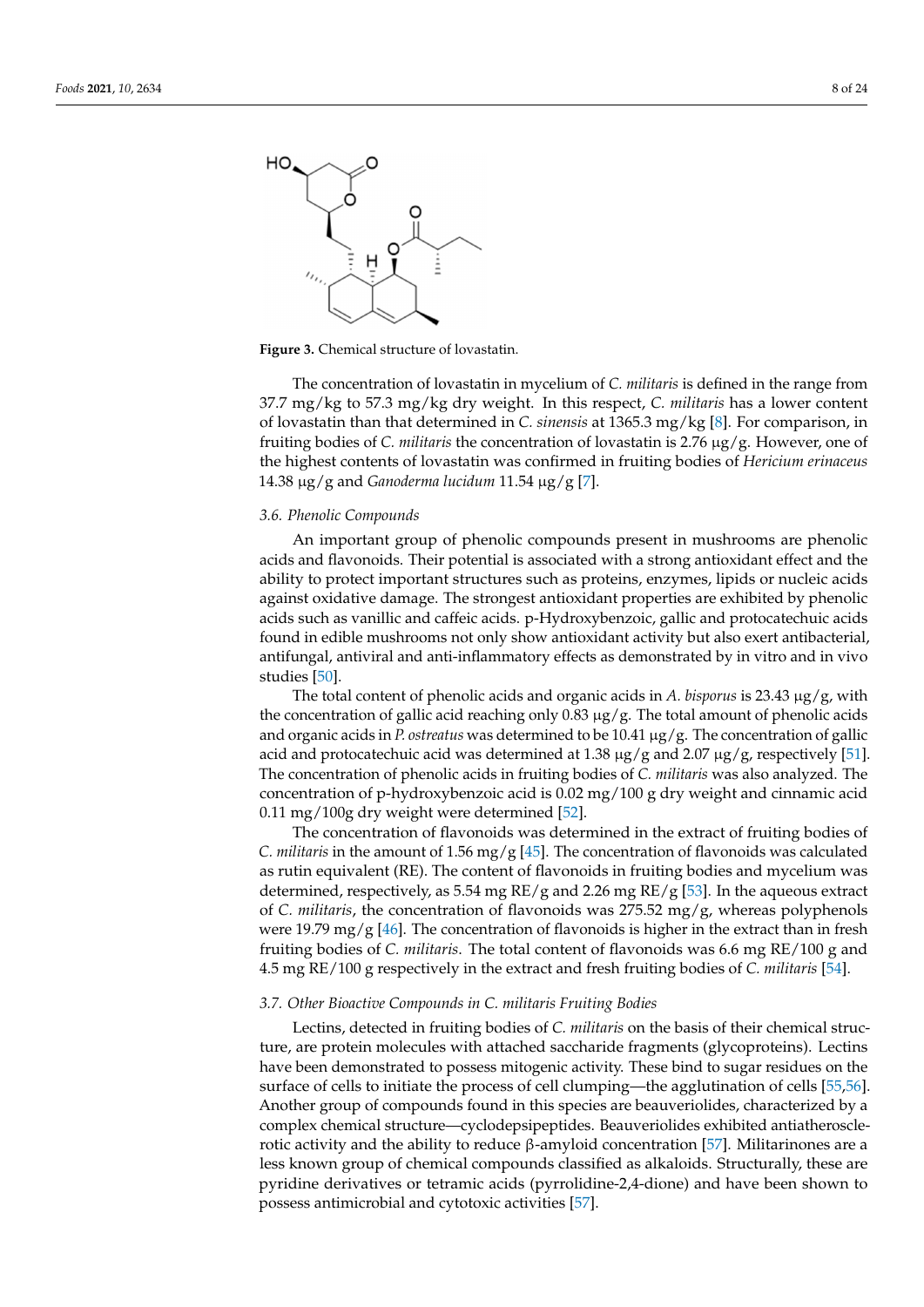Pentostatin isolated from the fruiting bodies of the described species is an analog of the purine base hypoxanthine. It exhibits inhibitory activity for the enzyme adenine deaminase. It also shows antitumor and immunosuppressive activity. Pentostatin has been registered as a drug from the group of chemotherapeutic agents, indicated in the treatment of cancer in oncology and hematology hospital departments [\[57,](#page-19-13)[58\]](#page-19-14). Cordymin is a compound found in fruiting bodies of *C. militaris* and is classified as a peptide with antimicrobial activity [\[59\]](#page-19-15).

Fruiting bodies of *C. militaris* contain water-soluble vitamins (vitamin B2, vitamin B3, and vitamin C) and fat-soluble vitamins (vitamin A and vitamin E) [\[9\]](#page-17-8). Vitamin B2 (riboflavin) and vitamin B3 (niacin) reduce the feeling of tiredness and fatigue and are responsible for normal energy-yielding metabolism. Vitamin C protects cells from oxidative stress and contributes to maintain the normal function of the immune system, support collagen formation and increase the absorption of iron from the gastrointestinal tract. Vitamin A plays a role in the process of cell specialization and maintenance of normal vision. Vitamins E protects cells against oxidative stress [\[60\]](#page-19-16).

Bioelements such as magnesium, potassium, selenium and sulfur have been detected in fruiting bodies of *C. militaris*. The high concentration of these bioelements in *C. militaris* makes it an alternative source of these minerals for human diet. The content of minerals present in *C. militaris* is summarized in Table [1.](#page-2-0) The concentration of biominerals such as boron, manganese, copper and iron is relatively negligible and ranges from 5 to 31 mg/kg dry weight [\[7\]](#page-17-6).

In fruiting bodies of *C. militaris*, selenium occurs in an organic form and is bound to amino acids or proteins. Selenium is chelated with the amino acid L-methionine (selenomethionine) or L-cysteine (selenocysteine). It combines with proteins to form methylselenocysteine. The addition of selenium (sodium selenate) to *C. militaris* medium increases the concentration of active compounds in fruiting bodies—nucleosides, polysaccharides, amino acids, and organic selenium [\[61](#page-19-17)[,62\]](#page-19-18). Enrichment of the *C. militaris* substrate with organic or inorganic selenium (sodium selenate(IV); sodium selenate(VI)) increases the concentration of cordycepin and adenosine in fruiting bodies [\[63\]](#page-19-19). Selenium-fortified polysaccharide was obtained from the mycelium of *C. militaris* (SeCSP -I). An in vitro experiment demonstrated the antioxidant activity of SeCSP-I [\[19\]](#page-18-1).

### **4. Biological Activity**

Scientific studies have shown significantly more diverse biological activities of *C. militaris* than those of *C. sinensis*. *C. militaris* has been shown to exert the following activities: ergogenic, immunostimulating, antitumor, antioxidant, anti-inflammatory, antiviral, neuroprotective and hypolipemic [\[11,](#page-17-10)[14\]](#page-17-13).

### *4.1. Ergogenic and Anti-Fatigue Activity*

The activity of reducing the feeling of fatigue correlates with the strengthening and ergogenic effect, i.e., the improvement of physical performance. Cordycepin is the main bioactive compound with ergogenic potential in *C. militaris*. The ergogenic activity of cordycepin is related to its physiological function as indirect precursor of ATP and NO [\[11,](#page-17-10)[12\]](#page-17-11).

Cordycepin, similar to creatine, is indirect precursor of ATP. The ergogenic activity of creatine is supported by numerous pieces of scientific evidence. Creatine increases physical performance in successive bursts of short-term, high intensity exercise [\[64\]](#page-19-20). In a group of 11 men, who were physically active recreationally, immediate consumption of ATP at a dose of 400 mg/day contributed to the improvement of physical performance and oxygen and energy consumption in lower body exercises [\[65\]](#page-19-21).

# In Vivo Research

In experiments conducted on rodents, the anti-fatigue activity of *C. militaris* was demonstrated. In the swimming test, there was a prolongation of time to fatigue in mice. The reduction in fatigue caused by *C. militaris* in experimental animals was due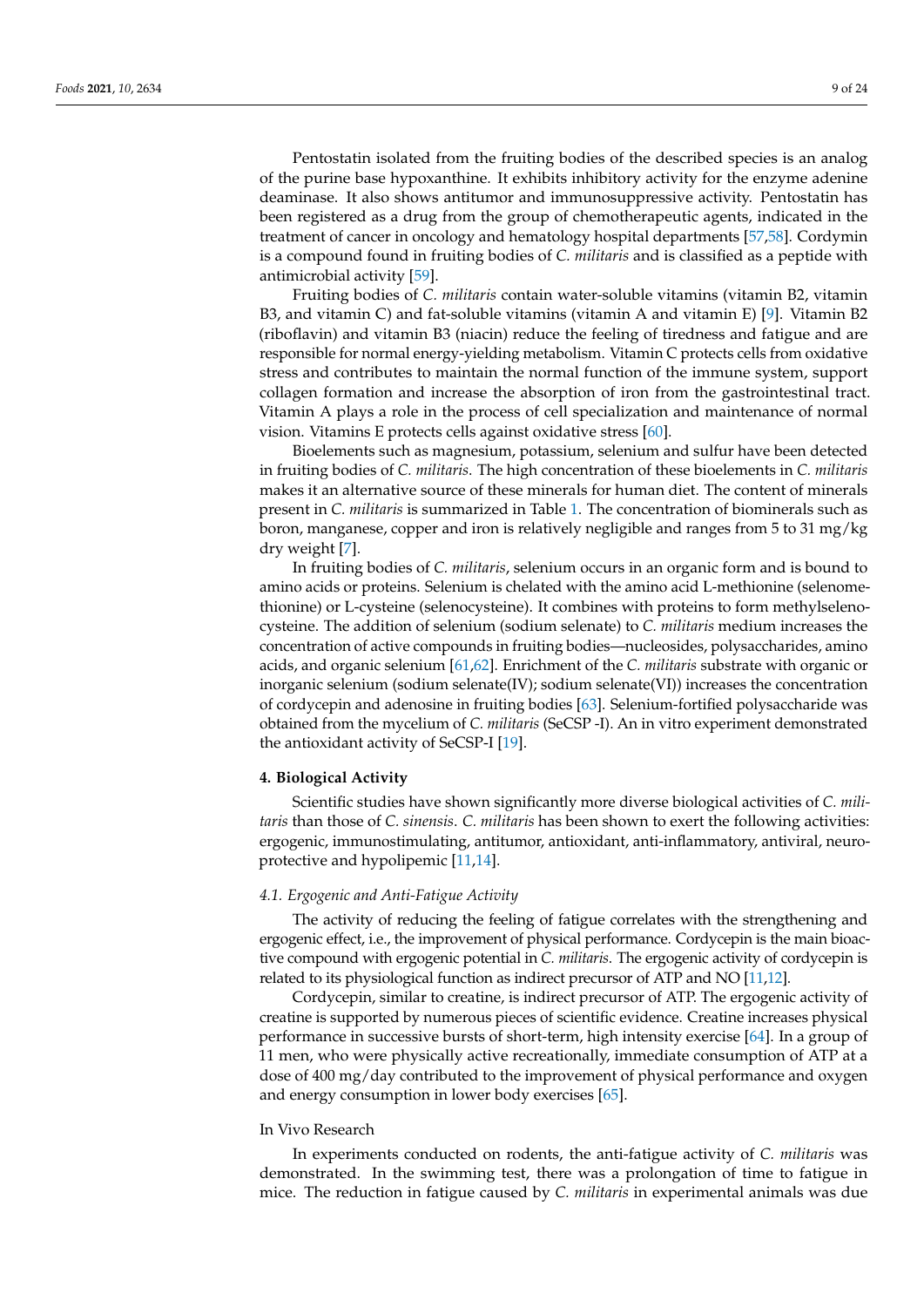to an increase in the concentration of ATP and antioxidant enzymes, a decrease in the concentration of lactate and ROS, and activation of the 5'-AMP-activated kinase (AMPK) and AKT/mTOR pathways [\[66](#page-19-22)[–68\]](#page-19-23). Mice fed with the extract of *C. militaris* with cordycepin showed an improvement in exercise performance in a grip strength test [\[69\]](#page-19-24).

Hirsch et al. [\[70\]](#page-19-25) demonstrated an improvement in exercise performance in recreationally active subjects following the administration of  $4 \frac{g}{day}$  of a mushroom mixture (containing *C. militaris*) for 3 weeks. The effect of mushroom mixture with *C. militaris* on exercise capacity is associated with an improvement in maximum oxygen consumption  $(VO<sub>2max</sub>)$ , an increase in time to exhaustion, and a reduction in lactic acid concentration.

Hirsch et al. [\[71\]](#page-20-0) verified the effect of using a mushroom mixture (containing *C. militaris*) on physical performance during high-intensity exercise after 1 week and 3 weeks of supplementation. Twenty-eight recreationally active people in aged 18–27 years were subjected to this experiment.  $VO_{2max}$ , time to exhaustion and ventilation threshold (VT) were measured during an exercise test on a cycling ergometer. The intake of the mushroom mixture with *C. militaris* improved the tolerance of effort in the performed exercises. In another study, Dudgeon et al. [\[72\]](#page-20-1) demonstrated that the consumption of a mushroom mixture with *C. militaris* in a group of healthy subjects aged 19–34 years contributed to an improvement in physical endurance, an increase in time to exhaustion, an increase in  $VO<sub>2max</sub>$  and a decrease in blood lactate concentration. In the aforementioned scientific works, *C. militaris* was a component of a mixture of adaptogenic mushrooms (trade name PeakO<sup>2</sup> ®), which also contained *Ganoderma lucidum*, *Pleutorus eryngii*, *Lentinula edodes*, *Hericium erinaceus* and *Trametes versicolor* [\[73\]](#page-20-2).

# *4.2. Immunostimulating Activity*

Extracts from fresh *C. militaris* fruiting bodies exhibit greater immunostimulatory activity (in vitro and in animal model) than those from dried fruiting bodies. There was no significant difference in the content of cordycepin and adenosine between fresh and dried raw material, but a significant discrepancy was noted in the concentration of polysaccharides, polyphenols and flavonoids, which were greater in fresh *C. militaris* [\[74\]](#page-20-3).

It has been proven that, depending on the solvent used and thus the active substances contained in the *C. militaris* extract, there are two pathways to stimulate the immune system function. Water or ethanol extract (50%) of *C. militaris* containing polysaccharides stimulates type 1 immune response, whereas ethanol extract (70–80%) containing cordycepin stimulates type 2 immune response [\[75\]](#page-20-4).

# 4.2.1. In Vitro Research

*C. militaris* extract containing cordycepin exhibits immunostimulatory effects on mouse macrophages. The mechanism of the immunostimulatory activity of *C. militaris* and cordycepin is based on the activation of macrophages to produce NO and proinflammatory cytokines IL-1β, IL-6, TNF-α and prostaglandin-2 (PGE2), as well as an increase in the activity of induced nitric oxide synthase (iNOS) and cyclooxygenase-2 (COX-2). The stimulation of macrophages to produce proinflammatory mediators was due to the activation of the nuclear transcription factor (NF-κB) by *C. militaris*/cordycepin [\[11](#page-17-10)[,12\]](#page-17-11).

Another experiment found that the CMP-W1 polysaccharide could stimulate the proliferation of lymphocytes [\[20\]](#page-18-2). The novel low-molecular-weight polysaccharide (CMPB90-1) isolated from *C. militaris* was shown to have immunostimulatory activity. In in vitro tests, the production of lymphocytes and NK cells and stimulation of phagocytosis by macrophages were demonstrated in mouse spleen cells treated with *C. militaris* polysaccharide [\[22\]](#page-18-4).

It was shown that the CPMN Fr III polysaccharide  $(β-1,4-branched-β-1,6-galactoglu)$ comannans) obtained from the cultured mycelia of *C. militaris* induced the production of NO, IL-1β and TNF- $\alpha$  by macrophage cells [\[76\]](#page-20-5). Furthermore, it was demonstrated that the polysaccharides found in fruiting bodies of *C. militaris* induced an immune response in murine macrophages. The experiment showed the intensification of the activity of NO,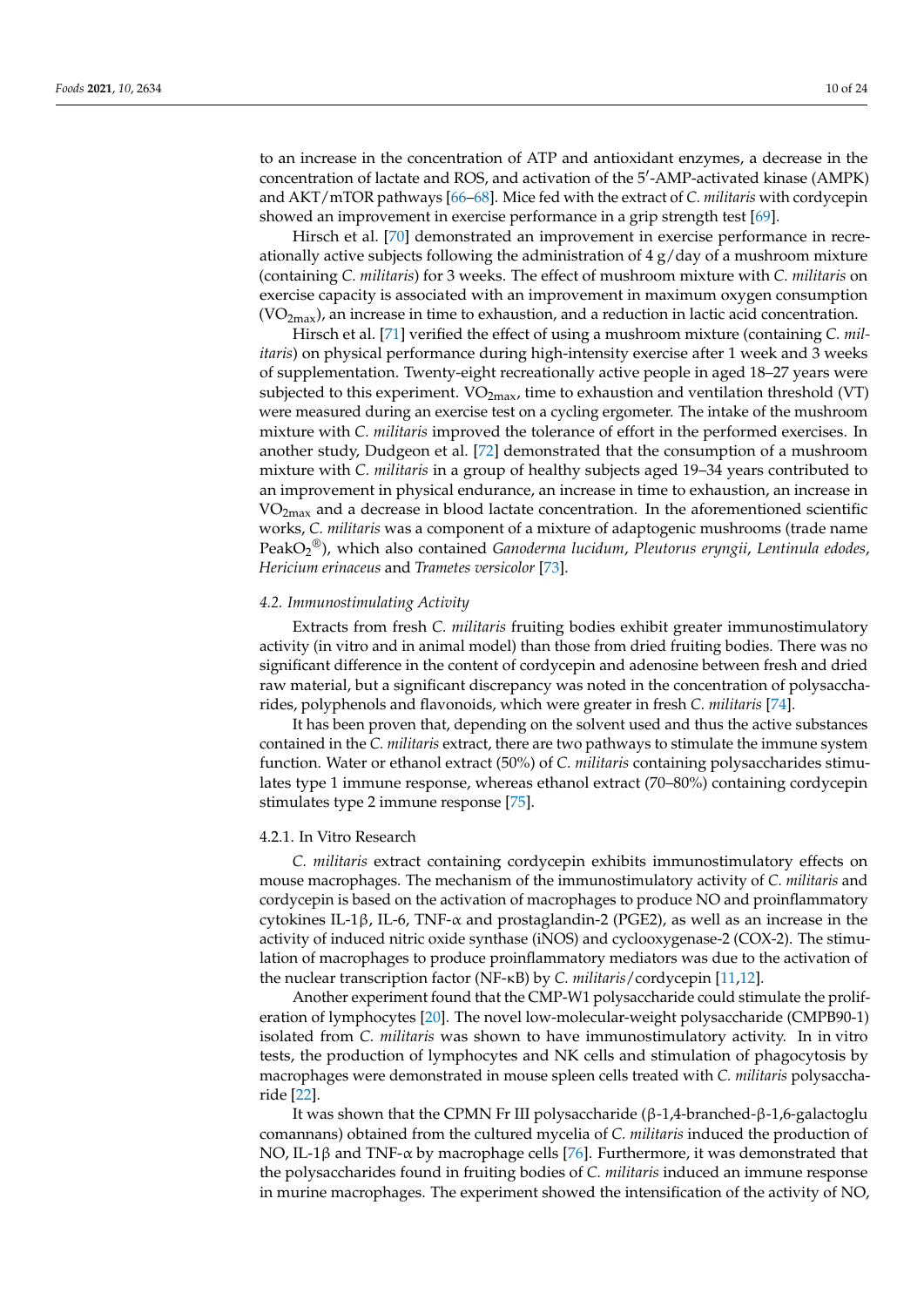and TNF-α [\[77\]](#page-20-6). A novel polysaccharide (signed as PLCM) isolated from culture broth of *C. militaris* can induce immune response via MAPK and NF-κB signaling pathways [\[78\]](#page-20-7).

# 4.2.2. In Vivo Research

Tests on rodents showed an increase in phagocytosis and an increase in the production of lymphocytes in spleen cells. The immunostimulatory activity was explained by the action of polysaccharides present in the tested mushroom material [\[14\]](#page-17-13). Immunostimulatory activity, through macrophage activation, was confirmed for the polysaccharide fraction from fruiting bodies of *C. militaris* [\[77\]](#page-20-6).

Jeong et al. [\[79\]](#page-20-8) demonstrated the immunomodulatory activity of cordycepin and *C. militaris*, which was associated with the inhibition of tumor growth in experimental mice. The study showed an increase in the production of IL-4, a decrease in the concentration of IL-2 and TGF-β and an increase in the level of T lymphocytes (CD4 and CD8).

In studies on healthy adult males supplemented with 1.5 g/day of *C. militaris* (in capsules) for 4 weeks, the immunostimulatory activity was found to be enhanced due to an increase in the levels of IL-2, IL-12, NK, TNF- $\alpha$  and IFN- $\gamma$  [\[80\]](#page-20-9).

Another experiment analyzed the effect of a 12-week supplementation of *C. militaris* on the course of upper respiratory tract infection and the immune response in a group of 100 patients aged 20–70 years. The study showed that the use of *C. militaris* did not have a significant effect on the frequency and symptoms of colds. However, an increase in NK cell activity and an increase in IgA concentration were observed, which indicated the immunostimulatory effect of *C. militaris* [\[81\]](#page-20-10).

# *4.3. Antitumor Activity*

# 4.3.1. In Vitro Research

In a study by Yoo et al. 2004 [\[82\]](#page-20-11), the antitumor activity of *C. militaris* extract was confirmed. The cytotoxic activity of *C. militaris* aqueous extract against human breast cancer cells have been demonstrated. The promotion of apoptosis in tumor cells resulted from the activation of caspase-3 [\[83\]](#page-20-12).

In scientific work by Park et al. [\[84\]](#page-20-13), the authors demonstrated that *C. militaris* aqueous extract inhibits proliferation and induces apoptosis in human lung cancer cells. The antitumor activity of *C. militaris* was associated with an increase in the enzymatic activity of caspase-3, caspase-8 and caspase-9, and inhibition of the telomerase enzyme. The study reported an increase in the concentration of the Fas protein, which is associated with the "death receptor" of cancer cells.

Cordycepin and ergosterol isolated from *C. militaris* have shown antiproliferative activity against human colon cancer cells. Proliferative activity was associated with antiinflammatory activity [\[85\]](#page-20-14).

The in vitro cytotoxic activity of cordycepin extracted from *C. militaris* was tested. The results revealed that cordycepin inhibits the proliferation and migration of human bladder cancer cells. The cytotoxic activity of cordycepin has been linked with its effect on various signaling pathways, namely metalloproteinase-9 (MMP-9), TNF-α, NF-κB and protein activator-1 (AP-1) [\[86\]](#page-20-15).

The apoptotic activity of *C. militaris* against glioblastoma tumor cells was also confirmed, and the *C. militaris* extract was shown to restrict the angiogenesis of human malignant melanoma cells [\[87](#page-20-16)[,88\]](#page-20-17). In another study, the CMPS-II polysaccharide in the extract was shown to inhibit the growth of lung cancer cells [\[89\]](#page-20-18).

A more recent study showed that cordycepin suppressed the growth of human liver cancer cells. The mechanism of antitumor activity of cordycepin has been linked with a reduction in the expression of the chemokine CxCR4, which promotes invasiveness and migration of liver cancer cells [\[90\]](#page-20-19).

*C. militaris* induces apoptosis in ovarian cancer cells. The mechanism of antitumor activity was shown to involve the activation of  $TNF-\alpha$ ,  $TNFR1$ ,  $NF-\kappa B$ , caspase-3 and caspase-9, and reduction in the levels of Bcl-2 and BclxL [\[91\]](#page-20-20).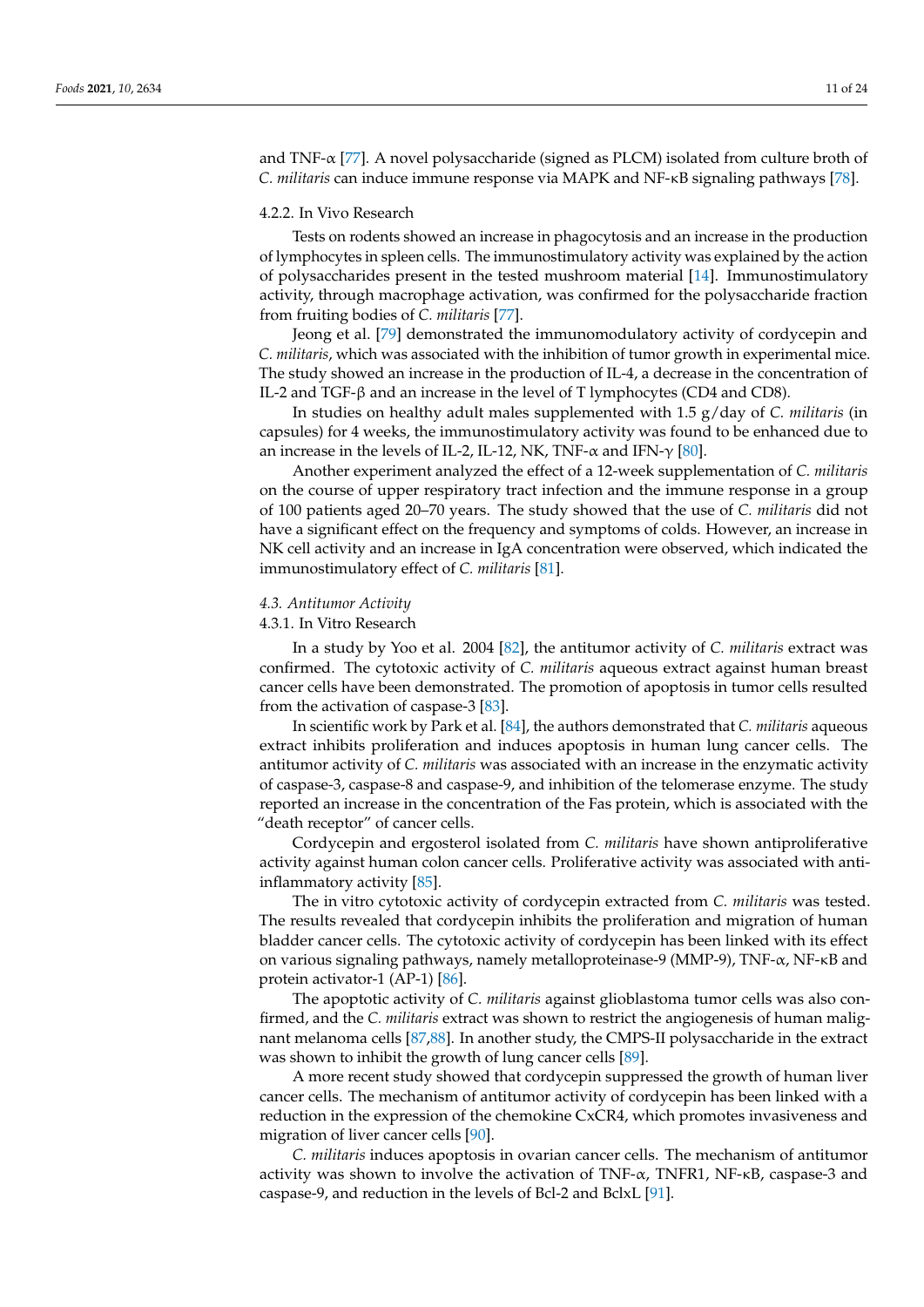*C. militaris* has been shown to induce apoptosis of cancer cells in non-small cell lung cancer. The basis of apoptotic activity its associated with inhibition of tectonic-3 protein (TCTN3) expression. Reduction in TCTN3 expression correlated with the suppression of different signaling pathways such as: Smoothened (SMO), Patched1 (PTCH1) and gliomaassociated (GLI1) pathways. The aforementioned processes correlate with decreased Bcl-2, BclxL, and increased Bak, cleaved caspase-3 and caspase-9 levels [\[92\]](#page-20-21).

# 4.3.2. In Vivo Research

Park et al. [\[84\]](#page-20-13) reported that the aqueous extract of *C. militaris* reduced the mass and volume of the tumor and also extended the survival time (viability) of mice with lung cancer. Similar results were obtained by Jeong et al. [\[79\]](#page-20-8), wherein *C. militaris* additionally enriched with cordycepin inhibited tumor growth and increased the viability of tumorbearing mice. The study showed the immunotropic effect of cordycepin, which correlated with its antitumor activity.

# *4.4. Antioxidant Activity*

The antioxidant activity was confirmed mainly for polysaccharides present in *C. militaris*. Few studies have shown the antioxidant properties of cordycepin [\[93\]](#page-20-22). The antioxidant activity of *C. militaris* may also be influenced by other chemical constituents present in fruiting bodies, e.g., ergothioneine, phenolic compounds, carotenoids and selenium [\[7–](#page-17-6)[9\]](#page-17-8).

### 4.4.1. In Vitro Research

The antioxidant potential of *C. militaris* in terms of inhibiting lipid peroxidation exceeds that of *C. sinensis*. The antioxidant activity was related to the content of polysaccharides and phenolic compounds in *C. militaris* fruiting bodies [\[94\]](#page-20-23). Previous studies confirmed the ability of the polysaccharide P70-1 and CBP-1 obtained from *C. militaris* to eliminate hydroxyl radicals [\[95,](#page-20-24)[96\]](#page-20-25). The antioxidant activity and the ability to chelate iron ions (Fe2+) were also proven for the polysaccharide designated as CM-hs-CPS2 [\[97\]](#page-21-0).

In many in vitro experiments, the antioxidant activity of the polysaccharide fractions was observed for the components WCBP50, CMP, CMP-1 and SeCSP-I [\[16](#page-17-15)[,19](#page-18-1)[,21](#page-18-3)[,98\]](#page-21-1). The addition of selenium to the medium of *C. militaris* was found to increase the antioxidant activity of the polysaccharide fractions [\[63\]](#page-19-19).

### 4.4.2. In Vivo Research

Experiments on rodents fed *C. militaris* containing polysaccharides showed an increase in the activity of enzymes with antioxidant potential, namely superoxide dismutase (SOD), catalase and GPX, and/or a reduction in the level of malondialdehyde (MDA) [\[14,](#page-17-13)[99\]](#page-21-2). Antioxidant activity was also observed in other experiments on rodents and correlated with the neuroprotective or hepatoprotective activities, described in subsequent sections of this review.

# *4.5. Anti-Inflammatory Activity*

# 4.5.1. In Vitro Research

In a model of lipopolysaccharide (LPS)-induced inflammation in macrophages, cordycepin was shown to reduce the expression of TNF-α, COX-2, iNOS and NF-κB [\[100\]](#page-21-3). In subsequent in vitro tests, the anti-inflammatory activity of *C. militaris* was confirmed to result from the inhibition of production of proinflammatory mediators, namely NO, TNF-α and IL-6, which were induced by LPS in murine macrophages. The group of bioactive compounds of *C. militaris* was not defined in the study [\[101\]](#page-21-4).

It was proven through in vitro experiment that cordycepin and ergosterol from *C. militaris* inhibit the release of inflammatory mediators: NO, TNF-α and IL-12, which correlates with antiproliferative activity in colon tumor cells [\[85\]](#page-20-14).

In vitro experiments using mouse microglia demonstrated that cordycepin (from *C. militaris*) inhibits the activity of COX-2 and iNOS enzymes and lowers the levels of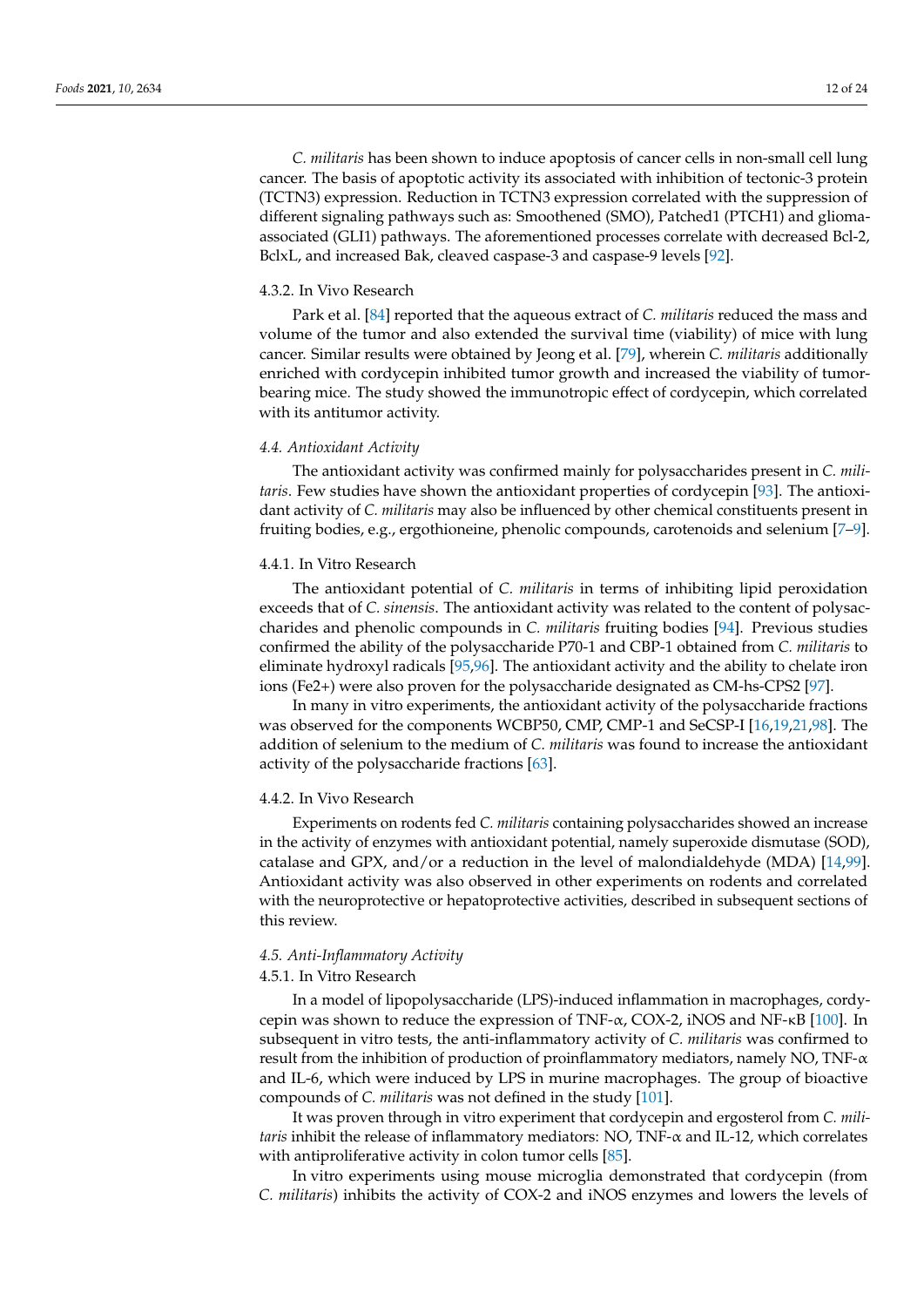inflammatory mediators: NO, TNF-α, PGE2 and IL-1β. Cordycepin was also shown to inhibit the activity of NF-κB and to inhibit the phosphorylation of mitogen-activated protein kinases (MAPKs). These results confirmed the neuroprotective effect of cordycepin and *C. militaris* extracts and have opened up new opportunities for further use of *C. militaris* in research and therapy of neurodegenerative diseases [\[102\]](#page-21-5).

# 4.5.2. In Vivo Research

In an experimental mice model of colitis induction, the administration of *C. militaris* was shown to contribute to the inhibition of the activity of iNOS and TNF- $\alpha$  and the reduction in mast cell degranulation. The study, however, did not identify a specific group of bioactive compounds responsible for anti-inflammatory activity [\[103\]](#page-21-6).

In scientific work Won and Park [\[104\]](#page-21-7) was confirmed in vivo to ability of cordycepin contained in mycelium *C. militaris* to inhibit the activity of iNOS and reduce the concentration of NO in inflammatory reaction. The study also demonstrated analgesic activity.

In a study conducted on mice, Smiderle et al. [\[105\]](#page-21-8), concluded that a polysaccharide with a linear structure of  $β$ -(1  $\rightarrow$  3)-D-glucan obtained from *C. militaris* exhibited antiinflammatory and antinociceptive activity. The mechanism of the biological activity of this polysaccharide resulted from its inhibition of COX-2, TNF- $\alpha$  and IL-1 $\beta$  activity. The anti-inflammatory and antinociceptive activity of the polysaccharide was similar to that of the reference compounds from the group of non-steroidal anti-inflammatory drugs (acetylsalicylic acid, indomethacin and diclofenac).

Cerebrosides, a new group of compounds, were indicated as a component with antiinflammatory activity. The mechanism of suppression of the inflammatory process was associated with the inhibition of expression of COX-2, iNOS,  $NF-KB$ , IL-1 $\beta$  and IL-6 [\[106\]](#page-21-9).

Cai et al. and Gai et al. [\[107](#page-21-10)[,108\]](#page-21-11) confirmed the possibility of using *C. militaris* for treating chronic bronchitis in humans.

# *4.6. Hypoglycemic Activity*

In experiments on rats, *C. militaris* extract was found to influence the use of glucose by tissues and reduce insulin resistance. In another study on rats, the hypoglycemic activity of *C. militaris* extract containing polysaccharides was demonstrated [\[14\]](#page-17-13). Furthermore, the ability of the LCMPs-II polysaccharide to inhibit the  $\alpha$ -glucosidase enzyme was demonstrated by Zhu et al. [\[18\]](#page-18-0). In contrast, the cerebroside fraction inhibited PTP1B activity [\[109\]](#page-21-12). Exopolysaccharide (EPS III) isolated from culture broth of *C. militaris* demonstrated hypoglycemic activity in streptozotocin-induced diabetic mice. EPS III showed antagonist activity against the enzyme on  $\alpha$ -glucosidase with the dose–effect relationship [\[110\]](#page-21-13).

In an animal model on diabetes, 21 days of treatment with cordycepin (from *C. militaris*) in alloxan-induced diabetic mice contributed to the improvement of many symptoms of metabolic syndrome, including regulation of glucose tolerance and glucose absorption, and decreased blood glucose concentration [\[111\]](#page-21-14). Current scientific studies also indicate the potential of cordycepin in the treatment of diabetes by the regulation of expression liver proteins such as Nfat3, Flcn and Psma3. These proteins are correlated with generation of energy (ATP), AMPK signaling pathway and ubiquitin proteasome system (UPS) [\[112\]](#page-21-15).

### *4.7. Antimicrobial Activity*

Cordymin is a peptide isolated from *C. militaris*. It was shown to have antifungal and antiviral activity in in vitro tests. Cordymin inhibited the growth of various fungal species, including *Bipolaris maydis* and *Candida albicans*. It also inhibited reverse transcriptase of human immunodeficiency virus (HIV). Several scientific studies have confirmed the anti-inflammatory and antinociceptive activity of cordymin [\[59\]](#page-19-15).

In vitro studies have demonstrated the antiviral activity of cordycepin and its derivatives. The antiviral activity was confirmed for the influenza virus, Epstein–Barr virus (EBV), herpes simplex virus (HSV) and HIV. The mechanism of antiviral activity of cordy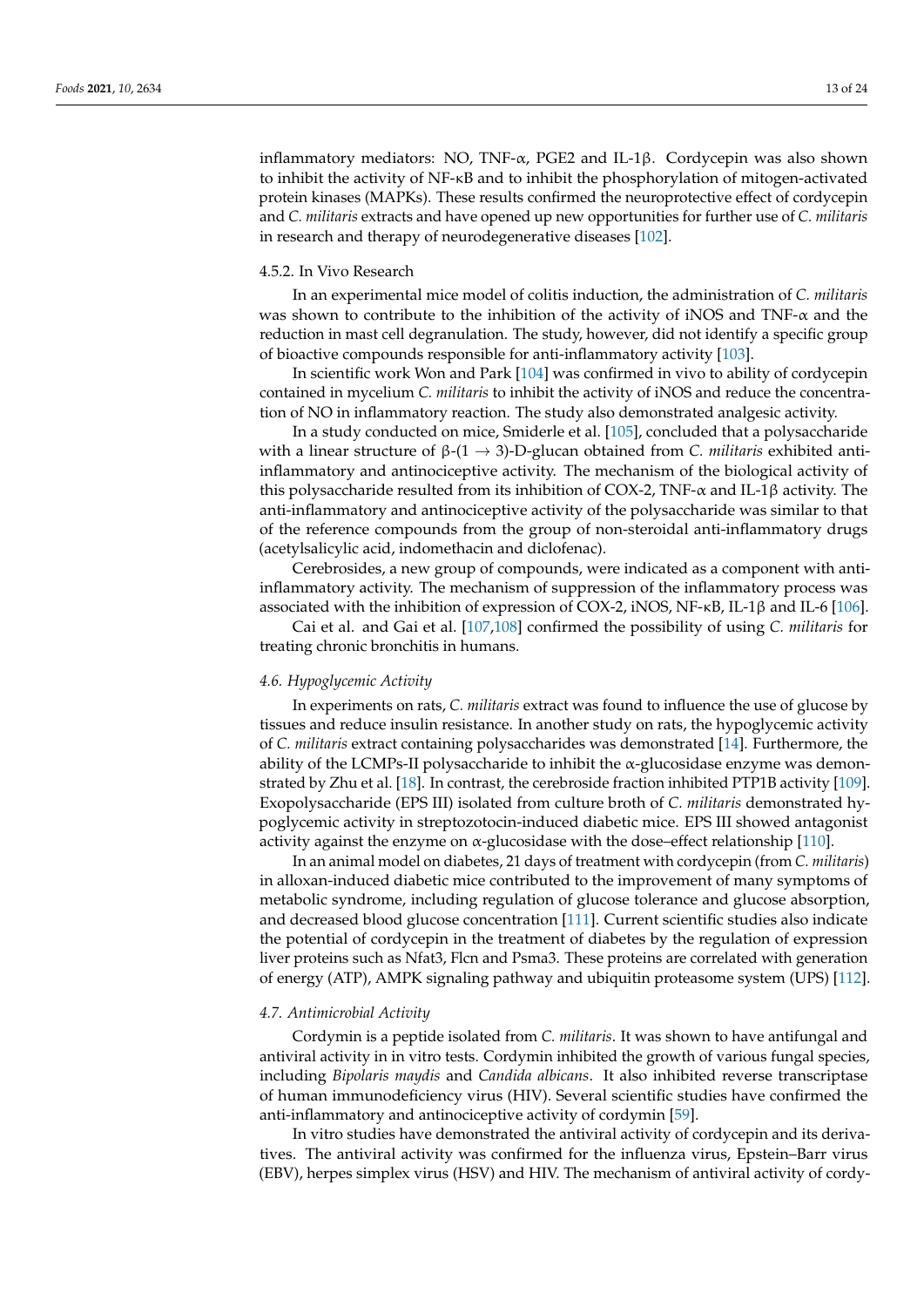cepin is related to the inhibition of reverse transcriptase and RNA polymerase of the virus [\[113](#page-21-16)[–115\]](#page-21-17).

In the United States in 2020, the Food and Drug Administration (FDA) repurposed potential and investigational drug or molecule candidates and included cordycepin as a chemical structure with antiviral activity. Precursor research in India on cordycepin created new possibilities for the use of this molecule in the treatment of COVID-19. Cordycepin exhibited strong chemical interactions with SARS-CoV-2, with receptor-binding domain (RBD) at the spike protein (S) and the main protease ( $M<sup>pro</sup>$ ) of the virus in in silico study. Anti-SARS-CoV-2 mechanisms of the action of cordycepin correlated with inhibited viral replication [\[116\]](#page-21-18). Another in silico study using pharmacological and molecular modeling, simulation and estimation indicated that cordycepin is the potential inhibitor for RNAdependent RNA polymerase (RdRp) of SARS-CoV-2 [\[117\]](#page-21-19).

# *4.8. Effect of C. militaris on the Endocrine System*

*C. militaris* has been shown to stimulate hormonal activity in rodents. There has been an increase in testosterone levels in plasma [\[118](#page-21-20)[,119\]](#page-21-21).

Cordycepin has been shown to stimulate steroidogenesis in rodents and increase testosterone and progesterone levels [\[120\]](#page-21-22).

Sohn et al. [\[121\]](#page-22-0) showed that the administration of cordycepin (from *C. militaris*) in a group of experimental rats improved testicular function, stimulated spermatogenesis and increased sperm motility. The study also showed that cordycepin administration increased calcium concentration and decreased urea and creatinine levels in the blood of rats. Similar results in terms of improvement in sperm quality were reported in rodent studies by Kopalli et al. [\[122\]](#page-22-1).

Improvement of quality parameters of semen in infertile boars to which *C. militiaris* mycelium was given has been demonstrated. The improvement was connected with the increase in the amount of sperm and its motility [\[123\]](#page-22-2).

In vitro and in vivo experiments on rodents revealed that the *C. militaris* extract containing cordycepin reduced the proliferation of prostate cells and regulated the concentration of androgens [\[124\]](#page-22-3).

Research concerning the effect of *Cordyceps* spp. or cordycepin on the endocrine system of human objects are limited. The promising effects of *Cordyceps* spp. or cordycepin on steroidogenesis in rodents have not yet been confirmed in humans. In a group of young male adults, it has been proven that 8-week supplementation of 2.4 g per day of *C. sinensis* (containing 5.92  $\mu$ mol/g of adenosine, 1.23  $\mu$ mol/g of cordycepin and 8.81  $\mu$ mol/g of ergosterol) does not significantly affect testosterone levels in volunteers. So far, no studies have been conducted to analyze the effect of *C. militaris* on testosterone concentration in men. One can only speculate in the area of potential results due to the fact that *C. miliatris* presents a higher concentration of cordycepin than *C. sinensis* [\[125\]](#page-22-4).

### *4.9. Effect of C. militaris on the Respiratory System*

In vitro experiments provided evidence that cordycepin from *C. militaris* affects the transport of sodium, potassium and chloride ions in the epithelial cells of the respiratory tract [\[126\]](#page-22-5).

Early publications found that extracts from fruiting bodies of *C. militaris* are less effective than the reference compounds—prednisolone and montelukast—in reducing the inflammatory process in a mouse model of asthma. *C. militaris* extracts showed negligible effects on the reduction in IgE concentration, eosinophilia and inhibition of leukotriene synthesis [\[127\]](#page-22-6). However, later scientific works demonstrated in an asthma model in mice that cordycepin alleviates airway hyperresponsiveness, reduces inflammation and decreases IgE and eosinophil levels. A decrease in the expression of IL-4, IL-5, IL-13 and NF-κB was observed [\[12\]](#page-17-11).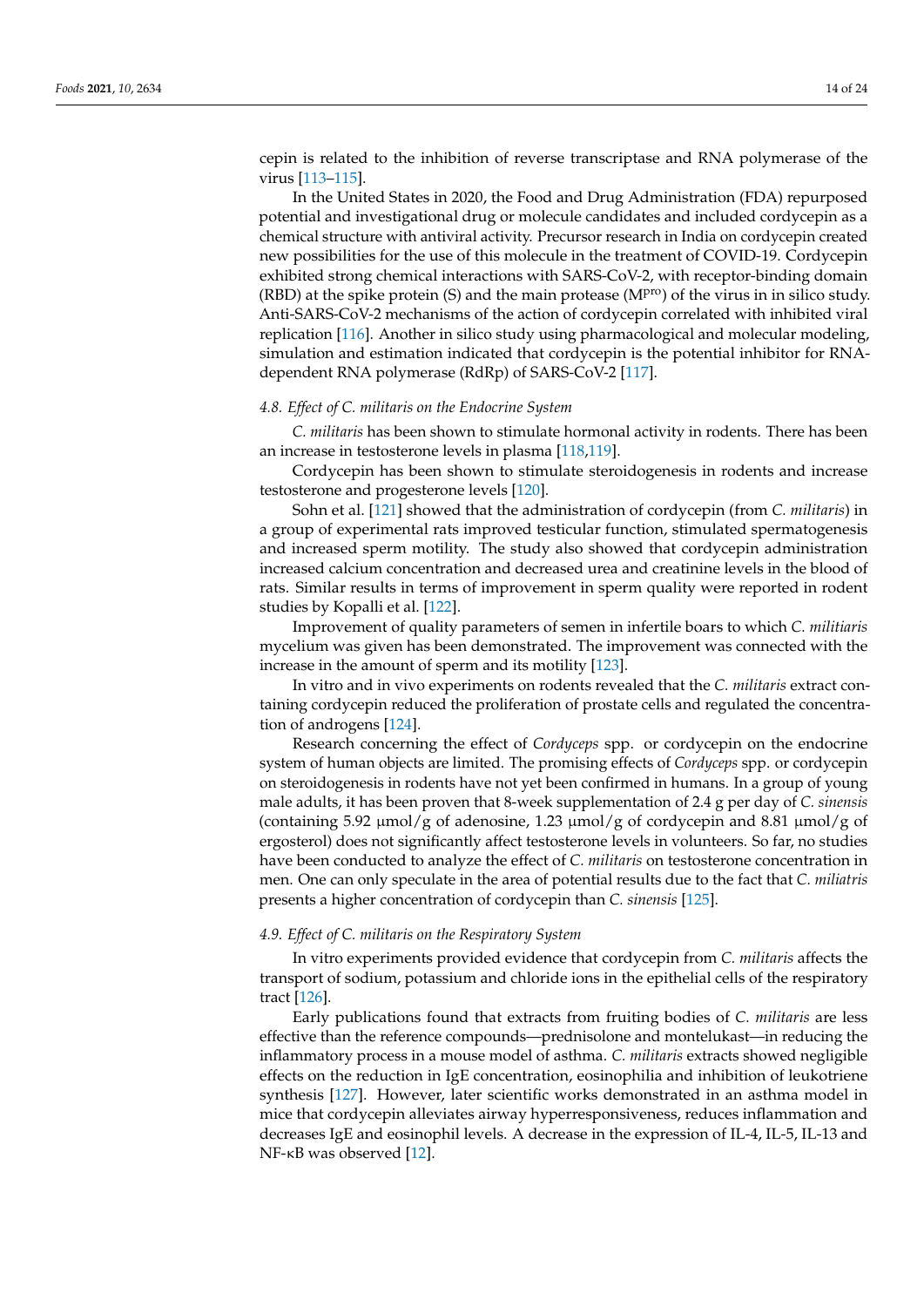Cordycepin was also shown to reduce airway remodeling in an asthma model in rats. A decrease in the levels of IgE, eosinophils and neutrophils and a decrease in the expression of TNF- $\alpha$ , TGF-β1, IL-5 and IL-13 were also observed [\[128\]](#page-22-7).

The polysaccharide, designated as CPS, reduced IgE levels in a mouse model of asthma, inhibited cell proliferation and infiltration and alleviated inflammation and airway hyperresponsiveness. CPS also inhibited the secretion of IL-4, IL-5, IL-13 and IFN-γ and reduced the expression of TGF-β1 [\[129\]](#page-22-8).

In human studies by Cai et al. and Gai et al. [\[107](#page-21-10)[,108\]](#page-21-11) some efficacy of *C. militaris* was demonstrated in the treatment of chronic bronchitis. Jung et al. [\[81\]](#page-20-10) found that although *C. militaris* did not have a significant effect on the course of upper respiratory tract infection in a group of volunteers, an immunostimulatory effect was observed.

# *4.10. Effect of C. militaris on the Locomotor System*

Scientific research indicated the potential benefits of *C. militaris* in the treatment of osteoporosis. An in vitro experiment showed that *C. militaris* inhibited osteoclast differentiation and reduced the expression of genes encoding this process [\[130\]](#page-22-9). It has been proved that cordycepin exhibits anti-inflammatory activity in human osteoarthritis chondrocytes. Cordycepin inhibited the production of PGE2 and NO, and decreased the expression of NF-κB, induced by IL-1β [\[131\]](#page-22-10).

In an inflammatory-induced osteoporosis model in experimental rats, cordycepin showed anti-inflammatory activity and limited bone loss [\[132\]](#page-22-11).

Cordycepin and *C. militaris* inhibited osteoclast differentiation in in vitro tests. The mechanism of their biological activity has been linked to the inhibition of the NF-κB ligand receptor activator (RANKL). In addition, the mRNA expression of genes related to osteoclastogenesis (TRAP, Cathepsin K, MMP-9 and NFATc1) was also inhibited by CME and cordycepin. In addition, cordycepin significantly inhibited RANKL-induced p38 and NFκB phosphorylation. Moreover, in a mouse model of LPS-induced osteoporosis, cordycepin and *C. militaris* limited bone loss [\[133\]](#page-22-12). In an experimental model of osteoarthritis in rats, cordycepin as a polyadenylation inhibitor was shown to reduce pain and inflammation in the synovium [\[134\]](#page-22-13).

# *4.11. Effect of C. militaris on the Nervous System*

The neuroprotective effect of cordycepin was confirmed in an in vitro study on mouse microglia cells. The protective effect of cordycepin on neurons was dependent on its anti-inflammatory activity [\[102\]](#page-21-5) or antioxidant activity [\[135\]](#page-22-14).

Lee et al. [\[136\]](#page-22-15) proved that *C. militaris* antagonized the scopolamine-induced memory deficit effect in experimental rats. The neuroprotective effect of *C. militaris* was also confirmed in a rodent model of dementia and ischemic brain damage [\[137\]](#page-22-16). Yuan et al. [\[138\]](#page-22-17) showed that a polypeptide isolated from *C. militaris* improves memory in mice. Decreased activity of acetylcholinesterase (AChE) and enhanced GABA neurotransmission were also detected. Field work also showed antioxidant and neuroprotective activity, increased SOD activity and reduced MDA concentration. In a model of Alzheimer's disease induced by the β-amyloid protein (Aβ1-42) in experimental mice, *C. militaris* improved procognitive functions in the following tests: water maze, new route and object recognition tests [\[135\]](#page-22-14). In rodents treated with doxorubicin chemotherapy, *C. militaris* extract was shown to reduce chemotherapy-induced oxidative stress. Postmortem of the experimental rodents showed that the *C. militaris* extract increased the concentration of ATP in the brain and inhibited the activity of AChE [\[139\]](#page-22-18).

One study verified the effect of supplementation of a mushroom beverage (containing *C. militaris* with cordycepin, polysaccharides and mannitol) on the regulation of emotions in humans. The potential effect on alleviating the symptoms of depression has not been confirmed so far; that is, the results of the research have not been published yet [\[140\]](#page-22-19).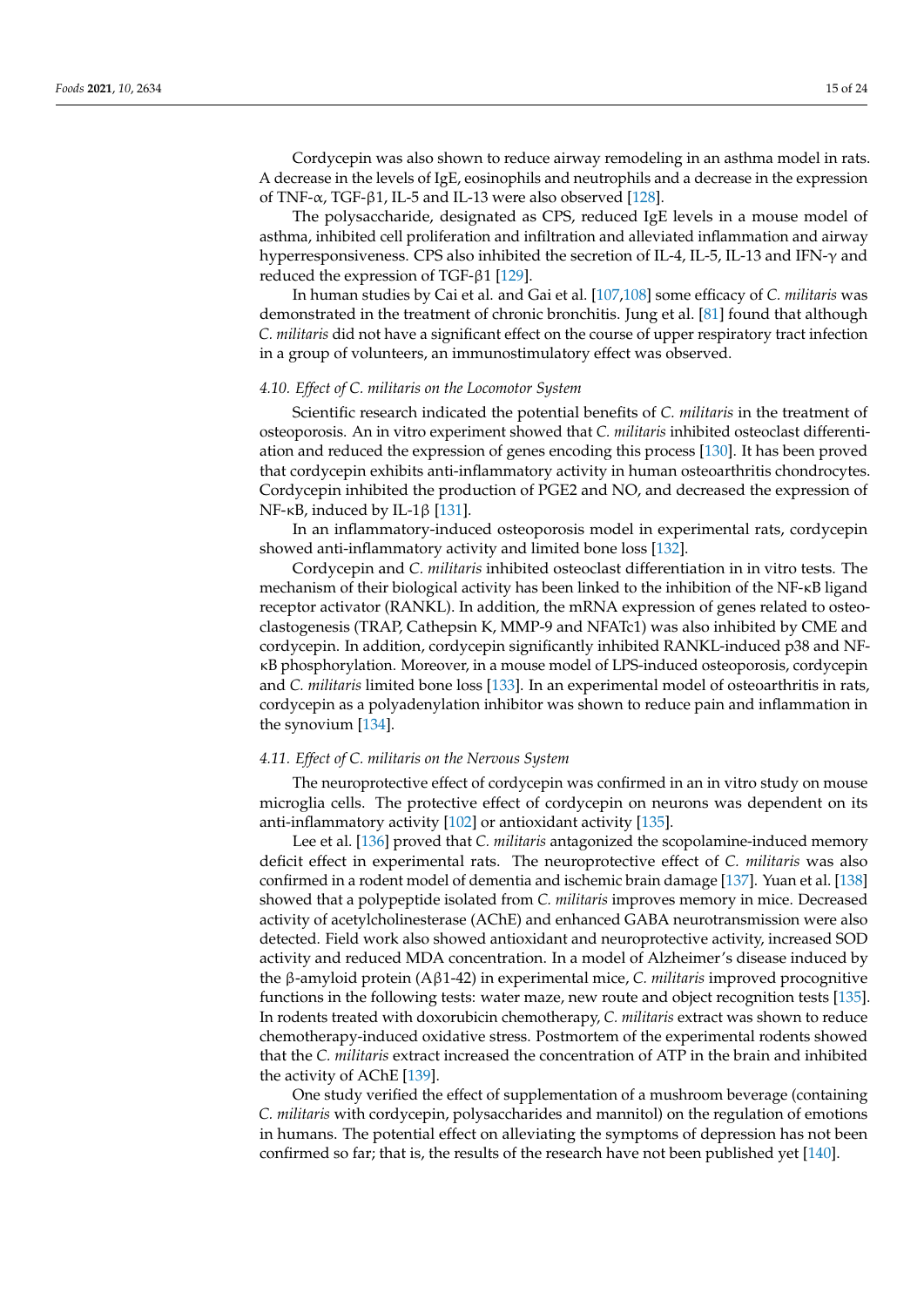# *4.12. Effect of C. militaris on the Cardiovascular System*

Cordycepin is a candidate for development of potential antiatherosclerotic agents, because it improves vascular responses in smooth muscle cells [\[141\]](#page-22-20).

In experiments with rodents, cordycepin from *C. militaris* has been shown to lower triglycerides, total cholesterol, low-density lipoprotein (LDL) and very low-density lipoprotein (VLDL) level, in an animal model of hyperlipidemia. Cordycepin showed the features of an AMPK activator and an inhibitor of lipoprotein and hepatic lipase [\[142](#page-22-21)[,143\]](#page-22-22).

Cordycepin inhibited adipogenesis and lipid deposition in adipocytes in in vitro experiments. The mechanism of the biological activity of cordycepin was found to be associated with the suppression of the C/EBPβ, PPARγ and mTORC1 pathways and activation of AMPK [\[144\]](#page-22-23). The hypolipidemic activity of cordycepin and its ability to activate AMPK, the  $\gamma$ 1 region, were also confirmed in in vitro tests [\[145\]](#page-22-24).

An in vitro experiment and an in vivo study in rodents also confirmed the hypolipidemic activity of the polysaccharide fractions isolated from *C. militaris* [\[146](#page-22-25)[,147\]](#page-23-0). Similarly, Huang et al. [\[148\]](#page-23-1) demonstrated the hypolipidemic activity of intracellular (IPCM) and extracellular polysaccharides (EPCM) from *C. militaris* in mice fed a high-fat diet.

An in vitro experiment confirmed the antiaggregation activity of cordycepin isolated from *C. militaris*. Inhibition of aggregation of human platelets resulted from an increase in the activity of cyclic guanosine-3', 5'-monophosphate (cGMP) and cyclic adenosine-3', 5'monophosphate (cAMP), a decrease in the intracellular concentration of calcium ions and inhibition of the synthesis of thromboxane A2 (TXA2) by cordycepin [\[149\]](#page-23-2). Cordycepin exhibited cardioprotective activity in an isolated ischemic rat heart [\[150\]](#page-23-3).

In an in vivo experiment conducted in mice, the sodium nitrite-induced toxicity test and the ischemia test showed that the fraction of CMN1 polysaccharides isolated from fruiting bodies of *C. militaris* prevented hypoxia [\[17\]](#page-17-16).

*C. militaris* extract enriched with cordycepin inhibited collagen-induced platelet aggregation in in vitro tests. The antiaggregation activity resulted from the inhibition of fibrinogen attachment to glycoprotein IIb/IIIa, as well as the stimulation of VASP phosphorylation, inhibition of PI3K/A-kinase phosphorylation and increase in cAMP concentration [\[151\]](#page-23-4).

Further in vitro and in vivo experiments demonstrated the neuroprotective effect of *C. militaris* (WIB801C) extract with a quantified cordycepin concentration. Cordycepin reduced the ischemic area, reduced brain swelling and restricted damage to the blood–brain barrier in experimental rats. The neuroprotective effect was related to the anti-inflammatory activity of cordycepin [\[152\]](#page-23-5). More recent studies indicate greater antiplatelet activity than anticoagulant activity of *C. militaris* [\[153\]](#page-23-6).

# *4.13. Other Biological Activity of C. militaris*

In in vitro experiments, *C. sinensis* showed a greater ability than *C. militaris* to affect the gut microbiota [\[154\]](#page-23-7).

In rodent experiments, *C. militaris* polysaccharides minimized damage to hepatocytes. Hepatoprotective activity of *C. militaris* extract correlated with its antioxidant and hypolipemic activity [\[147\]](#page-23-0). In a study conducted in patients with impaired liver function, supplementation with 1.5 g/day *C. militaris* (cordycepin) for 8 weeks protected the liver against lipid accumulation [\[155\]](#page-23-8).

The nephroprotective activity of *C. militaris* was demonstrated by inhibiting the hypertrophy of glomerular cells induced by LDL in in vitro [\[156\]](#page-23-9). The limitation of proliferation on glomerular mesangium cells was confirmed for *C. militaris* extracts [\[157\]](#page-23-10). The nephroprotective effect of *C. militaris* or cordycepin was confirmed in a diabetic animal model in mice [\[111](#page-21-14)[,158\]](#page-23-11).

# **5. Safety Assessment and Toxicology**

In vivo experiments showed that high-dose administration of *C. militaris* (4.9  $\times$  10<sup>8</sup> spores/ mouse) for 7 days in rodents did not induce toxic effects. No significant differences were ob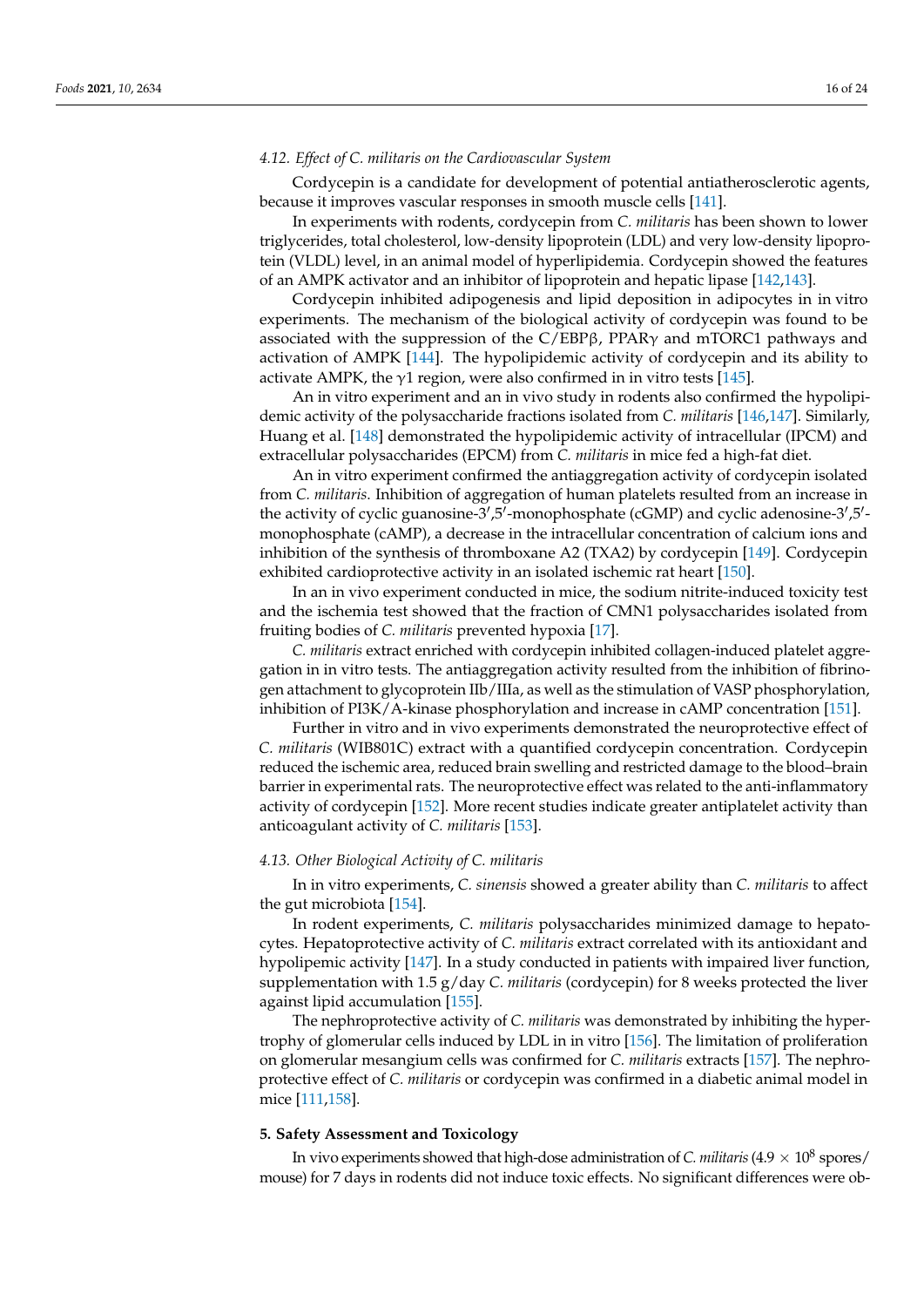served between the control group and the experimental group fed with *C. militaris* in terms of body weight, blood hematological parameters, and food and water consumption [\[159\]](#page-23-12).

In experimental rats, no toxic effect of *C. militaris* was observed at the dose of 3000 mg/kg/day in the sub-acute oral toxicity test. No genotoxic and teratogenic effects were found. In the sub-chronic toxicity test (90-day) in experimental rats fed with *C. militaris*, no changes were found in clinical, histopathological and hematological parameters. The no-observed-adverse-effect level (NOAEL) was determined for *C. militaris* mycelium at 4000 mg/kg/day in experimental rats [\[160\]](#page-23-13). The maximum tolerance dose of cordycepin has been confirmed at 3600 mg/kg/day in mice without any adverse effects [\[111\]](#page-21-14).

In human studies, *C. militaris* supplementation did not correlate with the occurrence of serious adverse events. Few of the reported mild adverse events were associated with gastrointestinal disturbances (Table [2\)](#page-16-0).

<span id="page-16-0"></span>

| Research Group                                                    | Quantity of Raw<br>Material<br>C. militaris | Supplementation<br>Time | <b>Biological Activity</b> | <b>Bioactive</b><br>Compound | <b>Adverse Events</b>        | <b>References</b> |
|-------------------------------------------------------------------|---------------------------------------------|-------------------------|----------------------------|------------------------------|------------------------------|-------------------|
| 10 healthy individuals of<br>both sexes aged<br>$19-24$ years     | 4 g/day <sup>1</sup>                        | 3 weeks                 | Ergogenic                  | Undefined                    | Undefined                    | [70]              |
| 28 healthy individuals of<br>both sexes aged<br>18-27 years       | 4 g/day <sup>1</sup>                        | 1-3 weeks               | Ergogenic                  | Undefined                    | Undefined                    | $[71]$            |
| 43 healthy individuals of<br>both sexes aged<br>$19 - 34$ years   | $1-12$ g/day <sup>1</sup>                   | 1-4 weeks               | Ergogenic                  | Undefined                    | Gastrointestinal             | $[72]$            |
| 79 healthy males aged<br>$19-64$ years                            | $1.5$ g/day                                 | 4 weeks                 | Immunostimulation          | Cordycepin                   | No serious adverse<br>events | [80]              |
| 100 healthy volunteers<br>aged 20-70 years                        | $1.5$ g/day                                 | 12 weeks                | Immunostimulation          | Cordycepin                   | No serious adverse<br>events | [81]              |
| 510 patients with chronic<br><b>bronchitis</b>                    | Undefined <sup>2</sup>                      | Undefined               | Anti-inflammatory          | Undefined                    | Undefined                    | $[107]$           |
| 425 patients with chronic<br>bronchitis                           | 3 g/day <sup>2</sup>                        | 8 weeks                 | Anti-inflammatory          | Undefined                    | Undefined                    | $[108]$           |
| 57 patients with mild<br>hepatic impairment aged<br>$31-61$ years | $1.5$ g/day                                 | 8 weeks                 | Hepatoprotective           | Cordycepin                   | No serious adverse<br>events | [155]             |

**Table 2.** Details of *C. militaris* research on human participants.

<sup>1</sup> Adaptogenic mushroom mixture (trade name:  $PeakO_2^@)^2$  Access to publications only as abstract.

Beauveriolides and militarinones are among the compounds present in *C. militaris* with cytotoxic potential. Pentostatin and cordycepin have been shown to exert gastrotoxic effects. Pentostatin is also toxic to the lungs and nervous system [\[57\]](#page-19-13).

Bai and Sheu [\[161\]](#page-23-14) isolated an 18-kDa nonglycosylated protein (CMP) that induces mitochondrial-dependent apoptosis in murine cells. CMP is unstable and degrades in a high temperature or alkaline environment. Heat treatment of *C. militaris* is therefore necessary to deactivate CMP and further process the *C. militaris* raw material for food, dietary supplements and medicines.

Heavy metals such as cadmium, lead, mercury and arsenic pose toxicological hazards to human health. Although these metals may be accumulated in the fruiting bodies of various species of fungi, these do not occur in mushrooms used for cultivation. A quantitative analysis of heavy metals in fruiting bodies of wild-growing *C. militaris* showed that lead concentration did not exceed 0.2 mg/kg dry weight, whereas mercury concentration did not exceed 0.5 mg/kg dry weight. Relatively high levels of arsenic and cadmium were noted, amounting to 0.4 mg/kg and 0.2 mg/kg dry weight, respectively [\[7,](#page-17-6)[162\]](#page-23-15).

### **6. Conclusions**

Strengthening endurance of the human body includes stimulation of immune functions and reduction in fatigue. To summarize, the presence of several bioactive compounds in edible fungi such as *C. militaris* makes them worthy to be considered as a functional food.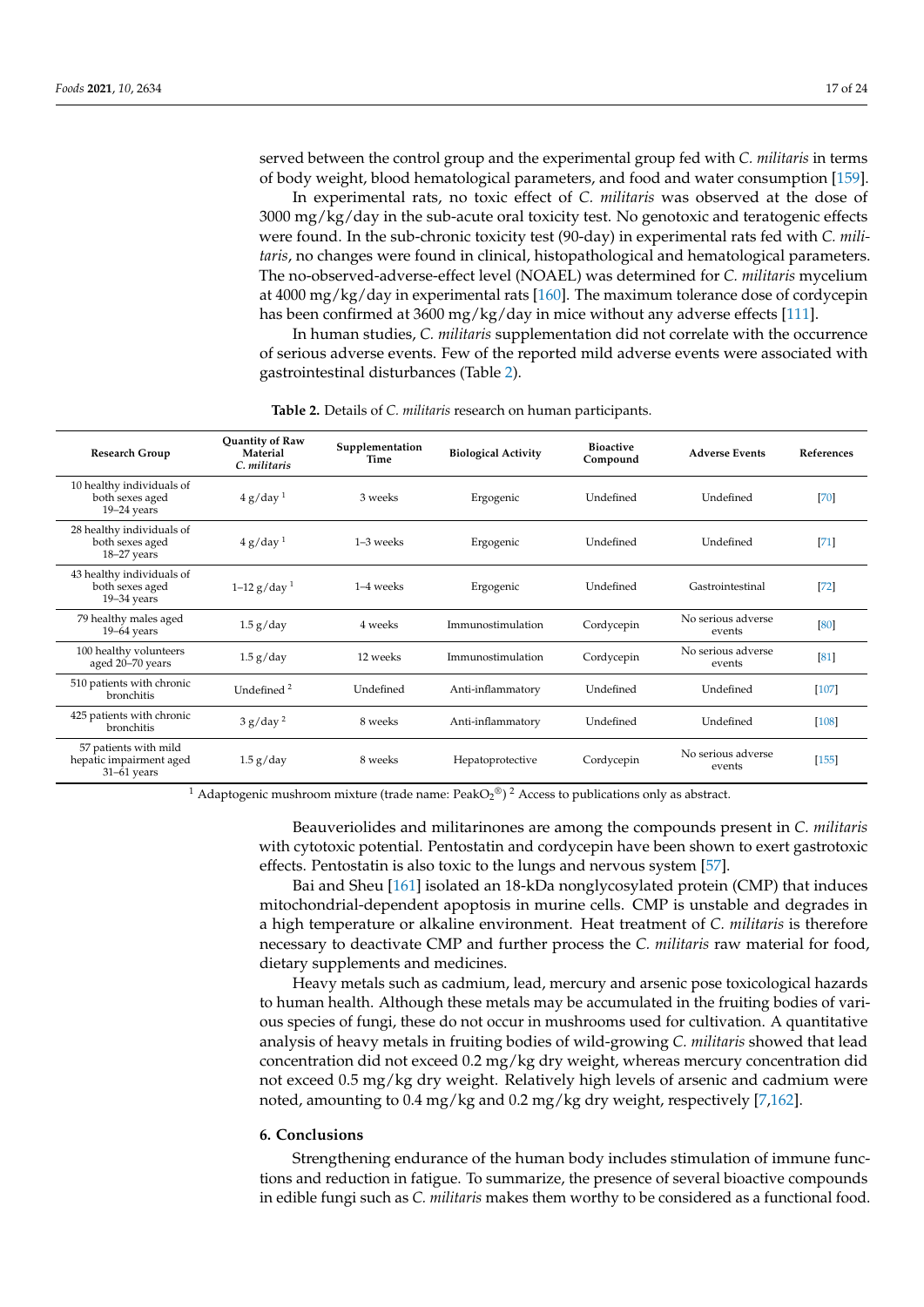The inclusion of *C. militaris* extract in the diet can have several health benefits; moreover, the consumption of many mushroom species that can be grown on household waste will popularize the mushroom sector in the sustainable economy of many regions of the world. At the same time, a large number of bioactive compounds hampers clinical trials and creates problems for designing drugs based on mushroom extracts. A single substance, however, may have a less therapeutic effect and may not show synergistic effects with other compounds present in mushroom fruiting bodies. Among all bioactive substances mentioned in the studies, the greatest therapeutic potential is associated with cordycepin. Recent scientific reports indicate the potential of cordycepin as antiviral agent against SARS-CoV-2 in COVID-19.

**Author Contributions:** Conceptualization, B.M. and K.J.J.; data curation, K.J.J., J.L. and B.M.; writing—original draft preparation, K.J.J.; writing—review and editing, K.J.J. and B.M.; project administration B.M.; B.M., J.L. and K.J.J. All authors have read and agreed to the published version of the manuscript.

**Funding:** This research received no external funding.

**Institutional Review Board Statement:** Not applicable.

**Informed Consent Statement:** Not applicable.

**Data Availability Statement:** Not applicable.

**Conflicts of Interest:** The authors declare no conflict of interest.

#### **References**

- <span id="page-17-0"></span>1. Das, S.K.; Masuda, M.; Sakurai, A.; Sakakibara, M. Medicinal Uses of the Mushroom *Cordyceps militaris*: Current State and Prospects. *Fitoterapia* **2010**, *81*, 961–968. [\[CrossRef\]](http://doi.org/10.1016/j.fitote.2010.07.010)
- <span id="page-17-1"></span>2. Holliday, J. *Cordyceps*: A Highly Coveted Medicinal Mushroom. In *Medicinal Plants and Fungi: Recent Advances in Research and Development*; Springer: Singapore, 2017; pp. 59–91.
- <span id="page-17-2"></span>3. European Commission. Available online: <https://ec.europa.eu/search/> (accessed on 15 August 2021).
- <span id="page-17-3"></span>4. Reis, F.S.; Martins, A.; Vasconcelos, M.H.; Morales, P.; Ferreira, I.C.F.R. Functional Foods Based on Extracts or Compounds Derived from Mushrooms. *Trends Food Sci. Technol.* **2017**, *66*, 48–62. [\[CrossRef\]](http://doi.org/10.1016/j.tifs.2017.05.010)
- <span id="page-17-4"></span>5. Cheong, P.C.H.; Tan, C.S.; Fung, S.Y. Medicinal Mushrooms: Cultivation and Pharmaceutical Impact. In *Biology of Macrofungi. Fungal Biology*; Springer: Cham, switzerland, 2018; pp. 287–304.
- <span id="page-17-5"></span>6. Wang, J.; Kan, L.; Nie, S.; Chen, H.; Cui, S.W.; Phillips, A.O.; Phillips, G.O.; Li, Y.; Xie, M. A Comparison of Chemical Composition, Bioactive Components and Antioxidant Activity of Natural and Cultured *Cordyceps sinensis*. *LWT* **2015**, *63*, 2–7. [\[CrossRef\]](http://doi.org/10.1016/j.lwt.2015.03.109)
- <span id="page-17-6"></span>7. Cohen, N.; Cohen, J.; Asatiani, M.D.; Varshney, V.K.; Yu, H.-T.; Yang, Y.-C.; Li, Y.-H.; Mau, J.-L.; Wasser, S.P. Chemical Composition and Nutritional and Medicinal Value of Fruit Bodies and Submerged Cultured Mycelia of Culinary-Medicinal Higher Basidiomycetes Mushrooms. *Int. J. Med. Mushrooms* **2014**, *16*, 273–291. [\[CrossRef\]](http://doi.org/10.1615/IntJMedMushr.v16.i3.80)
- <span id="page-17-7"></span>8. Chen, S.Y.; Ho, K.J.; Hsieh, Y.J.; Wang, L.T.; Mau, J.L. Contents of Lovastatin, γ-Aminobutyric Acid and Ergothioneine in Mushroom Fruiting Bodies and Mycelia. *LWT* **2012**, *47*, 274–278. [\[CrossRef\]](http://doi.org/10.1016/j.lwt.2012.01.019)
- <span id="page-17-8"></span>9. Chan, J.S.L.; Barseghyan, G.S.; Asatiani, M.D.; Wasser, S.P. Chemical Composition and Medicinal Value of Fruiting Bodies and Submerged Cultured Mycelia of Caterpillar Medicinal Fungus *Cordyceps militaris* CBS-132098 (Ascomycetes). *Int. J. Med. Mushrooms* **2015**, *17*, 649–659. [\[CrossRef\]](http://doi.org/10.1615/IntJMedMushrooms.v17.i7.50) [\[PubMed\]](http://www.ncbi.nlm.nih.gov/pubmed/26559699)
- <span id="page-17-9"></span>10. Wu, X.F.; Zhang, M.; Li, Z. Influence of Infrared Drying on the Drying Kinetics, Bioactive Compounds and Flavor of *Cordyceps militaris*. *LWT* **2019**, *111*, 790–798. [\[CrossRef\]](http://doi.org/10.1016/j.lwt.2019.05.108)
- <span id="page-17-10"></span>11. Tuli, H.S.; Sandhu, S.S.; Sharma, A.K. Pharmacological and Therapeutic Potential of *Cordyceps* with Special Reference to Cordycepin. *3 Biotech* **2014**, *4*, 1–12. [\[CrossRef\]](http://doi.org/10.1007/s13205-013-0121-9)
- <span id="page-17-11"></span>12. Qin, P.; Li, X.; Yang, H.; Wang, Z.-Y.; Lu, D. Therapeutic Potential and Biological Applications of Cordycepin and Metabolic Mechanisms in Cordycepin-Producing Fungi. *Molecules* **2019**, *24*, 2231. [\[CrossRef\]](http://doi.org/10.3390/molecules24122231) [\[PubMed\]](http://www.ncbi.nlm.nih.gov/pubmed/31207985)
- <span id="page-17-12"></span>13. Shawkat, H.; Westwood, M.-M.; Mortimer, A. Mannitol: A Review of Its Clinical Uses. *BJA Edu.* **2012**, *12*, 82–85. [\[CrossRef\]](http://doi.org/10.1093/bjaceaccp/mkr063)
- <span id="page-17-13"></span>14. Zhang, J.; Wen, C.; Duan, Y.; Zhang, H.; Ma, H. Advance in *Cordyceps militaris* (Linn) Link Polysaccharides: Isolation, Structure, and Bioactivities: A Review. *Int. J. Biol. Macromol.* **2019**, *132*, 906–914. [\[CrossRef\]](http://doi.org/10.1016/j.ijbiomac.2019.04.020) [\[PubMed\]](http://www.ncbi.nlm.nih.gov/pubmed/30954592)
- <span id="page-17-14"></span>15. Lee, J.S.; Kwon, J.S.; Won, D.P.; Lee, K.E.; Shin, W.C.; Hong, E.K. Study on Macrophage Activation and Structural Characteristics of Purified Polysaccharide from the Liquid Culture Broth of *Cordyceps militaris*. *Carbohydr. Polym.* **2010**, *82*, 982–988. [\[CrossRef\]](http://doi.org/10.1016/j.carbpol.2010.06.025)
- <span id="page-17-15"></span>16. Chen, X.; Wu, G.; Huang, Z. Structural Analysis and Antioxidant Activities of Polysaccharides from Cultured *Cordyceps militaris*. *Int. J. Biol. Macromol.* **2013**, *58*, 18–22. [\[CrossRef\]](http://doi.org/10.1016/j.ijbiomac.2013.03.041) [\[PubMed\]](http://www.ncbi.nlm.nih.gov/pubmed/23537797)
- <span id="page-17-16"></span>17. Dong, Y.; Hu, S.; Liu, C.; Meng, Q.; Song, J.; Lu, J.; ChenG, Y.; Gao, C.; Liu, Y.; Wang, D.; et al. Purification of Polysaccharides from *Cordyceps militaris* and Their Anti-Hypoxic Effect. *Mol. Med. Rep.* **2015**, *11*, 1312–1317. [\[CrossRef\]](http://doi.org/10.3892/mmr.2014.2786) [\[PubMed\]](http://www.ncbi.nlm.nih.gov/pubmed/25351532)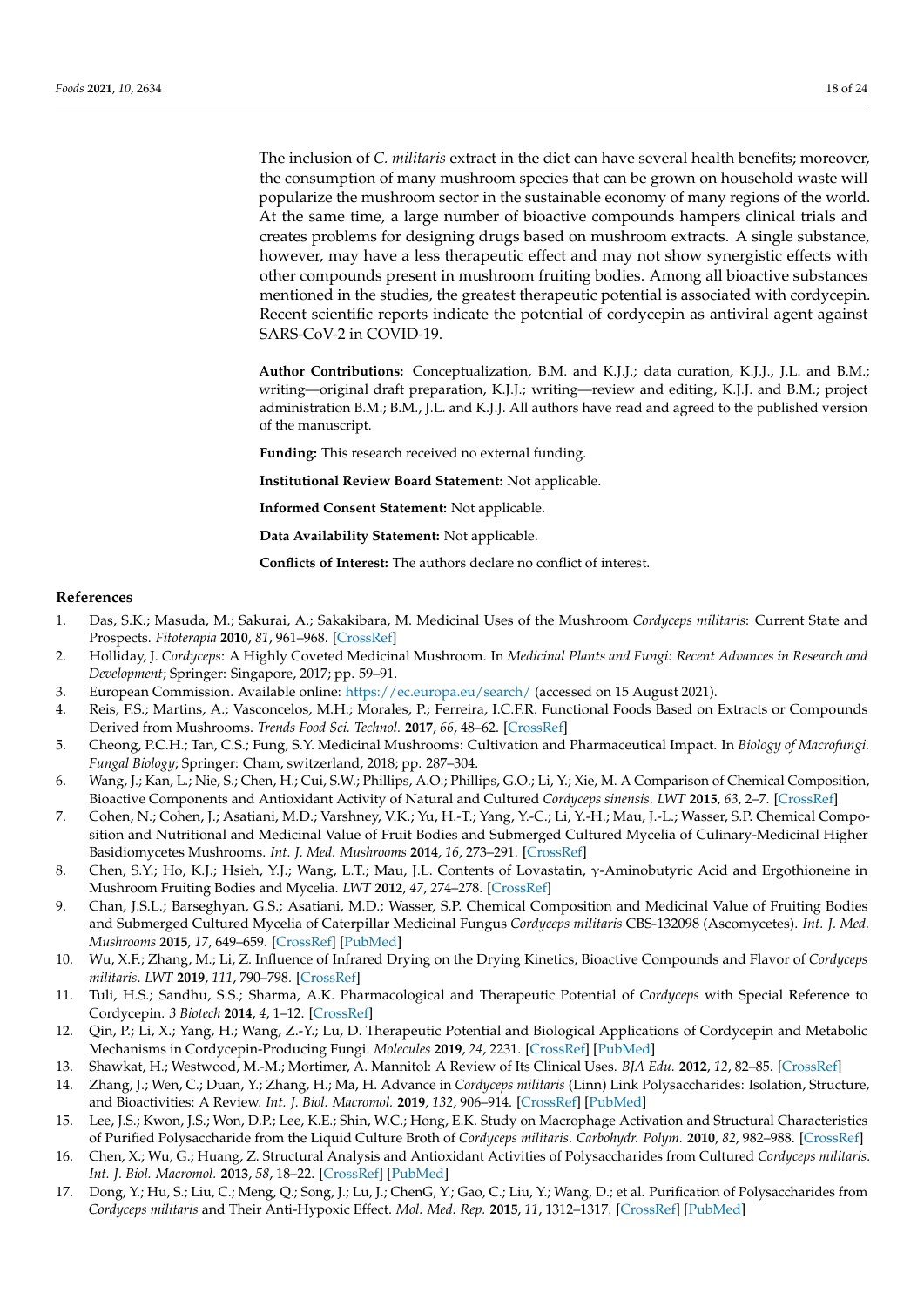- <span id="page-18-0"></span>18. Zhu, Z.Y.; Guo, M.Z.; Liu, F.; Luo, Y.; Chen, L.; Meng, M.; Wang, X.T.; Zhang, Y.M. Preparation and Inhibition on α-D-Glucosidase of Low Molecular Weight Polysaccharide from *Cordyceps militaris*. *Int. J. Biol. Macromol.* **2016**, *93*, 27–33. [\[CrossRef\]](http://doi.org/10.1016/j.ijbiomac.2016.08.058) [\[PubMed\]](http://www.ncbi.nlm.nih.gov/pubmed/27565291)
- <span id="page-18-1"></span>19. Zhu, Z.Y.; Liu, F.; Gao, H.; Sun, H.; Meng, M.; Zhang, Y.M. Synthesis, Characterization and Antioxidant Activity of Selenium Polysaccharide from *Cordyceps militaris*. *Int. J. Biol. Macromol.* **2016**, *93*, 1090–1099. [\[CrossRef\]](http://doi.org/10.1016/j.ijbiomac.2016.09.076)
- <span id="page-18-2"></span>20. Luo, X.; Duan, Y.; Yang, W.; Zhang, H.; Li, C.; Zhang, J. Structural Elucidation and Immunostimulatory Activity of Polysaccharide Isolated by Subcritical Water Extraction from *Cordyceps militaris*. *Carbohydr. Polym.* **2017**, *157*, 794–802. [\[CrossRef\]](http://doi.org/10.1016/j.carbpol.2016.10.066) [\[PubMed\]](http://www.ncbi.nlm.nih.gov/pubmed/27987993)
- <span id="page-18-3"></span>21. Jing, Y.; Cui, X.; Chen, Z.; Huang, L.; Song, L.; Liu, T.; Lv, W.; Yu, R. Elucidation and Biological Activities of a New Polysaccharide from Cultured *Cordyceps militaris*. *Carbohydr. Polym.* **2014**, *102*, 288–296. [\[CrossRef\]](http://doi.org/10.1016/j.carbpol.2013.11.061) [\[PubMed\]](http://www.ncbi.nlm.nih.gov/pubmed/24507284)
- <span id="page-18-4"></span>22. Bi, S.; Jing, Y.; Zhou, Q.; Hu, X.; Zhu, J.; Guo, Z.; Song, L.; Yu, R. Structural Elucidation and Immunostimulatory Activity of a New Polysaccharide from *Cordyceps militaris*. *Food Funct.* **2018**, *9*, 279–293. [\[CrossRef\]](http://doi.org/10.1039/C7FO01147D)
- <span id="page-18-5"></span>23. Boonstra, E.; de Kleijn, R.; Colzato, L.S.; Alkemade, A.; Forstmann, B.U.; Nieuwenhuis, S. Neurotransmitters as Food Supplements: The Effects of GABA on Brain and Behavior. *Front. Psychol.* **2015**, *6*, 1520. [\[CrossRef\]](http://doi.org/10.3389/fpsyg.2015.01520) [\[PubMed\]](http://www.ncbi.nlm.nih.gov/pubmed/26500584)
- <span id="page-18-6"></span>24. Hepsomali, P.; Groeger, J.A.; Nishihira, J.; Scholey, A. Effects of Oral Gamma-Aminobutyric Acid (GABA) Administration on Stress and Sleep in Humans: A Systematic Review. *Front. Neurosci.* **2020**, *14*, 923. [\[CrossRef\]](http://doi.org/10.3389/fnins.2020.00923) [\[PubMed\]](http://www.ncbi.nlm.nih.gov/pubmed/33041752)
- <span id="page-18-7"></span>25. Li, J.; Zhang, Z.; Liu, X.; Wang, Y.; Mao, F.; Mao, J.; Lu, X.; Jiang, D.; Wan, Y.; Lv, J.-Y.; et al. Study of GABA in Healthy Volunteers: Pharmacokinetics and Pharmacodynamics. *Front. Pharmacol.* **2015**, *6*, 260. [\[CrossRef\]](http://doi.org/10.3389/fphar.2015.00260) [\[PubMed\]](http://www.ncbi.nlm.nih.gov/pubmed/26617516)
- <span id="page-18-8"></span>26. Yamatsu, A.; Yamashita, Y.; Pandharipande, T.; Maru, I.; Kim, M. Effect of Oral γ-Aminobutyric Acid (GABA) Administration on Sleep and Its Absorption in Humans. *Food Sci. Biotechnol.* **2016**, *25*, 547–551. [\[CrossRef\]](http://doi.org/10.1007/s10068-016-0076-9) [\[PubMed\]](http://www.ncbi.nlm.nih.gov/pubmed/30263304)
- <span id="page-18-9"></span>27. Muszyńska, B.; Kała, K.; Rojowski, J.; Grzywacz, A.; Opoka, W. Composition and Biological Properties of *Agaricus bisporus* Fruiting Bodies- a Review. *Polish J. Food Nutr. Sci.* **2017**, *67*, 173–181. [\[CrossRef\]](http://doi.org/10.1515/pjfns-2016-0032)
- 28. Dubost, N.J.; Ou, B.; Beelman, R.B. Quantification of Polyphenols and Ergothioneine in Cultivated Mushrooms and Correlation to Total Antioxidant Capacity. *Food Chem.* **2007**, *105*, 727–735. [\[CrossRef\]](http://doi.org/10.1016/j.foodchem.2007.01.030)
- <span id="page-18-10"></span>29. Weigand-Heller, A.J.; Kris-Etherton, P.M.; Beelman, R.B. The Bioavailability of Ergothioneine from Mushrooms (*Agaricus bisporus*) and the Acute Effects on Antioxidant Capacity and Biomarkers of Inflammation. *Prev. Med.* **2012**, *54*, S75–S78. [\[CrossRef\]](http://doi.org/10.1016/j.ypmed.2011.12.028) [\[PubMed\]](http://www.ncbi.nlm.nih.gov/pubmed/22230474)
- <span id="page-18-11"></span>30. Borodina, I.; Kenny, L.C.; McCarthy, C.M.; Paramasivan, K.; Pretorius, E.; Roberts, T.J.; van der Hoek, S.A.; Kell, D.B. The Biology of Ergothioneine, an Antioxidant Nutraceutical. *Nutr. Res. Rev.* **2020**, *33*, 190–217. [\[CrossRef\]](http://doi.org/10.1017/S0954422419000301)
- <span id="page-18-12"></span>31. Cheah, I.K.; Tang, R.M.Y.; Yew, T.S.Z.; Lim, K.H.C.; Halliwell, B. Administration of Pure Ergothioneine to Healthy Human Subjects: Uptake, Metabolism, and Effects on Biomarkers of Oxidative Damage and Inflammation. *Antioxid. Redox Signal.* **2017**, *26*, 193–206. [\[CrossRef\]](http://doi.org/10.1089/ars.2016.6778)
- <span id="page-18-13"></span>32. Sotgia, S.; Zinellu, A.; Mangoni, A.A.; Pintus, G.; Attia, J.; Carru, C.; McEvoy, M. Clinical and Biochemical Correlates of Serum L-Ergothioneine Concentrations in Community-Dwelling Middle-Aged and Older Adults. *PLoS ONE* **2014**, *9*, e84918. [\[CrossRef\]](http://doi.org/10.1371/journal.pone.0084918)
- <span id="page-18-14"></span>33. Cheah, I.K.; Feng, L.; Tang, R.M.Y.; Lim, K.H.C.; Halliwell, B. Ergothioneine Levels in an Elderly Population Decrease with Age and Incidence of Cognitive Decline; a Risk Factor for Neurodegeneration? *Biochem. Biophys. Res. Commun.* **2016**, *478*, 162–167. [\[CrossRef\]](http://doi.org/10.1016/j.bbrc.2016.07.074)
- <span id="page-18-15"></span>34. Dong, J.Z.; Wang, S.H.; Ai, X.R.; Yao, L.; Sun, Z.W.; Lei, C.; Wang, Y.; Wang, Q. Composition and Characterization of Cordyxanthins from *Cordyceps militaris* Fruit Bodies. *J. Funct. Foods* **2013**, *5*, 1450–1455. [\[CrossRef\]](http://doi.org/10.1016/j.jff.2013.06.002)
- <span id="page-18-16"></span>35. Muszyńska, B.; Mastej, M.; Sułkowska-Ziaja, K. Biological Function of Carotenoids and Their Occurrence in the Fruiting Bodies of Mushrooms. *MIR* **2016**, *107*, 113–122.
- <span id="page-18-17"></span>36. Bovier, E.R.; Hammond, B.R. A Randomized Placebo-Controlled Study on the Effects of Lutein and Zeaxanthin on Visual Processing Speed in Young Healthy Subjects. *Arch. Biochem. Biophys.* **2015**, *572*, 54–57. [\[CrossRef\]](http://doi.org/10.1016/j.abb.2014.11.012)
- 37. Renzi-Hammond, L.; Bovier, E.; Fletcher, L.; Miller, L.; Mewborn, C.; Lindbergh, C.; Baxter, J.; Hammond, B. Effects of a Lutein and Zeaxanthin Intervention on Cognitive Function: A Randomized, Double-Masked, Placebo-Controlled Trial of Younger Healthy Adults. *Nutrients* **2017**, *9*, 1246. [\[CrossRef\]](http://doi.org/10.3390/nu9111246)
- <span id="page-18-18"></span>38. Stringham, N.T.; Holmes, P.V.; Stringham, J.M. Supplementation with Macular Carotenoids Reduces Psychological Stress, Serum Cortisol, and Sub-Optimal Symptoms of Physical and Emotional Health in Young Adults. *Nutr. Neurosci.* **2018**, *21*, 286–296. [\[CrossRef\]](http://doi.org/10.1080/1028415X.2017.1286445)
- <span id="page-18-19"></span>39. Watzl, B.; Bub, A.; Briviba, K.; Rechkemmer, G. Supplementation of a Low-Carotenoid Diet with Tomato or Carrot Juice Modulates Immune Functions in Healthy Men. *Ann. Nutr. Metab.* **2003**, *47*, 255–261. [\[CrossRef\]](http://doi.org/10.1159/000072397)
- <span id="page-18-20"></span>40. Gul, K.; Tak, A.; Singh, A.K.; Singh, P.; Yousuf, B.; Wani, A.A. Chemistry, Encapsulation, and Health Benefits of β-Carotene-A Review. *Cogent Food Agric.* **2015**, *1*, 1018696. [\[CrossRef\]](http://doi.org/10.1080/23311932.2015.1018696)
- <span id="page-18-21"></span>41. Druesne-Pecollo, N.; Latino-Martel, P.; Norat, T.; Barrandon, E.; Bertrais, S.; Galan, P.; Hercberg, S. Beta-carotene Supplementation and Cancer Risk: A Systematic Review and Metaanalysis of Randomized Controlled Trials. *Int. J. Cancer Res.* **2010**, *127*, 172–184. [\[CrossRef\]](http://doi.org/10.1002/ijc.25008) [\[PubMed\]](http://www.ncbi.nlm.nih.gov/pubmed/19876916)
- <span id="page-18-22"></span>42. Gajendragadkar, P.R.; Hubsch, A.; Mäki-Petäjä, K.M.; Serg, M.; Wilkinson, I.B.; Cheriyan, J. Effects of Oral Lycopene Supplementation on Vascular Function in Patients with Cardiovascular Disease and Healthy Volunteers: A Randomised Controlled Trial. *PLoS ONE* **2014**, *9*, e99070. [\[CrossRef\]](http://doi.org/10.1371/journal.pone.0099070) [\[PubMed\]](http://www.ncbi.nlm.nih.gov/pubmed/24911964)
- <span id="page-18-23"></span>43. Senkus, K.E.; Tan, L.; Crowe-White, K.M. Lycopene and Metabolic Syndrome: A Systematic Review of the Literature. *Adv. Nutr.* **2019**, *10*, 19–29. [\[CrossRef\]](http://doi.org/10.1093/advances/nmy069) [\[PubMed\]](http://www.ncbi.nlm.nih.gov/pubmed/30475939)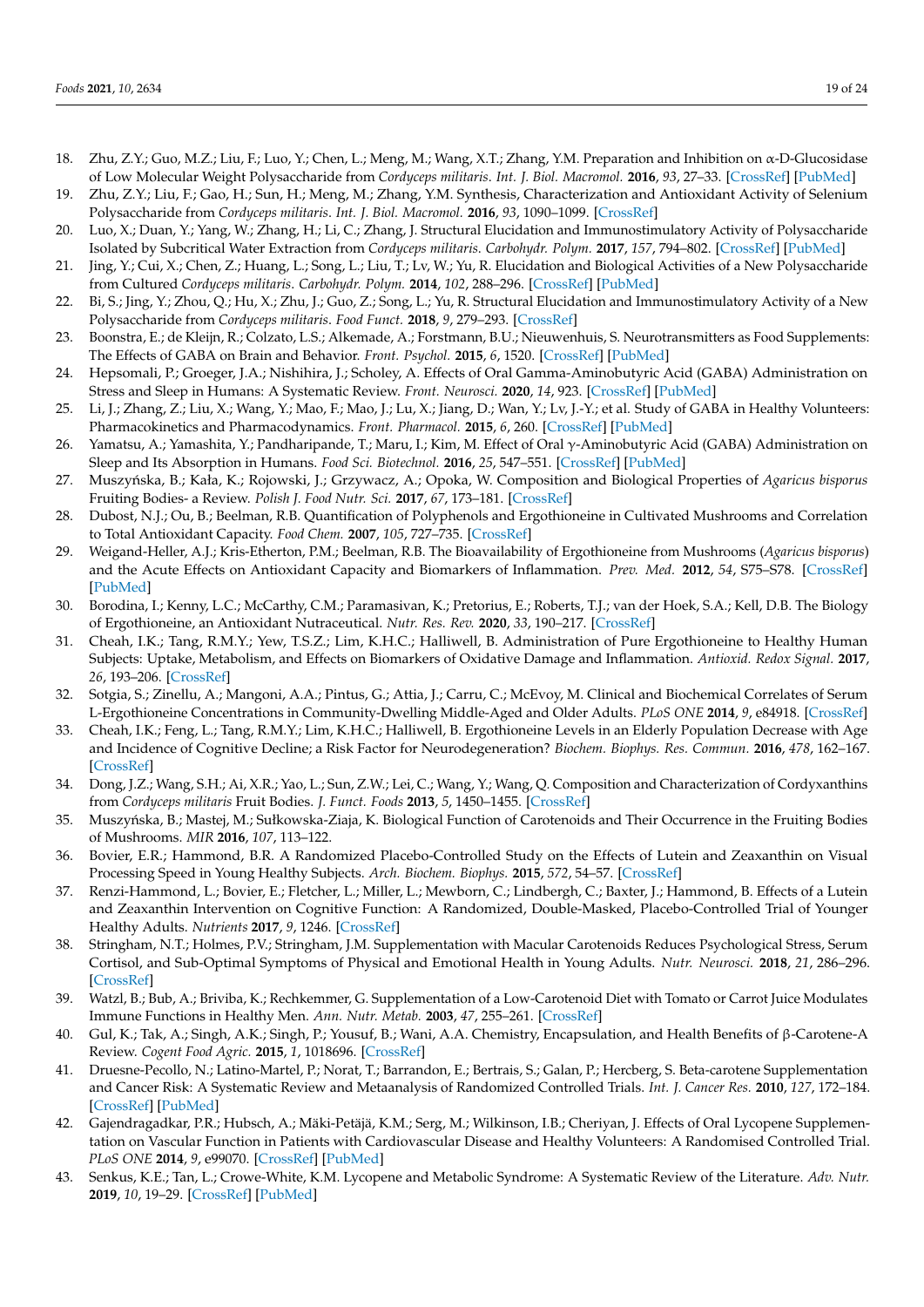- <span id="page-19-0"></span>44. Mirahmadi, M.; Azimi-Hashemi, S.; Saburi, E.; Kamali, H.; Pishbin, M.; Hadizadeh, F. Potential Inhibitory Effect of Lycopene on Prostate Cancer. *Biomed. Pharmacother.* **2020**, *129*, 110459. [\[CrossRef\]](http://doi.org/10.1016/j.biopha.2020.110459) [\[PubMed\]](http://www.ncbi.nlm.nih.gov/pubmed/32768949)
- <span id="page-19-1"></span>45. Joshi, M.; Sagar, A.; Kanwar, S.S.; Singh, S. Anticancer, Antibacterial and Antioxidant Activities of *Cordyceps militaris*. *Indian J. Exp. Biol.* **2019**, *57*, 15–20.
- <span id="page-19-2"></span>46. Choi, E.-J.; Park, B.; Lee, J.; Kim, J. Anti-Atopic Dermatitis Properties of *Cordyceps militaris* on TNFα/IFNγ-Stimulated HaCaT Cells and Experimentally Induced Atopic Dermatitis in Mice. *Phys. Act. Nutr.* **2020**, *24*, 7. [\[CrossRef\]](http://doi.org/10.20463/pan.2020.0022) [\[PubMed\]](http://www.ncbi.nlm.nih.gov/pubmed/33539689)
- <span id="page-19-3"></span>47. Barros, L.; Venturini, B.A.; Baptista, P.; Estevinho, L.M.; Ferreira, I.C.F.R. Chemical Composition and Biological Properties of Portuguese Wild Mushrooms: A Comprehensive Study. *J. Agric. Food Chem.* **2008**, *56*, 3856–3862. [\[CrossRef\]](http://doi.org/10.1021/jf8003114)
- <span id="page-19-4"></span>48. Oesterle, A.; Laufs, U.; Liao, J.K. Pleiotropic Effects of Statins on the Cardiovascular System. *Circ. Res.* **2017**, *120*, 229–243. [\[CrossRef\]](http://doi.org/10.1161/CIRCRESAHA.116.308537)
- <span id="page-19-5"></span>49. Tobert, J.A. Efficacy and Long-Term Adverse Effect Pattern of Lovastatin. *Am. J. Cardiol.* **1988**, *62*, J28–J34. [\[CrossRef\]](http://doi.org/10.1016/0002-9149(88)90004-5)
- <span id="page-19-6"></span>50. Muszy ´nska, B.; Sułkowska-Ziaja, K.; Ekiert, H. Phenolic Acids in Selected Edible Basidiomycota Species: *Armillaria mellea, Boletus badius, Boletus edulis, Cantharellus cibarius, Lactarius deliciosus* and *Pleurotus ostreatus*. *Acta Sci. Pol. Hortorum Cultus* **2013**, *12*, 107–116.
- <span id="page-19-7"></span>51. Çayan, F.; Deveci, E.; Tel-Çayan, G.; Duru, M.E. Identification and Quantification of Phenolic Acid Compounds of Twenty-Six Mushrooms by HPLC–DAD. *J. Food Meas. Charact.* **2020**, *14*, 1690–1698. [\[CrossRef\]](http://doi.org/10.1007/s11694-020-00417-0)
- <span id="page-19-8"></span>52. Reis, F.S.; Barros, L.; Calhelha, R.C.; Ćirić, A.; van Griensven, L.J.L.D.; Soković, M.; Ferreira, I.C.F.R. The Methanolic Extract of *Cordyceps militaris* (L.) Link Fruiting Body Shows Antioxidant, Antibacterial, Antifungal and Antihuman Tumor Cell Lines Properties. *Food Chem. Toxicol.* **2013**, *62*, 91–98. [\[CrossRef\]](http://doi.org/10.1016/j.fct.2013.08.033)
- <span id="page-19-9"></span>53. Huang, S.J.; Lin, C.P.; Mau, J.L.; Li, Y.S.; Tsai, S.Y. Effect of UV-B irradiation on physiologically active substance content and antioxidant properties of the medicinal caterpillar fungus *Cordyceps militaris* (*Ascomycetes*). *Int J. Med. Mushrooms.* **2015**, *17*, 241–253. [\[CrossRef\]](http://doi.org/10.1615/IntJMedMushrooms.v17.i3.40)
- <span id="page-19-10"></span>54. Awang, M.A.; Daud, N.N.N.N.M.; Ismail, N.I.M.; Cheng, P.G.; Ismail, M.F.; Ramaiya, S.D. Antioxidant and Cytotoxicity Activity of *Cordyceps Militaris* Extracts against Human Colorectal Cancer Cell Line. *J App Pharm Sci.* **2021**, *11*, 105–109.
- <span id="page-19-11"></span>55. Singh, R.S.; Bhari, R.; Kaur, H.P. Mushroom Lectins: Current Status and Future Perspectives. *Crit. Rev. Biotechnol.* **2010**, *30*, 99–126. [\[CrossRef\]](http://doi.org/10.3109/07388550903365048) [\[PubMed\]](http://www.ncbi.nlm.nih.gov/pubmed/20105049)
- <span id="page-19-12"></span>56. Hassan, M.; Rouf, R.; Tiralongo, E.; May, T.; Tiralongo, J. Mushroom Lectins: Specificity, Structure and Bioactivity Relevant to Human Disease. *Int. J. Mol. Sci.* **2015**, *16*, 7802–7838. [\[CrossRef\]](http://doi.org/10.3390/ijms16047802)
- <span id="page-19-13"></span>57. Chen, B.; Sun, Y.; Luo, F.; Wang, C. Bioactive Metabolites and Potential Mycotoxins Produced by *Cordyceps* Fungi: A Review of Safety. *Toxins* **2020**, *12*, 410. [\[CrossRef\]](http://doi.org/10.3390/toxins12060410) [\[PubMed\]](http://www.ncbi.nlm.nih.gov/pubmed/32575649)
- <span id="page-19-14"></span>58. Tsimberidou, A.; Giles, F.; Duvic, M.; Fayad, L.; Kurzrock MD, R. Phase II Study of Pentostatin in Advanced T-cell Lymphoid Malignancies: Update of an MD Anderson Cancer Center Series. *Cancer* **2004**, *100*, 342–349. [\[CrossRef\]](http://doi.org/10.1002/cncr.11899)
- <span id="page-19-15"></span>59. Wong, J.H.; Ng, T.B.; Wang, H.; Sze, S.C.W.; Zhang, K.Y.; Li, Q.; Lu, X. Cordymin, an Antifungal Peptide from the Medicinal Fungus *Cordyceps militaris*. *Phytomed.* **2011**, *18*, 387–392. [\[CrossRef\]](http://doi.org/10.1016/j.phymed.2010.07.010)
- <span id="page-19-16"></span>60. Commission Regulation (EU) No 432/2012 Commission Regulation (EU) No 432/2012 of 16 May 2012 Establishing a List of Permitted Health Claims Made on Foods, Other than Those Referring to the Reduction of Disease Risk and to Children's Development and Health. *OJEU* **2012**, *136*, 1–40.
- <span id="page-19-17"></span>61. Dong, J.Z.; Lei, C.; Ai, X.R.; Wang, Y. Selenium Enrichment on *Cordyceps militaris* Link and Analysis on Its Main Active Components. *Appl. Biochem.* **2012**, *166*. [\[CrossRef\]](http://doi.org/10.1007/s12010-011-9506-6) [\[PubMed\]](http://www.ncbi.nlm.nih.gov/pubmed/22246726)
- <span id="page-19-18"></span>62. Dong, J.Z.; Ding, J.; Yu, P.Z.; Lei, C.; Zheng, X.J.; Wang, Y. Composition and Distribution of the Main Active Components in Selenium-Enriched Fruit Bodies of *Cordyceps militaris* Link. *Food Chem.* **2013**, *137*, 164–167. [\[CrossRef\]](http://doi.org/10.1016/j.foodchem.2012.10.021) [\[PubMed\]](http://www.ncbi.nlm.nih.gov/pubmed/23200005)
- <span id="page-19-19"></span>63. Hu, T.; Liang, Y.; Zhao, G.; Wu, W.; Li, H.; Guo, Y. Selenium Biofortification and Antioxidant Activity in *Cordyceps militaris* Supplied with Selenate, Selenite, or Selenomethionine. *Biol. Trace Elem. Res.* **2019**, *187*, 553–561. [\[CrossRef\]](http://doi.org/10.1007/s12011-018-1386-y) [\[PubMed\]](http://www.ncbi.nlm.nih.gov/pubmed/29855849)
- <span id="page-19-20"></span>64. Maughan, R.J.; Burke, L.M.; Dvorak, J.; Larson-Meyer, D.E.; Peeling, P.; Phillips, S.M.; Rawson, E.S.; Walsh, N.P.; Garthe, I.; Geyer, H. IOC Consensus Statement: Dietary Supplements and the High-Performance Athlete. *Int. J. Sport Nutr. Exerc. Metab.* **2018**, *28*, 104–125. [\[CrossRef\]](http://doi.org/10.1123/ijsnem.2018-0020) [\[PubMed\]](http://www.ncbi.nlm.nih.gov/pubmed/29589768)
- <span id="page-19-21"></span>65. Freitas, M.C.; Cholewa, J.M.; Gerosa-Neto, J.; Gonçalves, D.C.; Caperuto, E.C.; Lira, F.S.; Rossi, F.E. A Single Dose of Oral ATP Supplementation Improves Performance and Physiological Response During Lower Body Resistance Exercise in Recreational Resistance-Trained Males. *J. Strength Cond. Res.* **2019**, *33*, 3345–3352. [\[CrossRef\]](http://doi.org/10.1519/JSC.0000000000002198) [\[PubMed\]](http://www.ncbi.nlm.nih.gov/pubmed/29045315)
- <span id="page-19-22"></span>66. Xu, Y.-F. Effect of Polysaccharide from *Cordyceps militaris* (Ascomycetes) on Physical Fatigue Induced by Forced Swimming. *Int. J. Med. Mushrooms* **2016**, *18*, 1083–1092. [\[CrossRef\]](http://doi.org/10.1615/IntJMedMushrooms.v18.i12.30) [\[PubMed\]](http://www.ncbi.nlm.nih.gov/pubmed/28094746)
- 67. Zhong, L.; Zhao, L.; Yang, F.; Yang, W.; Sun, Y.; Hu, Q. Evaluation of Anti-Fatigue Property of the Extruded Product of Cereal Grains Mixed with *Cordyceps militaris* on Mice. *J. Int. Soc. Sports Nutr.* **2017**, *14*, 15. [\[CrossRef\]](http://doi.org/10.1186/s12970-017-0171-1) [\[PubMed\]](http://www.ncbi.nlm.nih.gov/pubmed/28588427)
- <span id="page-19-23"></span>68. Song, J.; Wang, Y.; Teng, M.; Cai, G.; Xu, H.; Guo, H.; Liu, Y.; Wang, D.; Teng, L. Studies on the Antifatigue Activities of *Cordyceps militaris* Fruit Body Extract in Mouse Model. *ECAM* **2015**, *2015*, 174616. [\[PubMed\]](http://www.ncbi.nlm.nih.gov/pubmed/26351509)
- <span id="page-19-24"></span>69. Choi, E.; Oh, J.; Sung, G.-H. Beneficial Effect of *Cordyceps militaris* on Exercise Performance via Promoting Cellular Energy Production. *Mycobiology* **2020**, *48*, 512–517. [\[CrossRef\]](http://doi.org/10.1080/12298093.2020.1831135) [\[PubMed\]](http://www.ncbi.nlm.nih.gov/pubmed/33312018)
- <span id="page-19-25"></span>70. Hirsch, K.R.; Mock, M.G.; Roelofs, E.J.; Trexler, E.T.; Smith-Ryan, A.E. Chronic Supplementation of a Mushroom Blend on Oxygen Kinetics, Peak Power, and Time to Exhaustion. *J. Int. Soc. Sports Nutr.* **2015**, *12*, 1. [\[CrossRef\]](http://doi.org/10.1186/1550-2783-12-S1-P45)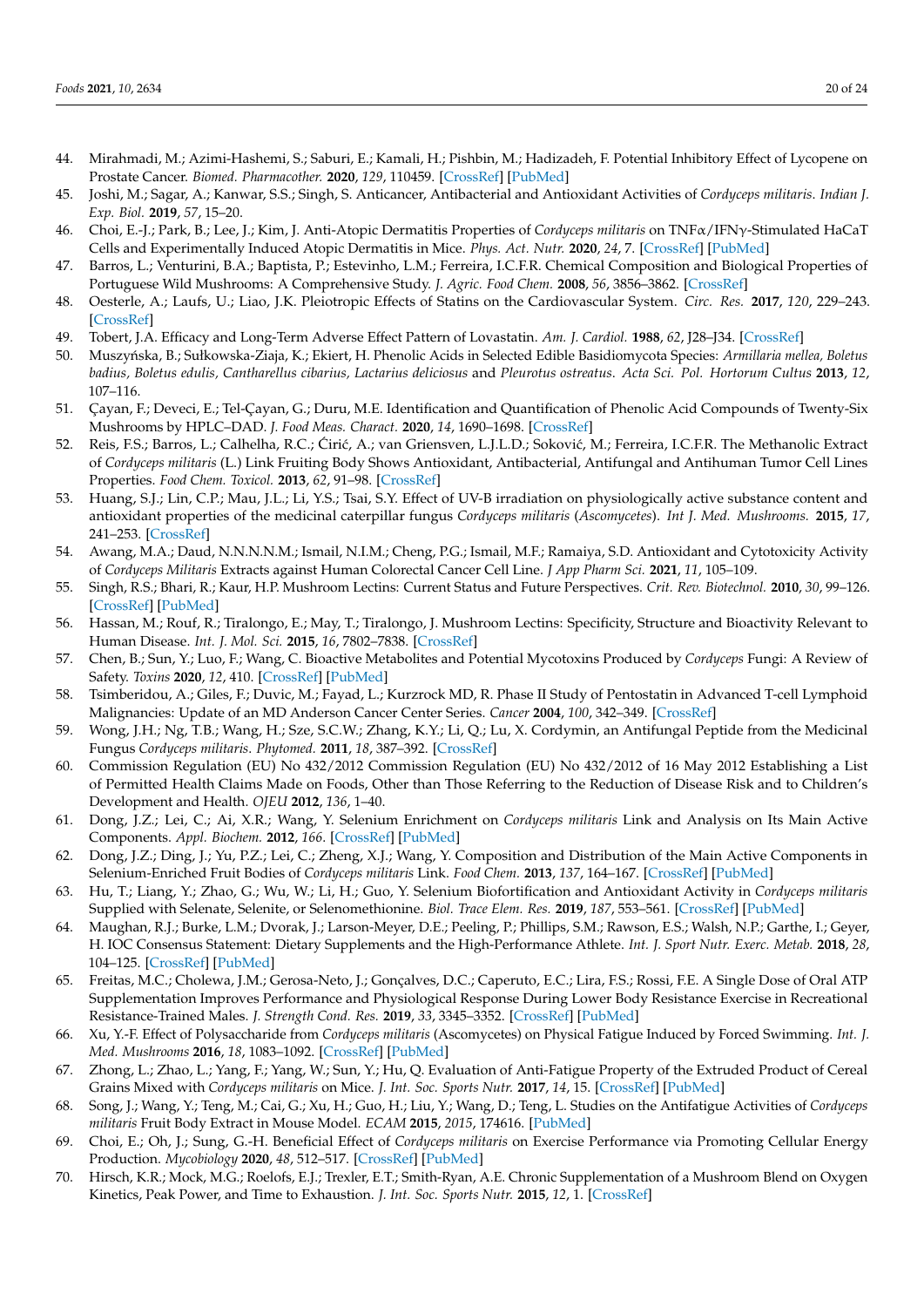- <span id="page-20-0"></span>71. Hirsch, K.R.; Smith-Ryan, A.E.; Roelofs, E.J.; Trexler, E.T.; Mock, M.G. *Cordyceps militaris* Improves Tolerance to High-Intensity Exercise after Acute and Chronic Supplementation. *J. Diet. Suppl.* **2017**, *14*, 42–53. [\[CrossRef\]](http://doi.org/10.1080/19390211.2016.1203386)
- <span id="page-20-1"></span>72. Dudgeon, W.D.; Thomas, D.D.; Dauch, W.; Scheett, T.P.; Webster, M.J. The Effects of High and Low-Dose *Cordyceps militaris*-Containing Mushroom Blend Supplementation After Seven and Twenty-Eight Days. *Am. J. Sports Sci.* **2018**, *6*, 1–7. [\[CrossRef\]](http://doi.org/10.11648/j.ajss.20180601.11)
- <span id="page-20-2"></span>73. Compound Solutions, PeakO<sub>2</sub>®. Available online: <https://compoundsolutions.com/ingredients/peako2/> (accessed on 15 August 2021).
- <span id="page-20-3"></span>74. Zhu, S.; Pan, J.; Zhao, B.; Liang, J.; Ze-Yu, W.; Yang, J. Comparisons on Enhancing the Immunity of Fresh and Dry *Cordyceps militaris in Vivo* and *in Vitro*. *J. Ethnopharmacol.* **2013**, *149*, 713–719. [\[CrossRef\]](http://doi.org/10.1016/j.jep.2013.07.037) [\[PubMed\]](http://www.ncbi.nlm.nih.gov/pubmed/23916792)
- <span id="page-20-4"></span>75. Lee, C.-T.; Huang, K.-S.; Shaw, J.-F.; Chen, J.-R.; Kuo, W.-S.; Shen, G.; Grumezescu, A.M.; Holban, A.M.; Wang, Y.-T.; Wang, J.-S. Trends in the Immunomodulatory Effects of *Cordyceps militaris*: Total Extracts, Polysaccharides and Cordycepin. *Front. Pharmacol* **2020**, *11*, 1824. [\[CrossRef\]](http://doi.org/10.3389/fphar.2020.575704)
- <span id="page-20-5"></span>76. Lee, J.S.; Kwon, J.S.; Yun, J.S.; Pahk, J.W.; Shin, W.C.; Lee, S.Y.; Hong, E.K. Structural Characterization of Immunostimulating Polysaccharide from Cultured Mycelia of *Cordyceps militaris*. *Carbohydr. Polym.* **2010**, *80*, 1011–1017. [\[CrossRef\]](http://doi.org/10.1016/j.carbpol.2010.01.017)
- <span id="page-20-6"></span>77. Lee, J.S.; Hong, E.K. Immunostimulating Activity of the Polysaccharides Isolated from *Cordyceps militaris*. *Int. Immunopharmacol.* **2011**, *11*, 1226–1233. [\[CrossRef\]](http://doi.org/10.1016/j.intimp.2011.04.001) [\[PubMed\]](http://www.ncbi.nlm.nih.gov/pubmed/21497206)
- <span id="page-20-7"></span>78. Lee, J.S.; Kwon, D.S.; Lee, K.R.; Park, J.M.; Ha, S.-J.; Hong, E.K. Mechanism of Macrophage Activation Induced by Polysaccharide from *Cordyceps militaris* Culture Broth. *Carbohydr. Polym.* **2015**, *120*, 29–37. [\[CrossRef\]](http://doi.org/10.1016/j.carbpol.2014.11.059) [\[PubMed\]](http://www.ncbi.nlm.nih.gov/pubmed/25662684)
- <span id="page-20-8"></span>79. Jeong, M.-H.; Lee, C.-M.; Lee, S.-W.; Seo, S.-Y.; Seo, M.-J.; Kang, B.-W.; Jeong, Y.-K.; Choi, Y.-J.; Yang, K.-M.; Jo, W.-S. Cordycepin-Enriched *Cordyceps militaris* Induces Immunomodulation and Tumor Growth Delay in Mouse-Derived Breast Cancer. *Oncol. Rep.* **2013**, *30*, 1996–2002. [\[CrossRef\]](http://doi.org/10.3892/or.2013.2660) [\[PubMed\]](http://www.ncbi.nlm.nih.gov/pubmed/23921598)
- <span id="page-20-9"></span>80. Kang, H.J.; Baik, H.W.; Kim, S.J.; Lee, S.G.; Ahn, H.Y.; Park, J.S.; Park, S.J.; Jang, E.J.; Park, S.W.; Choi, J.Y. *Cordyceps militaris* Enhances Cell-Mediated Immunity in Healthy Korean Men. *J. Med. Food* **2015**, *18*, 1164–1172. [\[CrossRef\]](http://doi.org/10.1089/jmf.2014.3350)
- <span id="page-20-10"></span>81. Jung, S.J.; Hwang, J.H.; Oh, M.R.; Chae, S.W. Effects of *Cordyceps militaris* Supplementation on the Immune Response and Upper Respiratory Infection in Healthy Adults: A Randomized, Double-Blind, Placebo-Controlled Study. *J. Nutr. Health* **2019**, *52*, 258–267. [\[CrossRef\]](http://doi.org/10.4163/jnh.2019.52.3.258)
- <span id="page-20-11"></span>82. Yoo, H.-S.; Shin, J.; Cho, J.-H.; Son, C.-G.; Lee, Y.-W.; Park, S.; Cho, C.-K. Effects of *Cordyceps militaris* Extract on Angiogenesis and Tumor Growth. *Acta Pharmacol. Sin.* **2004**, *25*, 657–665.
- <span id="page-20-12"></span>83. Jin, C.-Y.; Kim, G.-Y.; Choi, Y.-H. Induction of Apoptosis by Aqueous Extract of *Cordyceps militaris* through Activation of Caspases and Inactivation of Akt in Human Breast Cancer MDA-MB-231 Cells. *J. Microbiol. Biotechnol.* **2008**, *18*, 1997–2003. [\[PubMed\]](http://www.ncbi.nlm.nih.gov/pubmed/19131705)
- <span id="page-20-13"></span>84. Park, S.E.; Yoo, H.S.; Jin, C.-Y.; Hong, S.H.; Lee, Y.-W.; Kim, B.W.; Lee, S.H.; Kim, W.-J.; Cho, C.K.; Choi, Y.H. Induction of Apoptosis and Inhibition of Telomerase Activity in Human Lung Carcinoma Cells by the Water Extract of *Cordyceps militaris*. *Food Chem. Toxicol.* **2009**, *47*, 1667–1675. [\[CrossRef\]](http://doi.org/10.1016/j.fct.2009.04.014)
- <span id="page-20-14"></span>85. Rao, Y.K.; Fang, S.-H.; Wu, W.-S.; Tzeng, Y.-M. Constituents Isolated from *Cordyceps militaris* Suppress Enhanced Inflammatory Mediator's Production and Human Cancer Cell Proliferation. *J. Ethnopharmacol.* **2010**, *131*, 363–367. [\[CrossRef\]](http://doi.org/10.1016/j.jep.2010.07.020) [\[PubMed\]](http://www.ncbi.nlm.nih.gov/pubmed/20633630)
- <span id="page-20-15"></span>86. Lee, E.; Kim, W.; Moon, S. Cordycepin Suppresses TNF-alpha-induced Invasion, Migration and Matrix Metalloproteinase-9 Expression in Human Bladder Cancer Cells. *Phytother. Res.* **2010**, *24*, 1755–1761. [\[CrossRef\]](http://doi.org/10.1002/ptr.3132)
- <span id="page-20-16"></span>87. Yang, C.H.; Kao, Y.H.; Huang, K.S.; Wang, C.Y.; Lin, L.W. *Cordyceps militaris* and Mycelial Fermentation Induced Apoptosis and Autophagy of Human Glioblastoma Cells. *Cell. Death Discov.* **2012**, *3*, e431. [\[CrossRef\]](http://doi.org/10.1038/cddis.2012.172) [\[PubMed\]](http://www.ncbi.nlm.nih.gov/pubmed/23190603)
- <span id="page-20-17"></span>88. Ruma, I.; Putranto, E.W.; Kondo, E.; Watanabe, R.; Saito, K.; Inoue, Y.; Yamamoto, K.-I.; Nakata, S.; Kaihata, M.; Murata, H. Extract of *Cordyceps militaris* Inhibits Angiogenesis and Suppresses Tumor Growth of Human Malignant Melanoma Cells. *Int. J. Oncol.* **2014**, *45*, 209–218. [\[CrossRef\]](http://doi.org/10.3892/ijo.2014.2397)
- <span id="page-20-18"></span>89. Liu, X.-C.; Zhu, Z.-Y.; Liu, Y.-L.; Sun, H.-Q. Comparisons of the Anti-Tumor Activity of Polysaccharides from Fermented Mycelia and Cultivated Fruiting Bodies of *Cordyceps militaris in Vitro*. *Int. J. Biol. Macromol.* **2019**, *130*, 307–314. [\[CrossRef\]](http://doi.org/10.1016/j.ijbiomac.2019.02.155)
- <span id="page-20-19"></span>90. Guo, Z.; Chen, W.; Dai, G.; Huang, Y. Cordycepin Suppresses the Migration and Invasion of Human Liver Cancer Cells by Downregulating the Expression of CXCR4. *Int. J. Mol.* **2020**, *45*, 141–150. [\[CrossRef\]](http://doi.org/10.3892/ijmm.2019.4391)
- <span id="page-20-20"></span>91. Jo, E.; Jang, H.-J.; Yang, K.E.; Jang, M.S.; Huh, Y.H.; Yoo, H.-S.; Park, J.S.; Jang, I.-S.; Park, S.J. *Cordyceps militaris* Induces Apoptosis in Ovarian Cancer Cells through TNF-α/TNFR1-Mediated Inhibition of NF-KB Phosphorylation. *BMC Complement. Med. Ther.* **2020**, *20*, 1–12. [\[CrossRef\]](http://doi.org/10.1186/s12906-019-2780-5)
- <span id="page-20-21"></span>92. Jo, E.; Jang, H.-J.; Shen, L.; Yang, K.E.; Jang, M.S.; Huh, Y.H.; Yoo, H.-S.; Park, J.; Jang, I.S.; Park, S.J. *Cordyceps militaris* Exerts Anticancer Effect on Non–Small Cell Lung Cancer by Inhibiting Hedgehog Signaling via Suppression of TCTN3. *Integr. Cancer Ther.* **2020**, *19*, 1–14. [\[CrossRef\]](http://doi.org/10.1177/1534735420923756)
- <span id="page-20-22"></span>93. He, Y.T.; Zhang, X.L.; Xie, Y.M.; Xu, Y.X.; Li, J.R. Extraction and Antioxidant Property *in Vitro* of Cordycepin in Artificially Cultivated *Cordyceps militaris*. *Adv. Mater. Res.* **2013**, *750–752*, 1593–1596. [\[CrossRef\]](http://doi.org/10.4028/www.scientific.net/AMR.750-752.1593)
- <span id="page-20-23"></span>94. Yu, H.M.; Wang, B.-S.; Huang, S.C.; Duh, P.-D. Comparison of Protective Effects between Cultured *Cordyceps militaris* and Natural *Cordyceps sinensis* against Oxidative Damage. *J. Agric. Food Chem.* **2006**, *54*, 3132–3138. [\[CrossRef\]](http://doi.org/10.1021/jf053111w) [\[PubMed\]](http://www.ncbi.nlm.nih.gov/pubmed/16608242)
- <span id="page-20-24"></span>95. Yu, R.; Yang, W.; Song, L.; Yan, C.; Zhang, Z.; Zhao, Y. Structural Characterization and Antioxidant Activity of a Polysaccharide from the Fruiting Bodies of Cultured *Cordyceps militaris*. *Carbohydr. Polym.* **2007**, *70*, 430–436. [\[CrossRef\]](http://doi.org/10.1016/j.carbpol.2007.05.005)
- <span id="page-20-25"></span>96. Yu, R.; Yin, Y.; Yang, W.; Ma, W.; Yang, L.; Chen, X.; Zhang, Z.; Ye, B.; Song, L. Structural Elucidation and Biological Activity of a Novel Polysaccharide by Alkaline Extraction from Cultured *Cordyceps militaris*. *Carbohydr. Polym.* **2009**, *75*, 166–171. [\[CrossRef\]](http://doi.org/10.1016/j.carbpol.2008.07.023)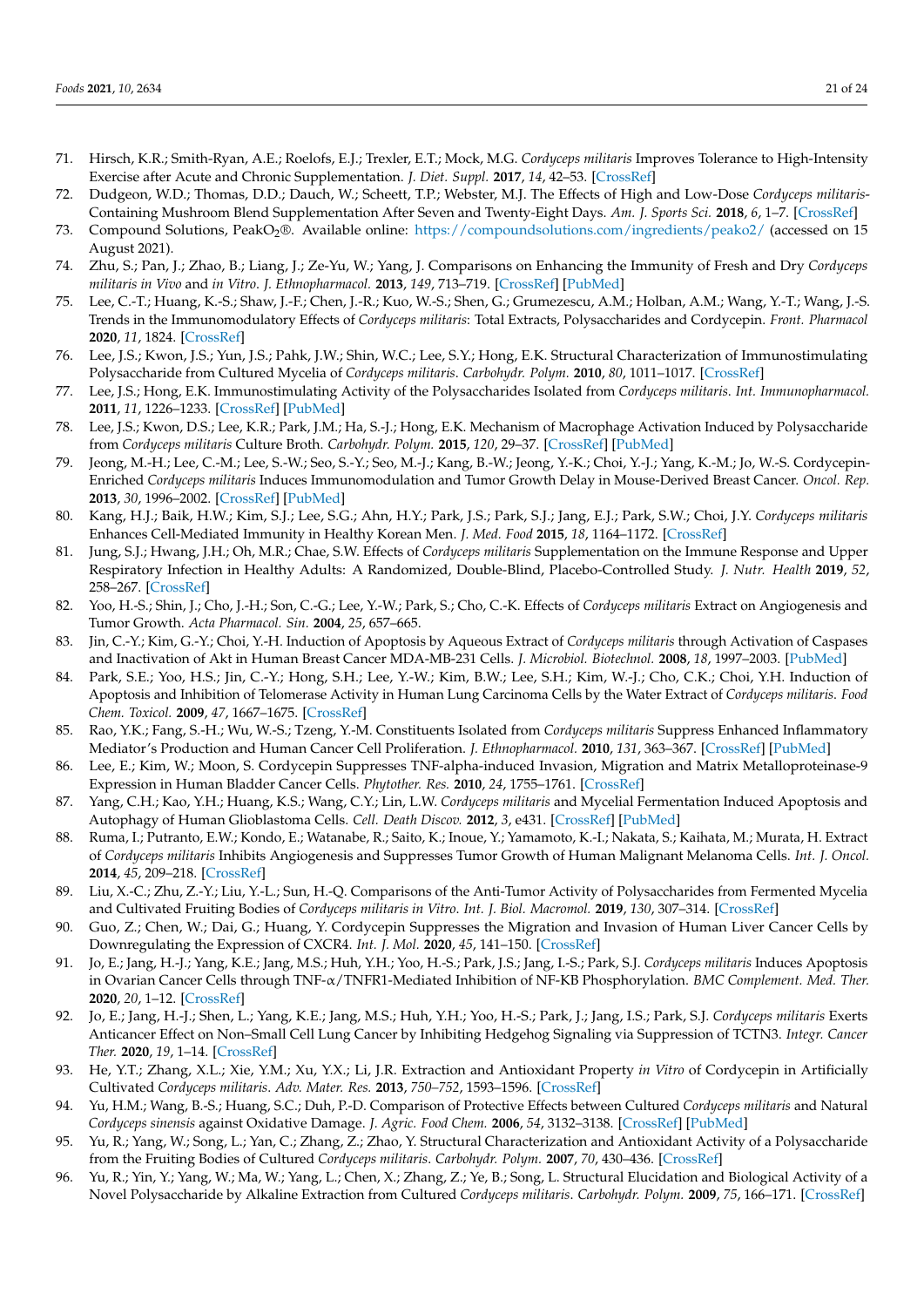- <span id="page-21-0"></span>97. Fengyao, W.; Hui, Y.; Xiaoning, M.; Junqing, J.; Guozheng, Z.; Xijie, G.; Zhongzheng, G. Structural Characterization and Antioxidant Activity of Purified Polysaccharide from Cultured *Cordyceps militaris*. *Afr. J. Microbiol. Res.* **2011**, *5*, 2743–2751. [\[CrossRef\]](http://doi.org/10.5897/AJMR11.548)
- <span id="page-21-1"></span>98. Chen, R.; Jin, C.; Li, H.; Liu, Z.; Lu, J.; Li, S.; Yang, S. Ultrahigh Pressure Extraction of Polysaccharides from *Cordyceps militaris* and Evaluation of Antioxidant Activity. *Sep. Purif. Technol.* **2014**, *134*, 90–99. [\[CrossRef\]](http://doi.org/10.1016/j.seppur.2014.07.017)
- <span id="page-21-2"></span>99. Liu, J.; Feng, C.; Li, X.; Chang, M.; Meng, J.; Xu, L. Immunomodulatory and Antioxidative Activity of *Cordyceps militaris* Polysaccharides in Mice. *Int. J. Biol. Macromol.* **2016**, *86*, 594–598. [\[CrossRef\]](http://doi.org/10.1016/j.ijbiomac.2016.02.009) [\[PubMed\]](http://www.ncbi.nlm.nih.gov/pubmed/26853825)
- <span id="page-21-3"></span>100. Kim, H.G.; Shrestha, B.; Lim, S.Y.; Yoon, D.H.; Chang, W.C.; Shin, D.-J.; Han, S.K.; Park, S.M.; Park, J.H.; Park, H. il Cordycepin Inhibits Lipopolysaccharide-Induced Inflammation by the Suppression of NF-KB through Akt and P38 Inhibition in RAW 264.7 Macrophage Cells. *Eur. J. Pharmacol.* **2006**, *545*, 192–199. [\[CrossRef\]](http://doi.org/10.1016/j.ejphar.2006.06.047)
- <span id="page-21-4"></span>101. Jo, W.S.; Choi, Y.J.; Mm, H.J.; Lee, J.Y.; Nam, B.H.; Lee, J.D.; Lee, S.W.; Seo, S.Y.; Jeong, M.H. The Anti-Inflammatory Effects of Water Extract from *Cordyceps militaris* in Murine Macrophage. *Mycobiology* **2010**, *38*, 46–51. [\[CrossRef\]](http://doi.org/10.4489/MYCO.2010.38.1.046) [\[PubMed\]](http://www.ncbi.nlm.nih.gov/pubmed/23956624)
- <span id="page-21-5"></span>102. Jeong, J.-W.; Jin, C.-Y.; Kim, G.-Y.; Lee, J.-D.; Park, C.; Kim, G.-D.; Kim, W.-J.; Jung, W.-K.; Seo, S.K.; Choi, I.-W. Anti-Inflammatory Effects of Cordycepin via Suppression of Inflammatory Mediators in BV2 Microglial Cells. *Int. Immunopharmacol.* **2010**, *10*, 1580–1586. [\[CrossRef\]](http://doi.org/10.1016/j.intimp.2010.09.011)
- <span id="page-21-6"></span>103. Han, E.S.; Oh, J.Y.; Park, H.-J. *Cordyceps militaris* Extract Suppresses Dextran Sodium Sulfate-Induced Acute Colitis in Mice and Production of Inflammatory Mediators from Macrophages and Mast Cells. *J. Ethnopharmacol.* **2011**, *134*, 703–710. [\[CrossRef\]](http://doi.org/10.1016/j.jep.2011.01.022)
- <span id="page-21-7"></span>104. Won, S.-Y.; Park, E.-H. Anti-Inflammatory and Related Pharmacological Activities of Cultured Mycelia and Fruiting Bodies of *Cordyceps militaris*. *J. Ethnopharmacol.* **2005**, *96*, 555–561. [\[CrossRef\]](http://doi.org/10.1016/j.jep.2004.10.009)
- <span id="page-21-8"></span>105. Smiderle, F.R.; Baggio, C.H.; Borato, D.G.; Santana-Filho, A.P.; Sassaki, G.L.; Iacomini, M.; van Griensven, L.J.L.D. Anti-Inflammatory Properties of the Medicinal Mushroom *Cordyceps militaris* Might Be Related to Its Linear (1→ 3)-β-D-Glucan. *PLoS ONE* **2014**, *9*, e110266. [\[CrossRef\]](http://doi.org/10.1371/journal.pone.0110266) [\[PubMed\]](http://www.ncbi.nlm.nih.gov/pubmed/25330371)
- <span id="page-21-9"></span>106. Chiu, C.-P.; Liu, S.-C.; Tang, C.-H.; Chan, Y.; El-Shazly, M.; Lee, C.-L.; Du, Y.-C.; Wu, T.-Y.; Chang, F.-R.; Wu, Y.-C. Anti-Inflammatory Cerebrosides from Cultivated *Cordyceps militaris*. *J. Agric. Food Chem.* **2016**, *64*, 1540–1548. [\[CrossRef\]](http://doi.org/10.1021/acs.jafc.5b05931) [\[PubMed\]](http://www.ncbi.nlm.nih.gov/pubmed/26853111)
- <span id="page-21-10"></span>107. Cai, H.; Wang, Y.; Pang, J. Efficacy of *Cordyceps militaris* Capsules in Treatment of Chronic Bronchitis. *Chin. J. New Drugs.* **2004**, *13*, 171–174.
- <span id="page-21-11"></span>108. Gai, G.; Jin, S.; Wang, B.; Li, Y.; Li, C. The Efficacy of *Cordyceps militaris* Capsules in Treatment of Chronic Bronchitis in Comparison with Jinshuibao Capsules. *Chin. J. New Drugs.* **2004**, *13*, 169–170.
- <span id="page-21-12"></span>109. Sun, J.; Xu, J.; Wang, S.; Hou, Z.; Lu, X.; An, L.; Du, P. A New Cerebroside from *Cordyceps militaris* with Anti-PTP1B Activity. *Fitoterapia* **2019**, *138*, 104342. [\[CrossRef\]](http://doi.org/10.1016/j.fitote.2019.104342) [\[PubMed\]](http://www.ncbi.nlm.nih.gov/pubmed/31479703)
- <span id="page-21-13"></span>110. Sun, H.; Yu, X.; Li, T.; Zhu, Z. Structure and Hypoglycemic Activity of a Novel Exopolysaccharide of *Cordyceps militaris*. *Int. J. Biol. Macromol.* **2021**, *166*, 496–508. [\[CrossRef\]](http://doi.org/10.1016/j.ijbiomac.2020.10.207)
- <span id="page-21-14"></span>111. Ma, L.; Zhang, S.; Du, M. Cordycepin from *Cordyceps militaris* Prevents Hyperglycemia in Alloxan-Induced Diabetic Mice. *Nutr. Res.* **2015**, *35*, 431–439. [\[CrossRef\]](http://doi.org/10.1016/j.nutres.2015.04.011) [\[PubMed\]](http://www.ncbi.nlm.nih.gov/pubmed/25940982)
- <span id="page-21-15"></span>112. Parunyakul, K.; Srisuksai, K.; Charoenlappanit, S.; Phaonakrop, N.; Roytrakul, S.; Fungfuang, W. Metabolic Impacts of Cordycepin on Hepatic Proteomic Expression in Streptozotocin-Induced Type 1 Diabetic Mice. *PLoS ONE* **2021**, *16*, e0256140. [\[CrossRef\]](http://doi.org/10.1371/journal.pone.0256140) [\[PubMed\]](http://www.ncbi.nlm.nih.gov/pubmed/34388207)
- <span id="page-21-16"></span>113. Montefiori, D.C.; Sobol, R.W.; Li, S.W.; Reichenbach, N.L.; Suhadolnik, R.J.; Charubala, R.; Pfleiderer, W.; Modliszewski, A.; Robinson, W.E.; Mitchell, W.M. Phosphorothioate and Cordycepin Analogues of 2', 5'-Oligoadenylate: Inhibition of Human Immunodeficiency Virus Type 1 Reverse Transcriptase and Infection *in Vitro*. *Proc. Natl. Acad. Sci. USA* **1989**, *86*, 7191–7194. [\[CrossRef\]](http://doi.org/10.1073/pnas.86.18.7191) [\[PubMed\]](http://www.ncbi.nlm.nih.gov/pubmed/2476814)
- 114. Mueller, W.E.G.; Weiler, B.E.; Charubala, R.; Pfleiderer, W.; Leserman, L.; Sobol, R.W.; Suhadolnik, R.J.; Schroeder, H.C. Cordycepin Analogs of 2', 5'-Oligoadenylate Inhibit Human Immunodeficiency Virus Infection via Inhibition of Reverse Transcriptase. *Biochemistry* **1991**, *30*, 2027–2033. [\[CrossRef\]](http://doi.org/10.1021/bi00222a004)
- <span id="page-21-17"></span>115. Ryu, E.; Son, M.; Lee, M.; Lee, K.; Cho, J.Y.; Cho, S.; Lee, S.K.; Lee, Y.M.; Cho, H.; Sung, G.-H. Cordycepin Is a Novel Chemical Suppressor of Epstein-Barr Virus Replication. *Oncoscience* **2014**, *1*, 866. [\[CrossRef\]](http://doi.org/10.18632/oncoscience.110) [\[PubMed\]](http://www.ncbi.nlm.nih.gov/pubmed/25621301)
- <span id="page-21-18"></span>116. Verma, A.K.; Aggarwal, R. Repurposing Potential of FDA Approved and Investigational Drugs for COVID-19 Targeting SARS-CoV-2 Spike and Main Protease and Validation by Machine Learning Algorithm. *Chem. Biol. Drug Des.* **2020**, *97*, 836–853. [\[CrossRef\]](http://doi.org/10.1111/cbdd.13812) [\[PubMed\]](http://www.ncbi.nlm.nih.gov/pubmed/33289334)
- <span id="page-21-19"></span>117. Bibi, S.; Hasan, M.M.; Wang, Y.-B.; Papadakos, S.P.; Yu, H. Cordycepin as a Promising Inhibitor of SARS-CoV-2 RNA Dependent RNA Polymerase (RdRp). *Curr. Med. Chem.* **2021**, *28*, 1–11. [\[CrossRef\]](http://doi.org/10.2174/0929867328666210820114025) [\[PubMed\]](http://www.ncbi.nlm.nih.gov/pubmed/34420502)
- <span id="page-21-20"></span>118. Liu, J.; Yang, S.; Yang, X.; Chen, Z.; Li, J. Anticarcinogenic Effect and Hormonal Effect of *Cordyceps militaris* Link. *Chin. Med. J.* **1997**, *22*, 111–113.
- <span id="page-21-21"></span>119. Hong, I.-P.; Choi, Y.-S.; Woo, S.-O.; Han, S.-M.; Kim, H.-K.; Lee, M.-R.; Nam, S.-H.; Ha, N.-G. Stimulatory Effect of *Cordyceps militaris* on Testosterone Production in Male Mouse. *Kor. J. Mycol.* **2011**, *39*, 148–150. [\[CrossRef\]](http://doi.org/10.4489/KJM.2010.39.2.148)
- <span id="page-21-22"></span>120. Leu, S.-F.; Poon, S.L.; Pao, H.-Y.; Huang, B.-M. The *in Vivo* and *in Vitro* Stimulatory Effects of Cordycepin on Mouse Leydig Cell Steroidogenesis. *Biosci. Biotechnol* **2011**, *75*, 723–731. [\[CrossRef\]](http://doi.org/10.1271/bbb.100853) [\[PubMed\]](http://www.ncbi.nlm.nih.gov/pubmed/21512251)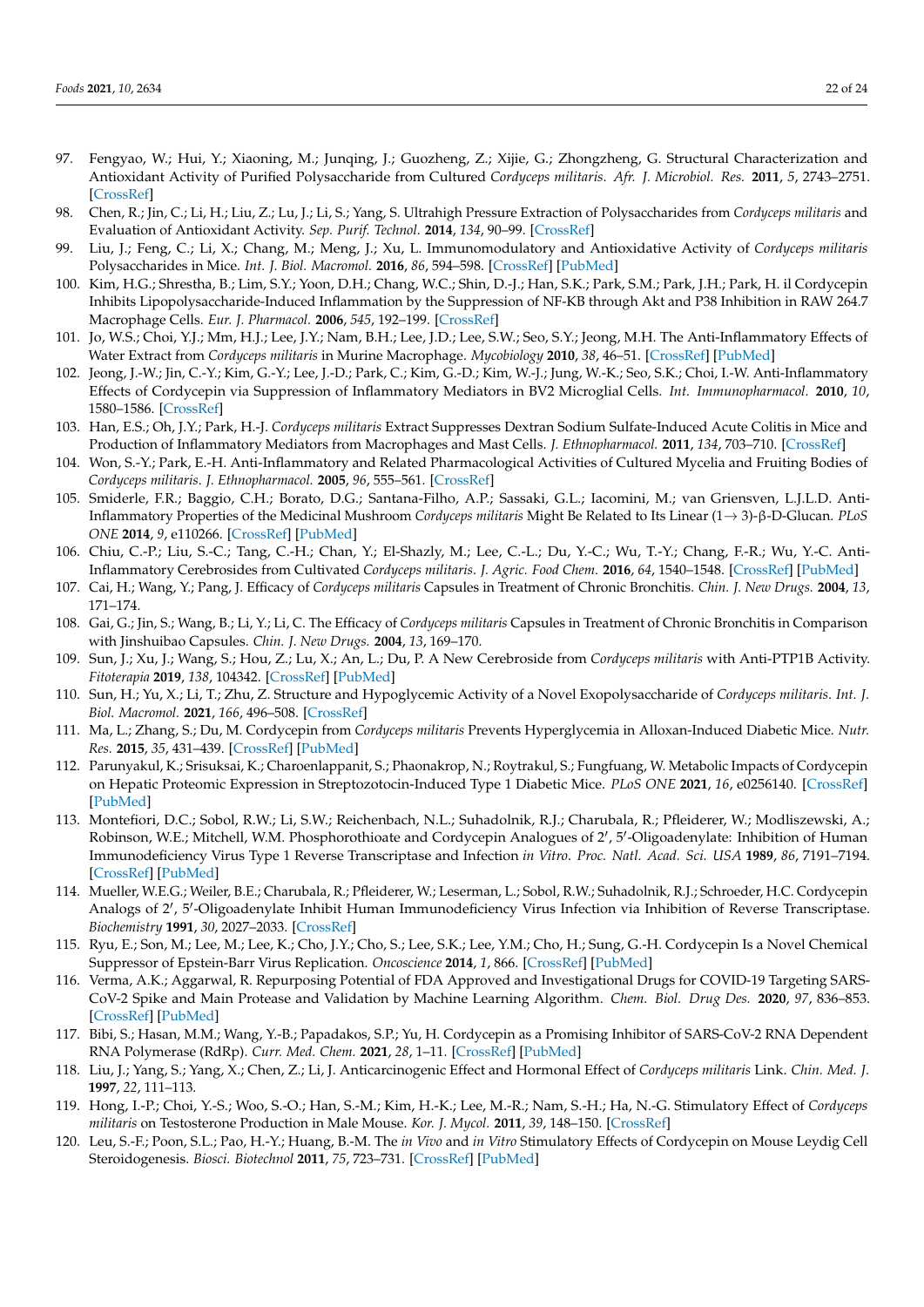- <span id="page-22-0"></span>121. Sohn, S.-H.; Lee, S.-C.; Hwang, S.-Y.; Kim, S.-W.; Kim, I.-W.; Michael, B.Y.; Kim, S.-K. Effect of Long-Term Administration of Cordycepin from *Cordyceps militaris* on Testicular Function in Middle-Aged Rats. *Planta Med.* **2012**, *78*, 1620–1625. [\[CrossRef\]](http://doi.org/10.1055/s-0032-1315212) [\[PubMed\]](http://www.ncbi.nlm.nih.gov/pubmed/22872590)
- <span id="page-22-1"></span>122. Kopalli, S.R.; Cha, K.-M.; Lee, S.-H.; Hwang, S.-Y.; Lee, Y.-J.; Koppula, S.; Kim, S.-K. Cordycepin, an Active Constituent of Nutrient Powerhouse and Potential Medicinal Mushroom Cordyceps *militaris* Linn., Ameliorates Age-Related Testicular Dysfunction in Rats. *Nutrients* **2019**, *11*, 906. [\[CrossRef\]](http://doi.org/10.3390/nu11040906) [\[PubMed\]](http://www.ncbi.nlm.nih.gov/pubmed/31018574)
- <span id="page-22-2"></span>123. Lin, W.-H.; Tsai, M.-T.; Chen, Y.-S.; Hou, R.C.-W.; Hung, H.-F.; Li, C.-H.; Wang, H.-K.; Lai, M.-N.; Jeng, K.-C.G. Improvement of Sperm Production in Subfertile Boars by *Cordyceps militaris* Supplement. *Am. J. Chinese Med.* **2007**, *35*, 631–641. [\[CrossRef\]](http://doi.org/10.1142/S0192415X07005120)
- <span id="page-22-3"></span>124. Kusama, K.; Miyagawa, M.; Ota, K.; Kuwabara, N.; Saeki, K.; Ohnishi, Y.; Kumaki, Y.; Aizawa, T.; Nakasone, T.; Okamatsu, S. *Cordyceps militaris* Fruit Body Extract Decreases Testosterone Catabolism and Testosterone-Stimulated Prostate Hypertrophy. *Nutrients* **2021**, *13*, 50. [\[CrossRef\]](http://doi.org/10.3390/nu13010050)
- <span id="page-22-4"></span>125. Hsu, C.C.; Lin, Y.A.; Su, B.; Li, J.H.; Huang, H.Y.; Hsu, M.C. No Effect of *Cordyceps sinensis* Supplementation on Testosterone Level and Muscle Strength in Healthy Young Adults for Resistance Training. *Biol. Sport* **2011**, *28*, 107. [\[CrossRef\]](http://doi.org/10.5604/942739)
- <span id="page-22-5"></span>126. Yue, G.G.-L.; Bik-San Lau, C.; Fung, K.-P.; Leung, P.-C.; Ko, W.-H. Effects of *Cordyceps sinensis*, *Cordyceps militaris* and Their Isolated Compounds on Ion Transport in Calu-3 Human Airway Epithelial Cells. *J. Ethnopharmacol.* **2008**, *117*, 92–101. [\[CrossRef\]](http://doi.org/10.1016/j.jep.2008.01.030) [\[PubMed\]](http://www.ncbi.nlm.nih.gov/pubmed/18358654)
- <span id="page-22-6"></span>127. Hsu, C.-H.; Sun, H.-L.; Sheu, J.-N.; Ku, M.-S.; Hu, C.-M.; Chan, Y.; Lue, K.-H. Effects of the Immunomodulatory Agent *Cordyceps militaris* on Airway Inflammation in a Mouse Asthma Model. *Pediatr. Neonatol.* **2008**, *49*, 171–178. [\[CrossRef\]](http://doi.org/10.1016/S1875-9572(09)60004-8)
- <span id="page-22-7"></span>128. Fei, X.; Zhang, X.; Zhang, G.; Bao, W.; Zhang, Y.; Zhang, M.; Zhou, X. Cordycepin Inhibits Airway Remodeling in a Rat Model of Chronic Asthma. *Biomed. Pharmacother.* **2017**, *88*, 335–341. [\[CrossRef\]](http://doi.org/10.1016/j.biopha.2017.01.025) [\[PubMed\]](http://www.ncbi.nlm.nih.gov/pubmed/28119235)
- <span id="page-22-8"></span>129. Zheng, Y.; Li, L.; Cai, T. *Cordyceps* Polysaccharide Ameliorates Airway Inflammation in an Ovalbumin-Induced Mouse Model of Asthma via TGF-B1/Smad Signaling Pathway. *Respir. Physiol. Neurobiol.* **2020**, *276*, 103412. [\[CrossRef\]](http://doi.org/10.1016/j.resp.2020.103412)
- <span id="page-22-9"></span>130. Choi, K.-H.; Yoo, J.-E.; Hwang, G.-S.; Yoo, D.-Y. Effects of *Cordyceps militaris* (CM) on Osteoclastogenesis and Gene Expression. *Obstet. Gynecol. Sci.* **2012**, *25*, 16–26.
- <span id="page-22-10"></span>131. Ying, X.; Peng, L.; Chen, H.; Shen, Y.; Yu, K.; Cheng, S. Cordycepin Prevented IL-β-Induced Expression of Inflammatory Mediators in Human Osteoarthritis Chondrocytes. *Int. Ort.* **2014**, *38*, 1519–1526. [\[CrossRef\]](http://doi.org/10.1007/s00264-013-2219-4)
- <span id="page-22-11"></span>132. Zhang, D.; Wang, Z.; Qi, W.; Lei, W.; Zhao, G. Cordycepin (3'-Deoxyadenosine) down-Regulates the Proinflammatory Cytokines in Inflammation-Induced Osteoporosis Model. *Inflammation* **2014**, *37*, 1044–1049. [\[CrossRef\]](http://doi.org/10.1007/s10753-014-9827-z)
- <span id="page-22-12"></span>133. Kim, J.; Lee, H.; Kang, K.S.; Chun, K.-H.; Hwang, G.S. *Cordyceps militaris* Mushroom and Cordycepin Inhibit RANKL-Induced Osteoclast Differentiation. *J. Med. Food* **2015**, *18*, 446–452. [\[CrossRef\]](http://doi.org/10.1089/jmf.2014.3215) [\[PubMed\]](http://www.ncbi.nlm.nih.gov/pubmed/25789604)
- <span id="page-22-13"></span>134. Ashraf, S.; Radhi, M.; Gowler, P.; Burston, J.J.; Gandhi, R.D.; Thorn, G.J.; Piccinini, A.M.; Walsh, D.A.; Chapman, V.; de Moor, C.H. The Polyadenylation Inhibitor Cordycepin Reduces Pain, Inflammation and Joint Pathology in Rodent Models of Osteoarthritis. *Sci. Rep.* **2019**, *9*, 4696. [\[CrossRef\]](http://doi.org/10.1038/s41598-019-41140-1)
- <span id="page-22-14"></span>135. He, M.T.; Lee, A.Y.; Kim, J.H.; Park, C.H.; Shin, Y.S.; Cho, E.J. Protective Role of *Cordyceps militaris* in Aβ 1–42-Induced Alzheimer's Disease *in Vivo*. *Food Sci. Biotechnol.* **2019**, *28*, 865–872. [\[CrossRef\]](http://doi.org/10.1007/s10068-018-0521-z) [\[PubMed\]](http://www.ncbi.nlm.nih.gov/pubmed/31093445)
- <span id="page-22-15"></span>136. Lee, B.; Park, J.; Park, J.; Shin, H.-J.; Kwon, S.; Yeom, M.; Sur, B.; Kim, S.; Kim, M.; Lee, H. *Cordyceps militaris* Improves Neurite Outgrowth in Neuro2a Cells and Reverses Memory Impairment in Rats. *Food Sci. Biotechnol.* **2011**, *20*, 1599–1608. [\[CrossRef\]](http://doi.org/10.1007/s10068-011-0221-4)
- <span id="page-22-16"></span>137. Kim, Y.O.; Kim, H.J.; Abu-Taweel, G.M.; Oh, J.; Sung, G.-H. Neuroprotective and Therapeutic Effect of *Cordyceps militaris* on Ischemia-Induced Neuronal Death and Cognitive Impairments. *Saudi J. Biol. Sci.* **2019**, *26*, 1352–1357. [\[CrossRef\]](http://doi.org/10.1016/j.sjbs.2018.08.011)
- <span id="page-22-17"></span>138. Yuan, G.; An, L.; Sun, Y.; Xu, G.; Du, P. Improvement of Learning and Memory Induced by *Cordyceps* Polypeptide Treatment and the Underlying Mechanism. *ECAM* **2018**, *2018*, 9419264. [\[CrossRef\]](http://doi.org/10.1155/2018/9419264) [\[PubMed\]](http://www.ncbi.nlm.nih.gov/pubmed/29736181)
- <span id="page-22-18"></span>139. Veena, R.K.; Carmel, E.J.; Ramya, H.; Ajith, T.A.; Wasser, S.P.; Janardhanan, K.K. Caterpillar Medicinal Mushroom, *Cordyceps militaris* (*Ascomycetes*), Mycelia Attenuates Doxorubicin-Induced Oxidative Stress and Upregulates Krebs Cycle Dehydrogenases Activity and ATP Level in Rat Brain. *Int. J. Med. Mushrooms* **2020**, *22*, 593–604. [\[CrossRef\]](http://doi.org/10.1615/IntJMedMushrooms.2020035093) [\[PubMed\]](http://www.ncbi.nlm.nih.gov/pubmed/32865900)
- <span id="page-22-19"></span>140. U.S. National Library of Medicine. Clinical Trials. Available online: <https://clinicaltrials.gov/ct2/show/NCT04002219/> (accessed on 15 August 2021).
- <span id="page-22-20"></span>141. Won, K.-J.; Lee, S.-C.; Lee, C.-K.; Lee, H.M.; Lee, S.H.; Fang, Z.; Choi, O.B.; Jin, M.; Kim, J.; Park, T. Cordycepin Attenuates Neointimal Formation by Inhibiting Reactive Oxygen Species–Mediated Responses in Vascular Smooth Muscle Cells in Rats. *J. Pharmacol. Sci.* **2009**, *109*, 403–412. [\[CrossRef\]](http://doi.org/10.1254/jphs.08308FP)
- <span id="page-22-21"></span>142. Gao, J.; Lian, Z.-Q.; Zhu, P.; Zhu, H.-B. Lipid-Lowering Effect of Cordycepin (3'-Deoxyadenosine) from *Cordyceps militaris* on Hyperlipidemic Hamsters and Rats. *Acta Pharm. Sin.* **2011**, *46*, 669–676.
- <span id="page-22-22"></span>143. Guo, P.; Kai, Q.; Gao, J.; Lian, Z.; Wu, C.; Wu, C.; Zhu, H. Cordycepin Prevents Hyperlipidemia in Hamsters Fed a High-Fat Diet via Activation of AMP-Activated Protein Kinase. *J. Pharmacol. Sci.* **2010**, *113*, 395–403. [\[CrossRef\]](http://doi.org/10.1254/jphs.10041FP)
- <span id="page-22-23"></span>144. Takahashi, S.; Tamai, M.; Nakajima, S.; Kato, H.; Johno, H.; Nakamura, T.; Kitamura, M. Blockade of Adipocyte Differentiation by Cordycepin. *Br. J. Pharmacol.* **2012**, *167*, 561–575. [\[CrossRef\]](http://doi.org/10.1111/j.1476-5381.2012.02005.x) [\[PubMed\]](http://www.ncbi.nlm.nih.gov/pubmed/22537056)
- <span id="page-22-24"></span>145. Wu, C.; Guo, Y.; Su, Y.; Zhang, X.; Luan, H.; Zhang, X.; Zhu, H.; He, H.; Wang, X.; Sun, G. Cordycepin Activates AMP-activated Protein Kinase (AMPK) via Interaction with the Γ1 Subunit. *J. Cell. Mol. Med.* **2014**, *18*, 293–304. [\[CrossRef\]](http://doi.org/10.1111/jcmm.12187)
- <span id="page-22-25"></span>146. Hu, S.; Wang, J.; Li, F.; Hou, P.; Yin, J.; Yang, Z.; Yang, X.; Li, T.; Xia, B.; Zhou, G. Structural Characterisation and Cholesterol Efflux Improving Capacity of the Novel Polysaccharides from *Cordyceps militaris*. *Int. J. Biol. Macromol.* **2019**, *131*, 264–272. [\[CrossRef\]](http://doi.org/10.1016/j.ijbiomac.2019.03.078)